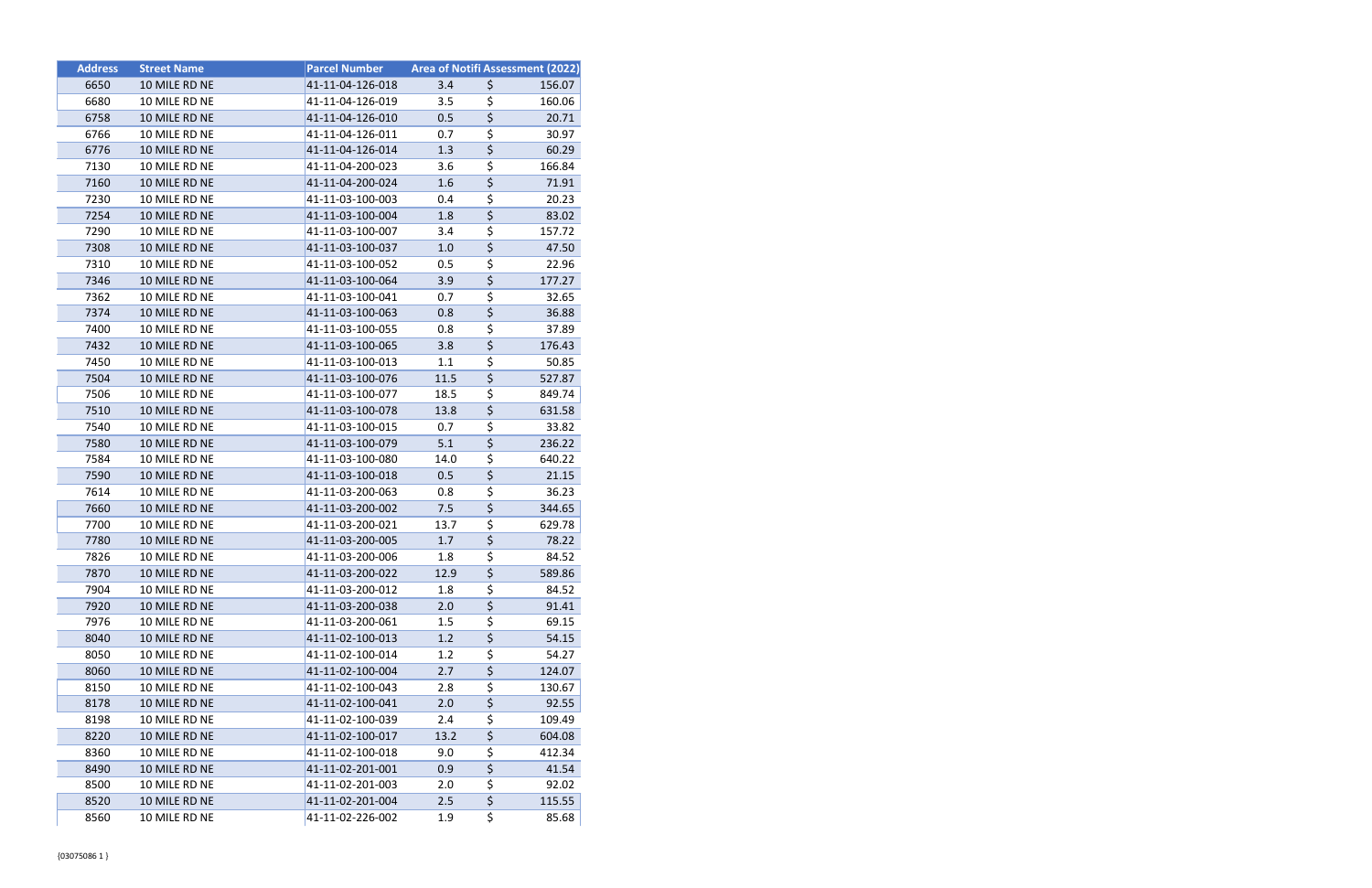| <b>Address</b> | <b>Street Name</b> | <b>Parcel Number</b> |      |                                     | Area of Notifi Assessment (2022) |
|----------------|--------------------|----------------------|------|-------------------------------------|----------------------------------|
| 8566           | 10 MILE RD NE      | 41-11-02-226-004     | 2.7  | \$                                  | 123.12                           |
| 8588           | 10 MILE RD NE      | 41-11-02-226-003     | 3.2  | \$                                  | 148.19                           |
| 8610           | 10 MILE RD NE      | 41-11-02-226-013     | 6.5  | \$                                  | 299.42                           |
| 8630           | 10 MILE RD NE      | 41-11-02-226-014     | 3.4  | \$                                  | 154.79                           |
| 8656           | 10 MILE RD NE      | 41-11-02-226-018     | 8.6  | \$                                  | 395.06                           |
| 8730           | 10 MILE RD NE      | 41-11-02-226-010     | 1.9  | \$                                  | 86.17                            |
| 8750           | 10 MILE RD NE      | 41-11-02-226-019     | 16.7 | \$                                  | 764.52                           |
| 8800           | 10 MILE RD NE      | 41-11-02-226-016     | 2.2  | \$                                  | 101.84                           |
| 8830           | 10 MILE RD NE      | 41-11-01-101-023     | 2.3  | \$                                  | 106.62                           |
| 8850           | 10 MILE RD NE      | 41-11-01-101-025     | 6.8  | \$                                  | 310.06                           |
| 8872           | 10 MILE RD NE      | 41-11-01-101-024     | 2.3  | \$                                  | 106.64                           |
| 8900           | 10 MILE RD NE      | 41-11-01-101-009     | 4.9  | \$                                  | 224.55                           |
| 9020           | 10 MILE RD NE      | 41-11-01-126-001     | 2.1  | \$                                  | 97.20                            |
| 9046           | 10 MILE RD NE      | 41-11-01-126-002     | 2.1  | \$                                  | 96.98                            |
| 9066           | 10 MILE RD NE      | 41-11-01-126-003     | 2.1  | \$                                  | 96.97                            |
| 9120           | 10 MILE RD NE      | 41-11-01-126-010     | 1.8  | \$                                  | 83.80                            |
| 9202           | 10 MILE RD NE      | 41-11-01-200-049     | 2.7  | \$                                  | 124.11                           |
| 9250           | 10 MILE RD NE      | 41-11-01-200-030     | 4.5  | \$                                  | 206.41                           |
| 9256           | 10 MILE RD NE      | 41-11-01-200-060     | 1.6  | \$                                  | 73.24                            |
| 9260           | 10 MILE RD NE      | 41-11-01-200-032     | 0.8  | \$                                  | 36.65                            |
| 9262           | 10 MILE RD NE      | 41-11-01-200-043     | 10.0 | \$                                  | 460.88                           |
| 9264           | 10 MILE RD NE      | 41-11-01-200-044     | 10.6 | \$                                  | 488.17                           |
| 9266           | 10 MILE RD NE      | 41-11-01-200-050     | 2.3  | \$                                  | 107.79                           |
| 9268           | 10 MILE RD NE      | 41-11-01-200-059     | 10.5 | \$                                  | 482.51                           |
| 9270           | 10 MILE RD NE      | 41-11-01-200-019     | 1.0  | \$                                  | 45.40                            |
| 9272           | 10 MILE RD NE      | 41-11-01-200-051     | 2.3  | \$                                  | 104.67                           |
| 9274           | 10 MILE RD NE      | 41-11-01-200-052     | 2.7  | \$                                  | 125.84                           |
| 9296           | 10 MILE RD NE      | 41-11-01-200-061     | 1.9  | \$                                  | 85.42                            |
| 9300           | 10 MILE RD NE      | 41-11-01-200-054     | 14.7 | \$                                  | 673.22                           |
| 6501           | 4 MILE RD NE       | 41-11-33-300-021     | 2.5  | \$                                  | 114.68                           |
| 6595           | 4 MILE RD NE       | 41-11-33-300-014     | 5.4  | \$                                  | 249.74                           |
| 6765           | 4 MILE RD NE       | 41-11-33-300-018     | 5.3  | \$                                  | 241.64                           |
| 6767           | 4 MILE RD NE       | 41-11-33-300-010     | 0.5  | \$                                  | 23.62                            |
| 6825           | 4 MILE RD NE       | 41-11-33-400-017     | 1.7  | $\overline{\boldsymbol{\varsigma}}$ | 76.76                            |
| 6875           | 4 MILE RD NE       | 41-11-33-400-018     | 1.7  | \$                                  | 77.29                            |
| 6881           | 4 MILE RD NE       | 41-11-33-400-016     | 2.0  | \$                                  | 91.83                            |
| 6883           | 4 MILE RD NE       | 41-11-33-400-015     | 2.0  | \$                                  | 91.97                            |
| 7114           | 4 MILE RD NE       | 41-11-33-400-013     | 8.5  | \$                                  | 392.04                           |
| 7125           | 4 MILE RD NE       | 41-11-33-400-014     | 4.7  | \$                                  | 214.32                           |
| 7765           | 4 MILE RD NE       | 41-11-34-400-001     | 7.8  | \$                                  | 357.25                           |
| 8201           | 4 MILE RD NE       | 41-11-35-300-036     | 6.8  | \$                                  | 310.95                           |
| 5625           | 5 MILE RD NE       | 41-11-29-351-003     | 1.6  | \$                                  | 71.78                            |
| 5675           | 5 MILE RD NE       | 41-11-29-351-004     | 3.1  | \$                                  | 140.94                           |
| 6070           | 5 MILE RD NE       | 41-11-32-201-001     | 12.0 | \$                                  | 548.33                           |
| 6111           | 5 MILE RD NE       | 41-11-29-400-023     | 2.7  | \$                                  | 123.25                           |
| 6119           | 5 MILE RD NE       | 41-11-29-400-024     | 4.4  | \$                                  | 199.77                           |
|                |                    |                      |      |                                     |                                  |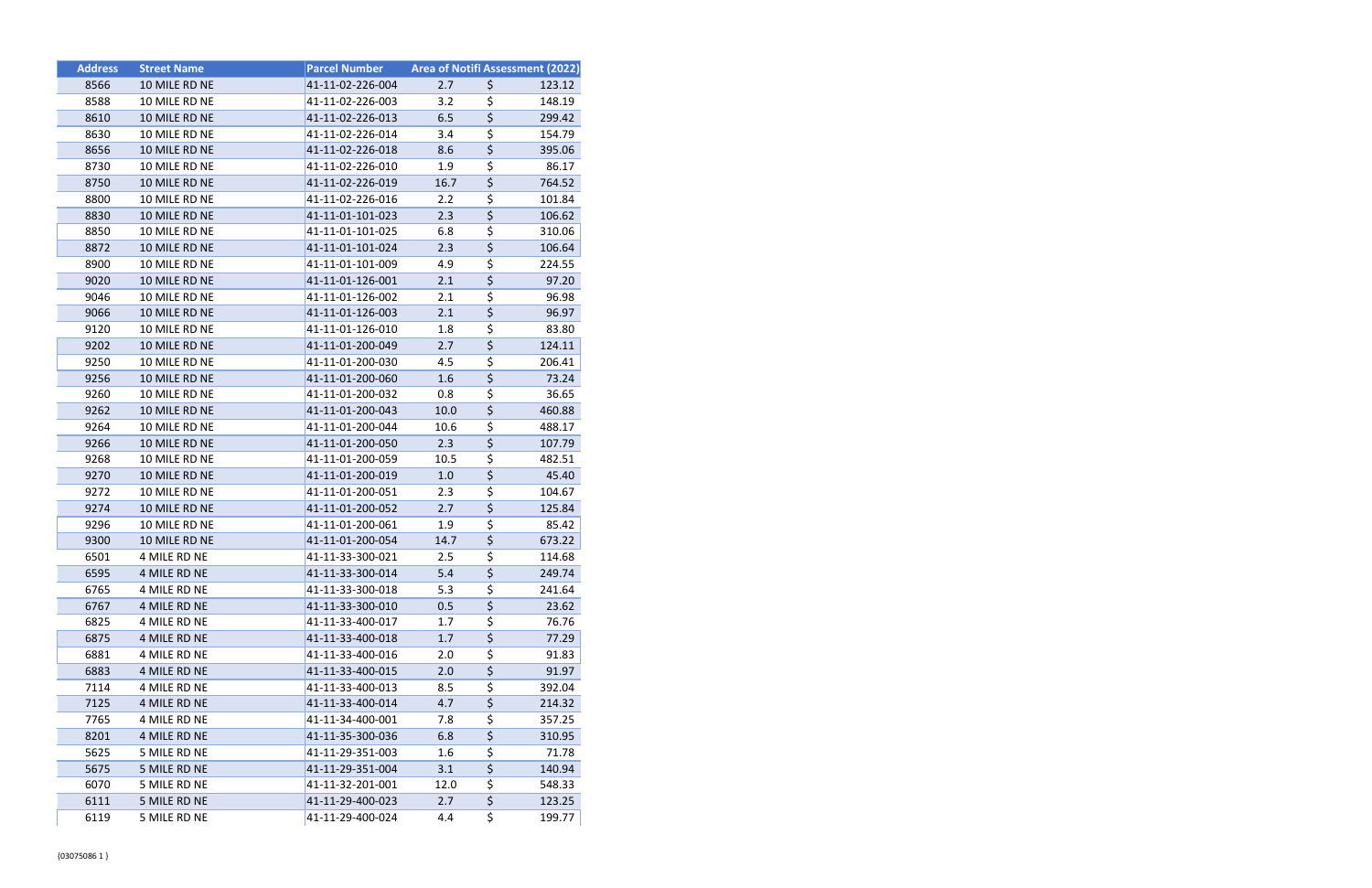| <b>Address</b> | <b>Street Name</b> | <b>Parcel Number</b> | <b>Area of Notifi Assessment (2022)</b> |                                     |        |
|----------------|--------------------|----------------------|-----------------------------------------|-------------------------------------|--------|
| 6165           | 5 MILE RD NE       | 41-11-29-400-003     | 1.9                                     | \$                                  | 85.86  |
| 6210           | 5 MILE RD NE       | 41-11-32-226-001     | 4.7                                     | $\overline{\boldsymbol{\zeta}}$     | 216.58 |
| 6225           | 5 MILE RD NE       | 41-11-29-400-015     | 1.7                                     | $\overline{\xi}$                    | 79.72  |
| 6227           | 5 MILE RD NE       | 41-11-29-400-014     | 2.9                                     | \$                                  | 134.71 |
| 6233           | 5 MILE RD NE       | 41-11-29-400-018     | 2.0                                     | $\overline{\varsigma}$              | 92.85  |
| 6250           | 5 MILE RD NE       | 41-11-32-226-002     | 2.3                                     | \$                                  | 106.35 |
| 6275           | 5 MILE RD NE       | 41-11-29-400-019     | 2.7                                     | $\overline{\xi}$                    | 124.51 |
| 6280           | 5 MILE RD NE       | 41-11-32-226-003     | 2.3                                     | \$                                  | 106.35 |
| 6300           | 5 MILE RD NE       | 41-11-32-226-004     | 1.9                                     | \$                                  | 86.63  |
| 6333           | 5 MILE RD NE       | 41-11-29-400-008     | 4.8                                     | $\overline{\boldsymbol{\zeta}}$     | 219.07 |
| 6340           | 5 MILE RD NE       | 41-11-32-226-005     | 2.8                                     | \$                                  | 129.95 |
| 6380           | 5 MILE RD NE       | 41-11-32-226-006     | 2.0                                     | $\overline{\boldsymbol{\zeta}}$     | 92.93  |
| 6445           | 5 MILE RD NE       | 41-11-28-300-036     | 3.0                                     | $\overline{\xi}$                    | 139.18 |
| 6450           | 5 MILE RD NE       | 41-11-33-100-026     | 2.3                                     | \$                                  | 103.33 |
| 6505           | 5 MILE RD NE       | 41-11-28-300-037     | 2.9                                     | $\overline{\xi}$                    | 132.08 |
| 6520           | 5 MILE RD NE       | 41-11-33-100-027     | 6.2                                     | $\overline{\boldsymbol{\zeta}}$     | 282.28 |
| 6535           | 5 MILE RD NE       | 41-11-28-300-038     | 2.9                                     | $\overline{\varsigma}$              | 132.07 |
| 6575           | 5 MILE RD NE       | 41-11-28-300-039     | 7.3                                     | $\overline{\boldsymbol{\zeta}}$     | 336.14 |
| 6637           | 5 MILE RD NE       | 41-11-28-300-021     | 2.4                                     | $\overline{\boldsymbol{\zeta}}$     | 111.01 |
| 6641           | 5 MILE RD NE       | 41-11-28-300-030     | 12.4                                    | \$                                  | 566.72 |
| 6654           | 5 MILE RD NE       | 41-11-33-100-048     | 7.9                                     | \$                                  | 363.85 |
| 6656           | 5 MILE RD NE       | 41-11-33-100-047     | 2.0                                     | $\overline{\boldsymbol{\zeta}}$     | 91.27  |
| 6658           | 5 MILE RD NE       | 41-11-33-100-014     | 9.8                                     | \$                                  | 449.13 |
| 6659           | 5 MILE RD NE       | 41-11-28-300-031     | 2.1                                     | $\overline{\boldsymbol{\zeta}}$     | 98.37  |
| 6660           | 5 MILE RD NE       | 41-11-33-100-007     | 9.8                                     | \$                                  | 448.78 |
| 6686           | 5 MILE RD NE       | 41-11-33-100-034     | 4.8                                     | \$                                  | 218.84 |
| 6701           | 5 MILE RD NE       | 41-11-28-300-027     | 2.5                                     | $\overline{\xi}$                    | 116.57 |
| 6712           | 5 MILE RD NE       | 41-11-33-100-032     | 5.0                                     | $\overline{\boldsymbol{\zeta}}$     | 230.21 |
| 6730           | 5 MILE RD NE       | 41-11-33-100-033     | 5.0                                     | $\overline{\boldsymbol{\zeta}}$     | 230.11 |
| 6750           | 5 MILE RD NE       | 41-11-33-100-035     | 4.8                                     | \$                                  | 222.27 |
| 6755           | 5 MILE RD NE       | 41-11-28-300-028     | 1.8                                     | \$                                  | 82.64  |
| 6787           | 5 MILE RD NE       | 41-11-28-300-018     | 2.8                                     | \$                                  | 130.39 |
| 6801           | 5 MILE RD NE       | 41-11-28-400-045     | 5.1                                     | $\overline{\xi}$                    | 235.63 |
| 6845           | 5 MILE RD NE       | 41-11-28-400-044     | 3.5                                     | $\overline{\boldsymbol{\zeta}}$     | 161.76 |
| 6901           | 5 MILE RD NE       | 41-11-28-400-014     | 7.7                                     | $\overline{\boldsymbol{\varsigma}}$ | 354.26 |
| 6908           | 5 MILE RD NE       | 41-11-28-400-015     | 3.7                                     | \$                                  | 169.99 |
| 6925           | 5 MILE RD NE       | 41-11-28-400-013     | 4.1                                     | $\overline{\boldsymbol{\zeta}}$     | 189.87 |
| 6999           | 5 MILE RD NE       | 41-11-28-400-008     | 5.7                                     | $\overline{\boldsymbol{\zeta}}$     | 259.61 |
| 7023           | 5 MILE RD NE       | 41-11-28-400-039     | 2.4                                     | $\overline{\xi}$                    | 111.53 |
| 7025           | 5 MILE RD NE       | 41-11-28-400-038     | 3.7                                     | $\overline{\boldsymbol{\zeta}}$     | 171.24 |
| 7055           | 5 MILE RD NE       | 41-11-28-400-031     | 3.4                                     | \$                                  | 154.47 |
| 7350           | 5 MILE RD NE       | 41-11-34-100-007     | 11.1                                    | \$                                  | 510.65 |
| 7444           | 5 MILE RD NE       | 41-11-34-100-014     | 6.6                                     | $\overline{\boldsymbol{\zeta}}$     | 304.85 |
| 7550           | 5 MILE RD NE       | 41-11-34-100-010     | 4.2                                     | $\overline{\boldsymbol{\zeta}}$     | 191.92 |
| 7570           | 5 MILE RD NE       | 41-11-34-100-002     | 6.8                                     | $\overline{\boldsymbol{\varsigma}}$ | 312.91 |
| 7900           | 5 MILE RD NE       | 41-11-34-200-029     | 2.2                                     | \$                                  | 100.18 |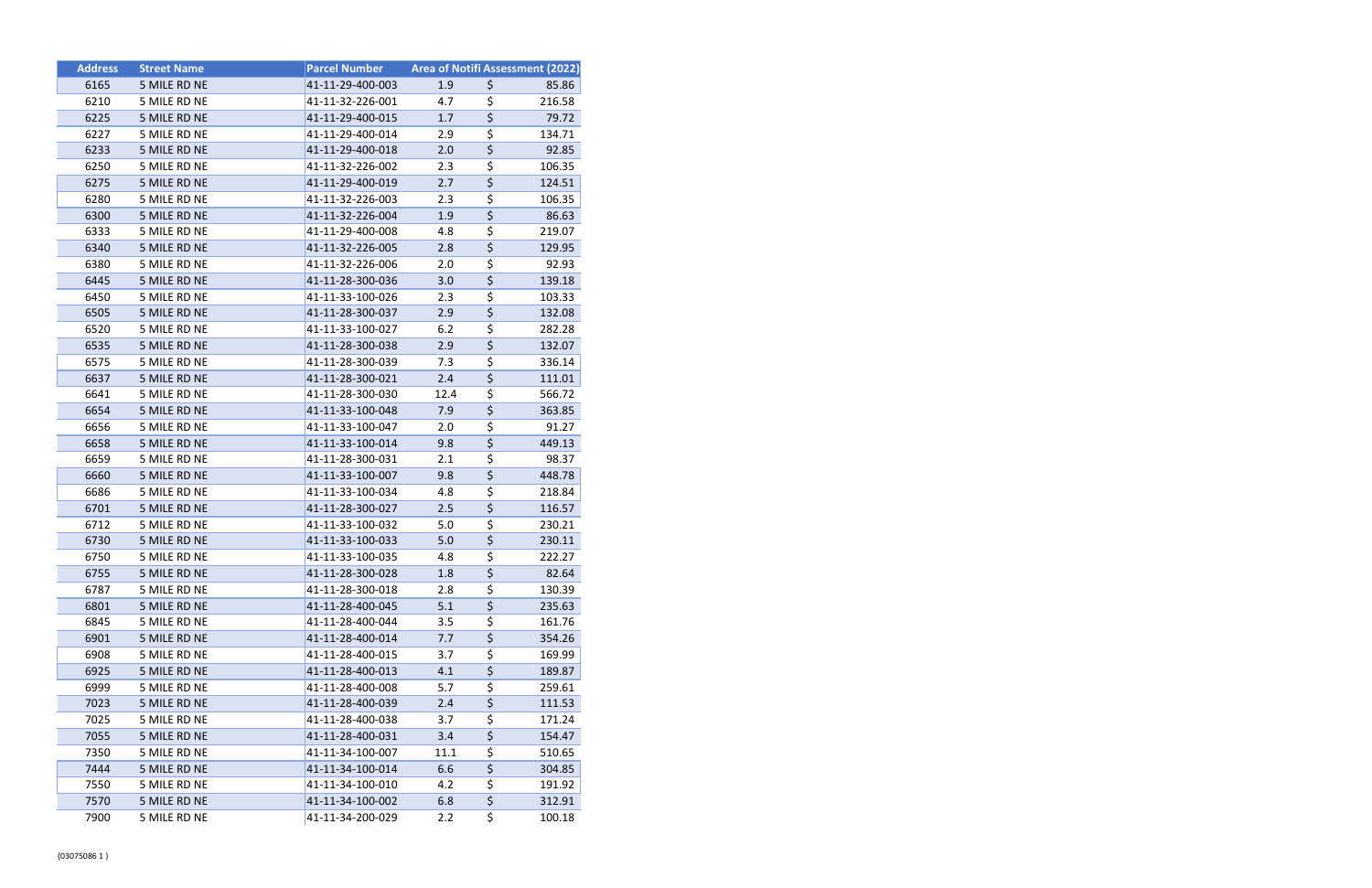| <b>Address</b> | <b>Street Name</b>      | <b>Parcel Number</b> |      | Area of Notifi Assessment (2022)    |          |
|----------------|-------------------------|----------------------|------|-------------------------------------|----------|
| 7955           | 5 MILE RD NE            | 41-11-27-400-017     | 1.2  | \$                                  | 55.76    |
| 7999           | 5 MILE RD NE            | 41-11-27-400-018     | 1.6  | \$                                  | 74.01    |
| 8048           | 5 MILE RD NE            | 41-11-35-100-016     | 5.3  | $\overline{\xi}$                    | 243.01   |
| 8065           | 5 MILE RD NE            | 41-11-26-300-054     | 2.0  | \$                                  | 92.41    |
| 8481           | 6 MILE RD NE            | 41-11-23-400-006     | 5.3  | \$                                  | 244.00   |
| 8600           | 6 MILE RD NE            | 41-11-26-200-002     | 1.3  | \$                                  | 60.38    |
| 8650           | 6 MILE RD NE            | 41-11-26-200-003     | 2.3  | $\overline{\boldsymbol{\zeta}}$     | 107.72   |
| 8653           | 6 MILE RD NE            | 41-11-23-400-007     | 0.9  | \$                                  | 41.58    |
| 8668           | 6 MILE RD NE            | 41-11-26-200-004     | 3.1  | $\overline{\boldsymbol{\varsigma}}$ | 144.31   |
| 8669           | 6 MILE RD NE            | 41-11-23-400-047     | 5.3  | \$                                  | 245.33   |
| 8680           | 6 MILE RD NE            | 41-11-26-200-015     | 2.8  | \$                                  | 129.65   |
| 8687           | 6 MILE RD NE            | 41-11-23-400-048     | 3.4  | \$                                  | 156.03   |
| 8736           | 6 MILE RD NE            | 41-11-26-200-016     | 2.1  | $\overline{\boldsymbol{\zeta}}$     | 96.85    |
| 8760           | 6 MILE RD NE            | 41-11-26-200-018     | 1.6  | \$                                  | 73.18    |
| 8780           | 6 MILE RD NE            | 41-11-26-200-019     | 1.4  | \$                                  | 66.41    |
| 8820           | 6 MILE RD NE            | 41-11-25-100-007     | 1.9  | \$                                  | 85.02    |
| 8860           | 6 MILE RD NE            | 41-11-25-100-022     | 0.2  | $\overline{\xi}$                    | 11.44    |
| 5280           | 7 MILE RD NE            | 41-11-19-200-001     | 4.7  | \$                                  | 217.78   |
| 5300           | 7 MILE RD NE            | 41-11-19-200-052     | 3.7  | $\overline{\boldsymbol{\zeta}}$     | 170.67   |
| 5321           | 7 MILE RD NE            | 41-11-18-400-004     | 48.6 | \$                                  | 2,231.18 |
| 5577           | 7 MILE RD NE            | 41-11-18-400-030     | 5.4  | $\overline{\boldsymbol{\zeta}}$     | 247.57   |
| 5611           | 7 MILE RD NE            | 41-11-17-351-001     | 2.0  | \$                                  | 93.50    |
| 7111           | 9 MILE RD NE            | 41-11-04-400-036     | 1.8  | \$                                  | 80.45    |
| 7171           | 9 MILE RD NE            | 41-11-04-400-040     | 2.1  | \$                                  | 98.50    |
| 6447           | ANGEL VIEW CT NE        | 41-11-21-100-052     | 3.1  | $\overline{\boldsymbol{\zeta}}$     | 142.54   |
| 6461           | ANGEL VIEW CT NE        | 41-11-21-100-064     | 4.2  | \$                                  | 194.10   |
| 6464           | ANGEL VIEW CT NE        | 41-11-21-100-061     | 8.0  | $\overline{\boldsymbol{\zeta}}$     | 365.51   |
| 6469           | ANGEL VIEW CT NE        | 41-11-21-100-063     | 6.5  | \$                                  | 296.69   |
| 6475           | ANGEL VIEW CT NE        | 41-11-21-100-054     | 4.8  | $\overline{\boldsymbol{\zeta}}$     | 219.56   |
| 6500           | ANGEL VIEW CT NE        | 41-11-21-100-062     | 3.1  | \$                                  | 142.73   |
| 6516           | ANGEL VIEW CT NE        | 41-11-21-100-056     | 4.2  | \$                                  | 193.98   |
| 6855           | <b>ARCHWAY DR NE</b>    | 41-11-04-200-067     | 2.0  | \$                                  | 92.20    |
| 7010           | <b>ARCHWAY DR NE</b>    | 41-11-04-200-036     | 2.2  | \$                                  | 98.80    |
| 7044           | ARCHWAY DR NE           | 41-11-04-200-072     | 6.9  | \$                                  | 315.41   |
| 7061           | <b>ARMADALE CT NE</b>   | 41-11-28-228-002     | 2.0  | \$                                  | 91.60    |
| 7080           | ARMADALE CT NE          | 41-11-28-228-009     | 2.0  | \$                                  | 94.01    |
| 7085           | <b>ARMADALE CT NE</b>   | 41-11-28-228-003     | 2.0  | \$                                  | 91.59    |
| 7101           | ARMADALE CT NE          | 41-11-28-228-004     | 1.9  | \$                                  | 87.40    |
| 7123           | <b>ARMADALE CT NE</b>   | 41-11-28-228-005     | 2.1  | $\overline{\boldsymbol{\varsigma}}$ | 96.74    |
| 7149           | ARMADALE CT NE          | 41-11-28-228-006     | 1.9  | \$                                  | 86.88    |
| 7150           | <b>ARMADALE CT NE</b>   | 41-11-28-228-008     | 2.0  | \$                                  | 91.80    |
| 7171           | ARMADALE CT NE          | 41-11-28-228-007     | 2.2  | \$                                  | 101.54   |
| 5905           | <b>BACK FORTY DR NE</b> | 41-11-22-151-030     | 0.6  | \$                                  | 28.28    |
| 5927           | <b>BACK FORTY DR NE</b> | 41-11-22-151-031     | 0.6  | \$                                  | 29.39    |
| 5940           | <b>BACK FORTY DR NE</b> | 41-11-22-151-032     | 0.6  | $\overline{\boldsymbol{\varsigma}}$ | 28.28    |
| 5958           | <b>BACK FORTY DR NE</b> | 41-11-22-151-033     | 0.6  | \$                                  | 27.87    |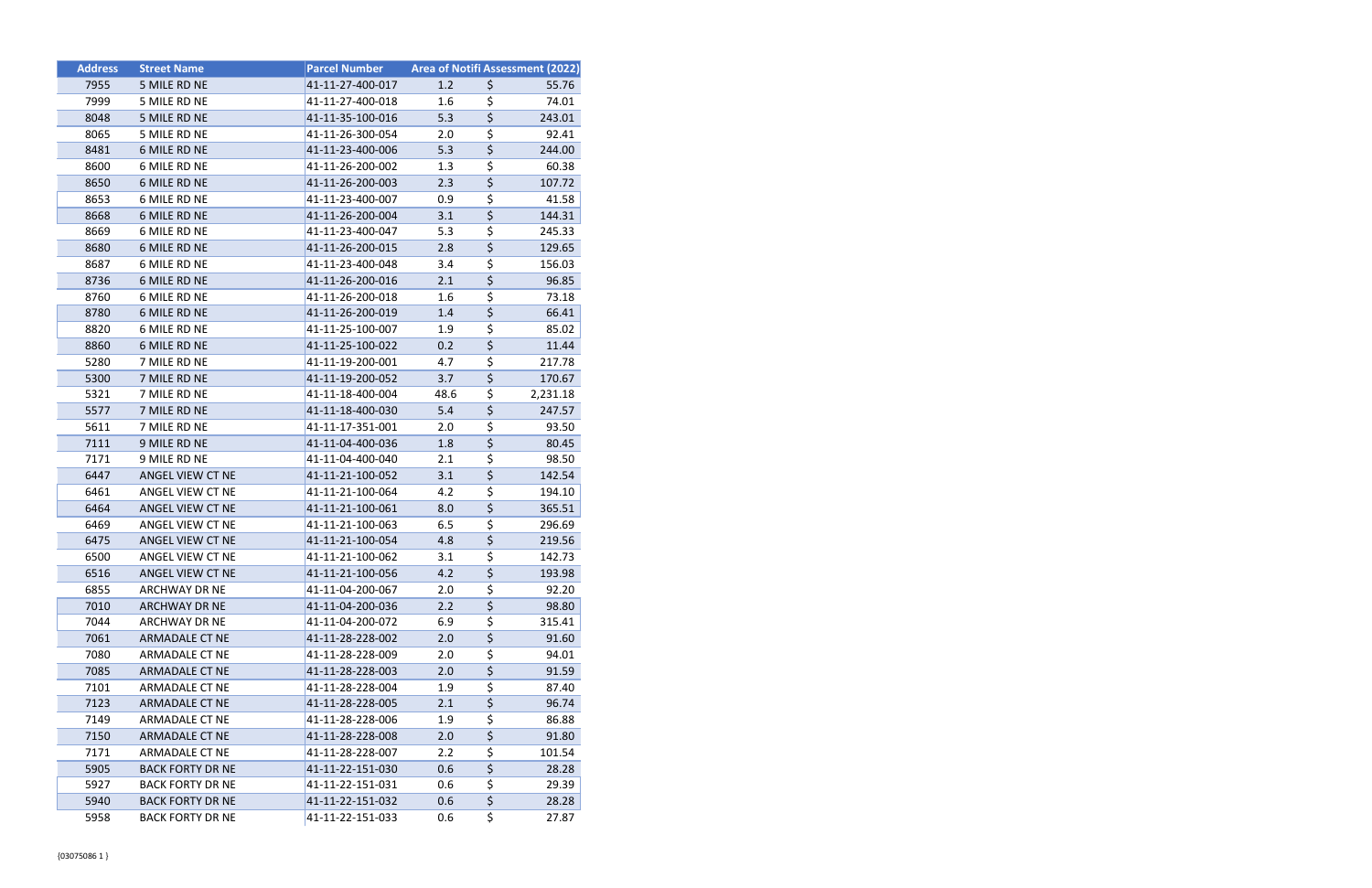| <b>Address</b> | <b>Street Name</b>        | <b>Parcel Number</b> | <b>Area of Notifi Assessment (2022)</b> |                                     |          |
|----------------|---------------------------|----------------------|-----------------------------------------|-------------------------------------|----------|
| 5974           | <b>BACK FORTY DR NE</b>   | 41-11-22-151-034     | 0.6                                     | \$                                  | 25.86    |
| 5990           | <b>BACK FORTY DR NE</b>   | 41-11-22-151-035     | 0.7                                     | \$                                  | 30.05    |
| 6022           | <b>BACK FORTY DR NE</b>   | 41-11-22-151-036     | 0.6                                     | $\overline{\boldsymbol{\zeta}}$     | 29.58    |
| 6039           | <b>BACK FORTY DR NE</b>   | 41-11-22-151-049     | 0.8                                     | \$                                  | 37.59    |
| 6040           | <b>BACK FORTY DR NE</b>   | 41-11-22-151-037     | 0.6                                     | $\overline{\boldsymbol{\zeta}}$     | 29.35    |
| 6074           | <b>BACK FORTY DR NE</b>   | 41-11-22-151-038     | 0.7                                     | \$                                  | 29.82    |
| 6100           | <b>BACK FORTY DR NE</b>   | 41-11-22-151-025     | 0.8                                     | \$                                  | 37.47    |
| 6121           | <b>BACK FORTY DR NE</b>   | 41-11-22-151-046     | 0.6                                     | \$                                  | 25.73    |
| 6126           | <b>BACK FORTY DR NE</b>   | 41-11-22-151-040     | 0.6                                     | $\overline{\boldsymbol{\zeta}}$     | 26.22    |
| 6169           | <b>BACK FORTY DR NE</b>   | 41-11-22-151-045     | 0.6                                     | $\overline{\boldsymbol{\zeta}}$     | 25.65    |
| 6178           | <b>BACK FORTY DR NE</b>   | 41-11-22-151-041     | 0.5                                     | \$                                  | 21.84    |
| 6183           | <b>BACK FORTY DR NE</b>   | 41-11-22-151-044     | 0.6                                     | \$                                  | 25.77    |
| 6195           | <b>BACK FORTY DR NE</b>   | 41-11-22-151-043     | 0.6                                     | $\overline{\boldsymbol{\zeta}}$     | 26.67    |
| 6200           | <b>BACK FORTY DR NE</b>   | 41-11-22-151-042     | 0.7                                     | \$                                  | 33.31    |
| 6441           | <b>BAILEY MACK WAY NE</b> | 41-11-16-301-012     | 3.8                                     | $\overline{\boldsymbol{\zeta}}$     | 175.10   |
| 6450           | <b>BAILEY MACK WAY NE</b> | 41-11-16-301-015     | 2.0                                     | $\overline{\boldsymbol{\zeta}}$     | 91.64    |
| 6464           | <b>BAILEY MACK WAY NE</b> | 41-11-16-301-016     | 2.5                                     | $\overline{\boldsymbol{\varsigma}}$ | 113.83   |
| 6469           | <b>BAILEY MACK WAY NE</b> | 41-11-16-301-013     | 3.1                                     | \$                                  | 142.02   |
| 6478           | <b>BAILEY MACK WAY NE</b> | 41-11-16-301-017     | 6.0                                     | \$                                  | 273.49   |
| 6485           | <b>BAILEY MACK WAY NE</b> | 41-11-16-301-014     | 4.4                                     | \$                                  | 203.02   |
| 6490           | <b>BAILEY MACK WAY NE</b> | 41-11-16-301-018     | 5.9                                     | $\overline{\varsigma}$              | 272.62   |
| 6999           | <b>BALTRAY CT NE</b>      | 41-11-28-228-062     | 3.0                                     | \$                                  | 137.18   |
| 7010           | <b>BALTRAY CT NE</b>      | 41-11-28-228-021     | 2.2                                     | $\overline{\xi}$                    | 99.50    |
| 7022           | <b>BALTRAY CT NE</b>      | 41-11-28-228-020     | 2.2                                     | \$                                  | 101.42   |
| 7025           | <b>BALTRAY CT NE</b>      | 41-11-28-228-022     | 2.1                                     | $\overline{\boldsymbol{\varsigma}}$ | 95.44    |
| 5015           | <b>BEAR AVE NE</b>        | 41-11-27-229-002     | 0.4                                     | \$                                  | 19.54    |
| 5035           | <b>BEAR AVE NE</b>        | 41-11-27-229-004     | 0.9                                     | $\overline{\boldsymbol{\zeta}}$     | 43.26    |
| 6780           | <b>BELDING RD NE</b>      | 41-11-16-126-005     | 0.7                                     | \$                                  | 31.20    |
| 8356           | <b>BELDING RD NE</b>      | 41-11-14-176-004     | 71.6                                    | $\overline{\boldsymbol{\varsigma}}$ | 3,284.42 |
| 8570           | <b>BELDING RD NE</b>      | 41-11-14-206-008     | 0.2                                     | \$                                  | 10.73    |
| 8582           | <b>BELDING RD NE</b>      | 41-11-14-206-010     | 0.2                                     | \$                                  | 10.69    |
| 8590           | <b>BELDING RD NE</b>      | 41-11-14-206-007     | 0.3                                     | \$                                  | 13.45    |
| 8610           | <b>BELDING RD NE</b>      | 41-11-14-228-027     | 0.3                                     | $\overline{\xi}$                    | 15.73    |
| 8650           | <b>BELDING RD NE</b>      | 41-11-14-228-022     | 0.4                                     | $\overline{\boldsymbol{\zeta}}$     | 17.68    |
| 8766           | <b>BELDING RD NE</b>      | 41-11-14-233-026     | 0.7                                     | $\overline{\boldsymbol{\varsigma}}$ | 31.51    |
| 8768           | <b>BELDING RD NE</b>      | 41-11-14-233-011     | 0.4                                     | \$                                  | 16.99    |
| 8830           | <b>BELDING RD NE</b>      | 41-11-13-103-020     | 1.1                                     | $\overline{\boldsymbol{\varsigma}}$ | 50.99    |
| 8850           | <b>BELDING RD NE</b>      | 41-11-13-103-025     | 4.3                                     | \$                                  | 195.62   |
| 8950           | <b>BELDING RD NE</b>      | 41-11-13-103-014     | 3.8                                     | $\overline{\boldsymbol{\varsigma}}$ | 175.57   |
| 5700           | <b>BLAKELY DR NE</b>      | 41-11-19-200-009     | 6.1                                     | $\overline{\boldsymbol{\zeta}}$     | 280.72   |
| 5733           | <b>BLAKELY DR NE</b>      | 41-11-19-200-044     | 1.2                                     | \$                                  | 56.10    |
| 5757           | <b>BLAKELY DR NE</b>      | 41-11-19-200-045     | 1.6                                     | \$                                  | 73.29    |
| 5781           | <b>BLAKELY DR NE</b>      | 41-11-19-200-046     | 1.9                                     | $\overline{\boldsymbol{\zeta}}$     | 85.27    |
| 5805           | <b>BLAKELY DR NE</b>      | 41-11-19-200-027     | 2.4                                     | $\overline{\boldsymbol{\zeta}}$     | 110.36   |
| 5810           | <b>BLAKELY DR NE</b>      | 41-11-19-200-018     | 1.4                                     | $\overline{\boldsymbol{\zeta}}$     | 64.78    |
| 5821           | <b>BLAKELY DR NE</b>      | 41-11-19-200-030     | 2.4                                     | \$                                  | 112.35   |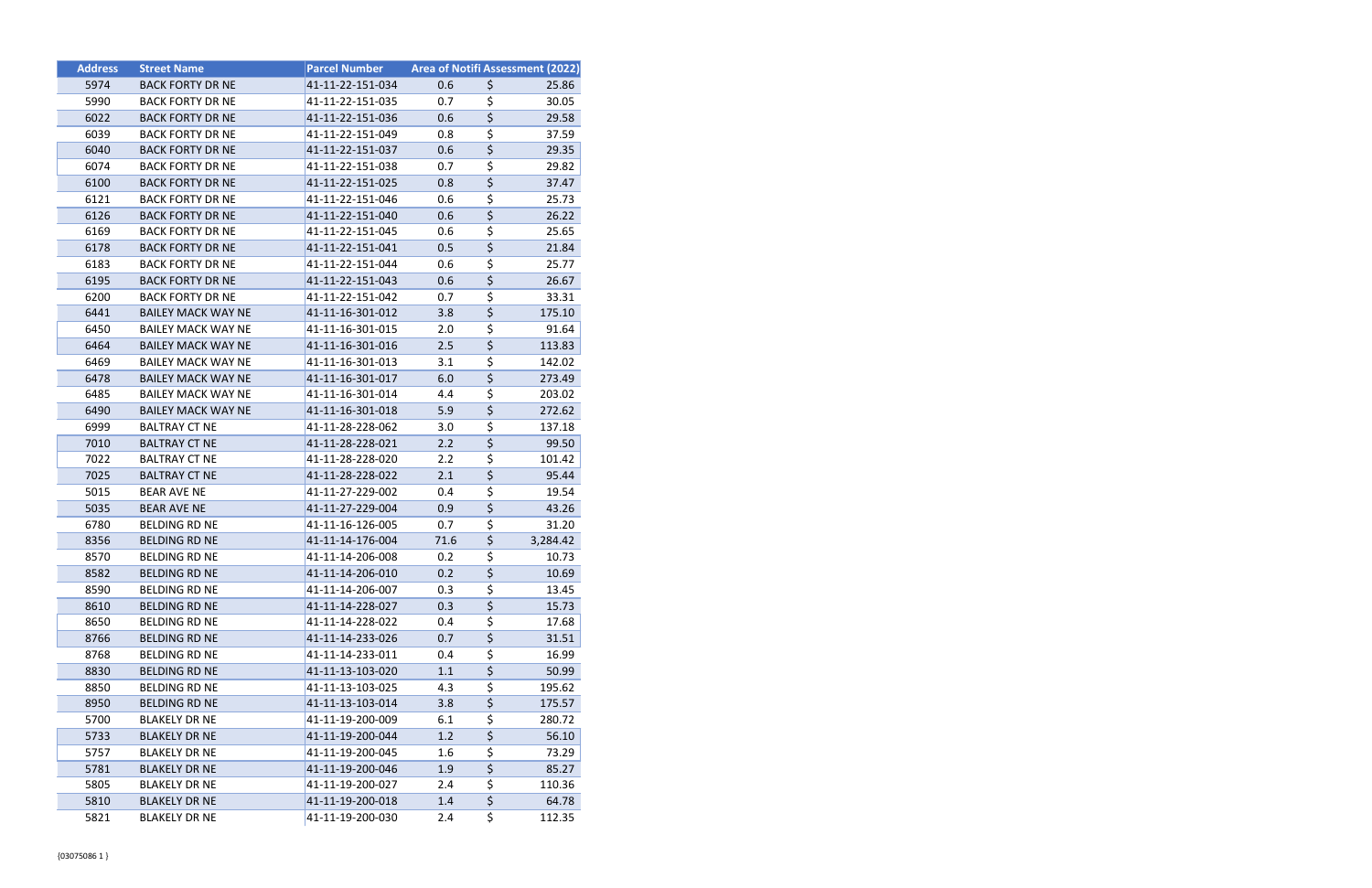| <b>Address</b> | <b>Street Name</b>       | <b>Parcel Number</b> | Area of Notifi Assessment (2022) |                                     |        |
|----------------|--------------------------|----------------------|----------------------------------|-------------------------------------|--------|
| 5851           | <b>BLAKELY DR NE</b>     | 41-11-19-200-029     | 2.5                              | \$                                  | 113.86 |
| 5878           | <b>BLAKELY DR NE</b>     | 41-11-19-200-043     | 1.9                              | \$                                  | 85.40  |
| 5880           | <b>BLAKELY DR NE</b>     | 41-11-19-200-056     | 2.9                              | $\overline{\boldsymbol{\zeta}}$     | 134.98 |
| 5882           | <b>BLAKELY DR NE</b>     | 41-11-19-200-057     | 2.0                              | \$                                  | 91.18  |
| 5885           | <b>BLAKELY DR NE</b>     | 41-11-19-200-028     | 2.5                              | \$                                  | 115.55 |
| 5888           | <b>BLAKELY DR NE</b>     | 41-11-19-200-054     | 1.8                              | \$                                  | 83.66  |
| 5910           | <b>BLAKELY DR NE</b>     | 41-11-19-200-053     | 3.8                              | \$                                  | 174.98 |
| 5925           | <b>BLAKELY DR NE</b>     | 41-11-19-200-002     | 5.2                              | \$                                  | 236.74 |
| 5960           | <b>BLAKELY DR NE</b>     | 41-11-19-200-033     | 0.5                              | \$                                  | 23.50  |
| 5970           | <b>BLAKELY DR NE</b>     | 41-11-19-200-031     | 1.0                              | \$                                  | 45.22  |
| 6221           | <b>BLAKELY DR NE</b>     | 41-11-18-400-021     | 2.6                              | $\overline{\boldsymbol{\zeta}}$     | 120.53 |
| 6233           | <b>BLAKELY DR NE</b>     | 41-11-18-400-020     | 2.0                              | \$                                  | 90.97  |
| 6247           | <b>BLAKELY DR NE</b>     | 41-11-18-400-022     | 2.7                              | $\overline{\boldsymbol{\varsigma}}$ | 123.36 |
| 6255           | <b>BLAKELY DR NE</b>     | 41-11-18-400-023     | 1.9                              | \$                                  | 88.52  |
| 6260           | <b>BLAKELY DR NE</b>     | 41-11-18-400-017     | 1.7                              | $\overline{\xi}$                    | 77.93  |
| 6262           | <b>BLAKELY DR NE</b>     | 41-11-18-400-025     | 2.0                              | $\overline{\boldsymbol{\zeta}}$     | 91.76  |
| 6270           | <b>BLAKELY DR NE</b>     | 41-11-18-400-024     | 2.5                              | $\overline{\boldsymbol{\zeta}}$     | 114.11 |
| 6280           | <b>BLAKELY DR NE</b>     | 41-11-18-400-010     | 2.0                              | \$                                  | 93.90  |
| 6289           | <b>BLAKELY DR NE</b>     | 41-11-18-400-013     | 3.8                              | \$                                  | 173.75 |
| 6300           | <b>BLAKELY DR NE</b>     | 41-11-18-400-003     | 0.2                              | \$                                  | 9.44   |
| 6311           | <b>BLAKELY DR NE</b>     | 41-11-18-400-029     | 9.1                              | \$                                  | 419.76 |
| 6314           | <b>BLAKELY DR NE</b>     | 41-11-17-301-003     | 8.5                              | \$                                  | 389.55 |
| 6334           | <b>BLAKELY DR NE</b>     | 41-11-17-301-002     | 2.0                              | $\overline{\boldsymbol{\zeta}}$     | 92.67  |
| 6374           | <b>BLAKELY DR NE</b>     | 41-11-17-301-001     | 3.8                              | \$                                  | 174.03 |
| 6395           | <b>BLAKELY DR NE</b>     | 41-11-18-400-028     | 3.1                              | $\overline{\boldsymbol{\zeta}}$     | 143.65 |
| 6441           | <b>BLAKELY DR NE</b>     | 41-11-18-200-014     | 9.4                              | \$                                  | 431.69 |
| 7911           | <b>BLAKELY DR NE</b>     | 41-11-06-400-067     | 1.9                              | $\overline{\boldsymbol{\zeta}}$     | 85.18  |
| 5164           | <b>BROWNSTONE DR NE</b>  | 41-11-06-330-014     | 0.9                              | \$                                  | 42.39  |
| 5165           | <b>BROWNSTONE DR NE</b>  | 41-11-06-329-020     | 0.9                              | $\overline{\boldsymbol{\zeta}}$     | 43.11  |
| 5188           | <b>BROWNSTONE DR NE</b>  | 41-11-06-330-015     | 1.6                              | $\overline{\boldsymbol{\zeta}}$     | 71.61  |
| 5189           | <b>BROWNSTONE DR NE</b>  | 41-11-06-329-021     | 1.2                              | \$                                  | 56.21  |
| 9093           | <b>BUCK RUN TRAIL NE</b> | 41-11-13-300-041     | 6.3                              | \$                                  | 288.48 |
| 8988           | <b>BUCK RUN TRL NE</b>   | 41-11-13-300-047     | 2.5                              | \$                                  | 113.92 |
| 9000           | <b>BUCK RUN TRL NE</b>   | 41-11-13-300-046     | 3.0                              | $\overline{\boldsymbol{\zeta}}$     | 139.02 |
| 9011           | <b>BUCK RUN TRL NE</b>   | 41-11-13-300-036     | 2.0                              | $\overline{\boldsymbol{\zeta}}$     | 91.46  |
| 9035           | <b>BUCK RUN TRL NE</b>   | 41-11-13-300-037     | 3.1                              | \$                                  | 142.62 |
| 9077           | <b>BUCK RUN TRL NE</b>   | 41-11-13-300-038     | 4.9                              | \$                                  | 223.48 |
| 9101           | <b>BUCK RUN TRL NE</b>   | 41-11-13-300-043     | 3.9                              | \$                                  | 180.90 |
| 9180           | <b>BUCK RUN TRL NE</b>   | 41-11-13-300-015     | 10.1                             | $\overline{\boldsymbol{\varsigma}}$ | 461.24 |
| 8323           | <b>BUCKSTONE CT NE</b>   | 41-11-01-101-029     | 5.2                              | \$                                  | 237.48 |
| 8345           | <b>BUCKSTONE CT NE</b>   | 41-11-01-101-028     | 3.0                              | $\overline{\boldsymbol{\zeta}}$     | 136.39 |
| 8360           | <b>BUCKSTONE CT NE</b>   | 41-11-01-101-027     | 2.9                              | \$                                  | 134.67 |
| 8369           | <b>BUCKSTONE CT NE</b>   | 41-11-01-101-026     | 3.5                              | \$                                  | 158.73 |
| 7100           | <b>BUSH DR NE</b>        | 41-11-04-400-061     | 7.8                              | $\overline{\boldsymbol{\zeta}}$     | 359.75 |
| 7170           | <b>BUSH DR NE</b>        | 41-11-04-400-062     | 2.0                              | \$                                  | 91.76  |
| 7190           | <b>BUSH DR NE</b>        | 41-11-04-400-044     | 3.5                              | \$                                  | 159.88 |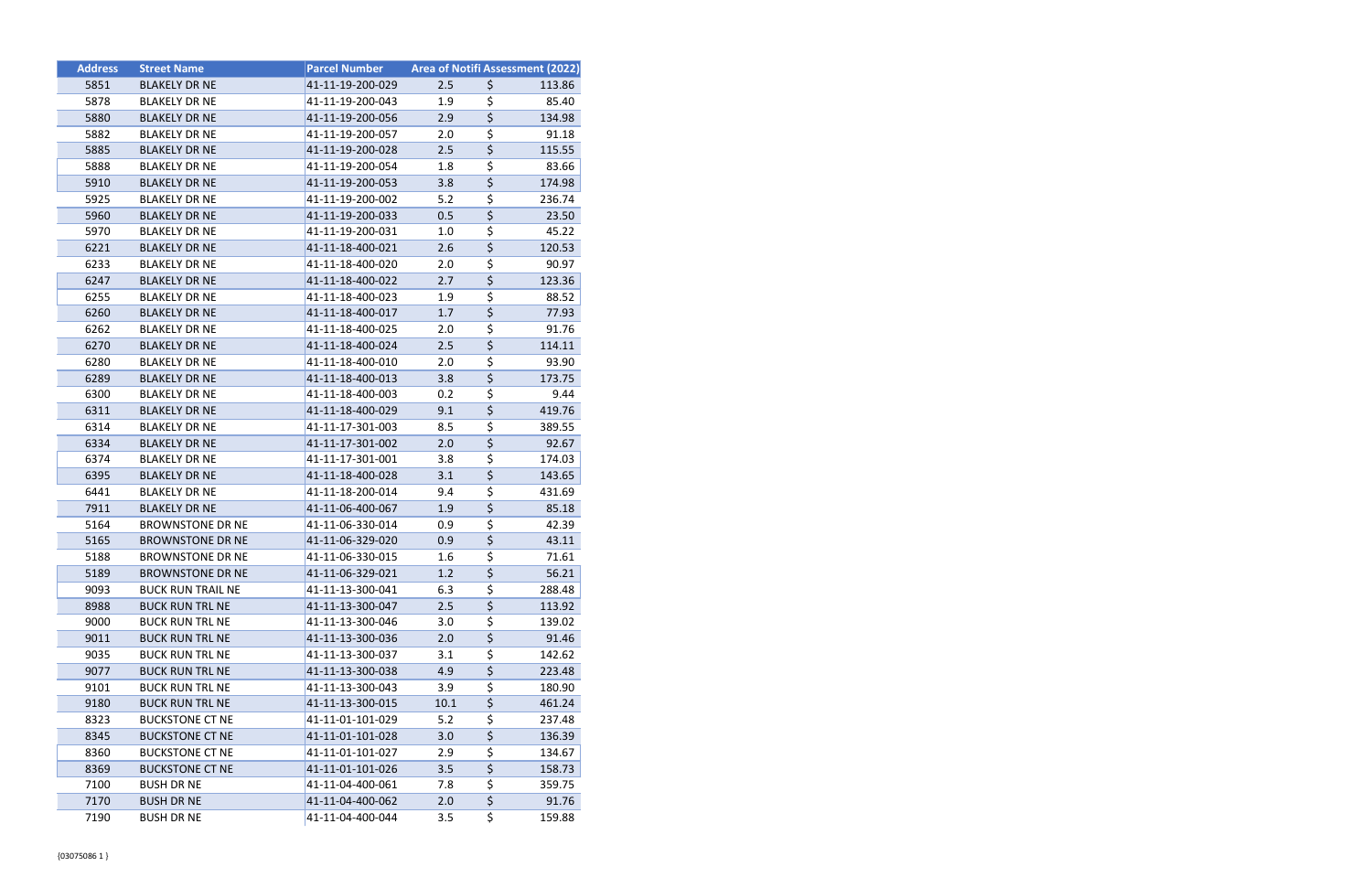| <b>Address</b> | <b>Street Name</b>       | <b>Parcel Number</b> | Area of Notifi Assessment (2022) |                                     |        |
|----------------|--------------------------|----------------------|----------------------------------|-------------------------------------|--------|
| 7200           | <b>BUSH DR NE</b>        | 41-11-04-400-026     | 1.5                              | \$                                  | 69.51  |
| 7204           | <b>BUSH DR NE</b>        | 41-11-03-300-027     | 2.1                              | \$                                  | 96.46  |
| 7216           | <b>BUSH DR NE</b>        | 41-11-03-300-029     | 2.3                              | $\overline{\xi}$                    | 104.92 |
| 7230           | <b>BUSH DR NE</b>        | 41-11-03-300-030     | 2.3                              | \$                                  | 106.64 |
| 7242           | <b>BUSH DR NE</b>        | 41-11-03-300-028     | 2.2                              | $\overline{\xi}$                    | 101.70 |
| 8081           | <b>BUSH DR NE</b>        | 41-11-04-200-007     | 6.4                              | \$                                  | 294.09 |
| 8100           | <b>BUSH DR NE</b>        | 41-11-03-100-024     | 3.7                              | $\overline{\boldsymbol{\zeta}}$     | 170.09 |
| 8201           | <b>BUSH DR NE</b>        | 41-11-04-200-025     | 1.9                              | \$                                  | 86.45  |
| 8209           | <b>BUSH DR NE</b>        | 41-11-04-200-026     | 0.9                              | \$                                  | 39.46  |
| 8210           | <b>BUSH DR NE</b>        | 41-11-03-100-073     | 2.6                              | \$                                  | 120.17 |
| 8230           | <b>BUSH DR NE</b>        | 41-11-03-100-047     | 2.5                              | $\overline{\xi}$                    | 112.88 |
| 8238           | <b>BUSH DR NE</b>        | 41-11-03-100-074     | 2.8                              | $\overline{\boldsymbol{\zeta}}$     | 128.06 |
| 8244           | <b>BUSH DR NE</b>        | 41-11-03-100-075     | 3.0                              | \$                                  | 135.52 |
| 8250           | <b>BUSH DR NE</b>        | 41-11-03-100-050     | 5.9                              | \$                                  | 269.60 |
| 8260           | <b>BUSH DR NE</b>        | 41-11-03-100-058     | 5.0                              | $\overline{\xi}$                    | 229.16 |
| 8261           | <b>BUSH DR NE</b>        | 41-11-04-200-018     | 10.3                             | $\overline{\xi}$                    | 471.28 |
| 8270           | <b>BUSH DR NE</b>        | 41-11-03-100-059     | 10.9                             | $\overline{\xi}$                    | 498.22 |
| 8280           | <b>BUSH DR NE</b>        | 41-11-03-100-069     | 3.4                              | \$                                  | 155.66 |
| 8300           | <b>BUSH DR NE</b>        | 41-11-03-100-068     | 1.8                              | $\overline{\boldsymbol{\zeta}}$     | 84.58  |
| 8303           | <b>BUSH DR NE</b>        | 41-11-04-200-061     | 4.7                              | \$                                  | 217.43 |
| 8316           | <b>BUSH DR NE</b>        | 41-11-03-100-067     | 1.8                              | $\overline{\xi}$                    | 84.11  |
| 8340           | <b>BUSH DR NE</b>        | 41-11-03-100-006     | 2.5                              | $\overline{\boldsymbol{\zeta}}$     | 112.42 |
| 8341           | <b>BUSH DR NE</b>        | 41-11-04-200-058     | 2.3                              | \$                                  | 107.48 |
| 8355           | <b>BUSH DR NE</b>        | 41-11-04-200-053     | 2.3                              | \$                                  | 106.48 |
| 8372           | <b>BUSH DR NE</b>        | 41-11-03-100-005     | 0.6                              | $\overline{\xi}$                    | 26.77  |
| 8375           | <b>BUSH DR NE</b>        | 41-11-04-200-021     | 1.8                              | \$                                  | 81.26  |
| 8390           | <b>BUSH DR NE</b>        | 41-11-03-100-029     | 0.6                              | $\overline{\xi}$                    | 28.94  |
| 6715           | <b>CANNONSBURG RD NE</b> | 41-11-21-376-012     | 3.4                              | $\overline{\boldsymbol{\zeta}}$     | 154.13 |
| 6775           | <b>CANNONSBURG RD NE</b> | 41-11-21-376-014     | 1.9                              | $\overline{\xi}$                    | 86.45  |
| 6800           | <b>CANNONSBURG RD NE</b> | 41-11-28-100-035     | 11.2                             | $\overline{\boldsymbol{\zeta}}$     | 513.11 |
| 6827           | <b>CANNONSBURG RD NE</b> | 41-11-21-400-048     | 0.3                              | \$                                  | 15.74  |
| 6841           | CANNONSBURG RD NE        | 41-11-21-400-025     | 1.8                              | \$                                  | 82.98  |
| 6865           | <b>CANNONSBURG RD NE</b> | 41-11-21-400-026     | 2.1                              | $\overline{\xi}$                    | 98.26  |
| 6895           | <b>CANNONSBURG RD NE</b> | 41-11-21-400-029     | 2.2                              | $\overline{\boldsymbol{\zeta}}$     | 102.72 |
| 7375           | <b>CANNONSBURG RD NE</b> | 41-11-22-376-006     | 2.7                              | $\overline{\xi}$                    | 125.84 |
| 7414           | <b>CANNONSBURG RD NE</b> | 41-11-27-100-043     | 5.7                              | \$                                  | 262.43 |
| 7416           | <b>CANNONSBURG RD NE</b> | 41-11-27-100-044     | 6.1                              | $\overline{\boldsymbol{\varsigma}}$ | 277.58 |
| 7451           | CANNONSBURG RD NE        | 41-11-22-376-007     | 7.1                              | \$                                  | 324.77 |
| 7650           | <b>CANNONSBURG RD NE</b> | 41-11-27-202-009     | 1.4                              | $\overline{\xi}$                    | 65.77  |
| 7656           | CANNONSBURG RD NE        | 41-11-27-202-010     | 2.7                              | $\overline{\boldsymbol{\varsigma}}$ | 122.12 |
| 7659           | <b>CANNONSBURG RD NE</b> | 41-11-22-400-017     | 2.5                              | $\overline{\xi}$                    | 115.64 |
| 7662           | CANNONSBURG RD NE        | 41-11-27-202-002     | 1.4                              | \$                                  | 65.50  |
| 7666           | <b>CANNONSBURG RD NE</b> | 41-11-27-202-003     | 1.4                              | \$                                  | 63.22  |
| 7677           | <b>CANNONSBURG RD NE</b> | 41-11-22-400-018     | 3.4                              | $\overline{\boldsymbol{\zeta}}$     | 153.79 |
| 7686           | <b>CANNONSBURG RD NE</b> | 41-11-27-202-004     | 1.3                              | $\overline{\xi}$                    | 60.01  |
| 7696           | CANNONSBURG RD NE        | 41-11-27-202-005     | 1.2                              | \$                                  | 55.82  |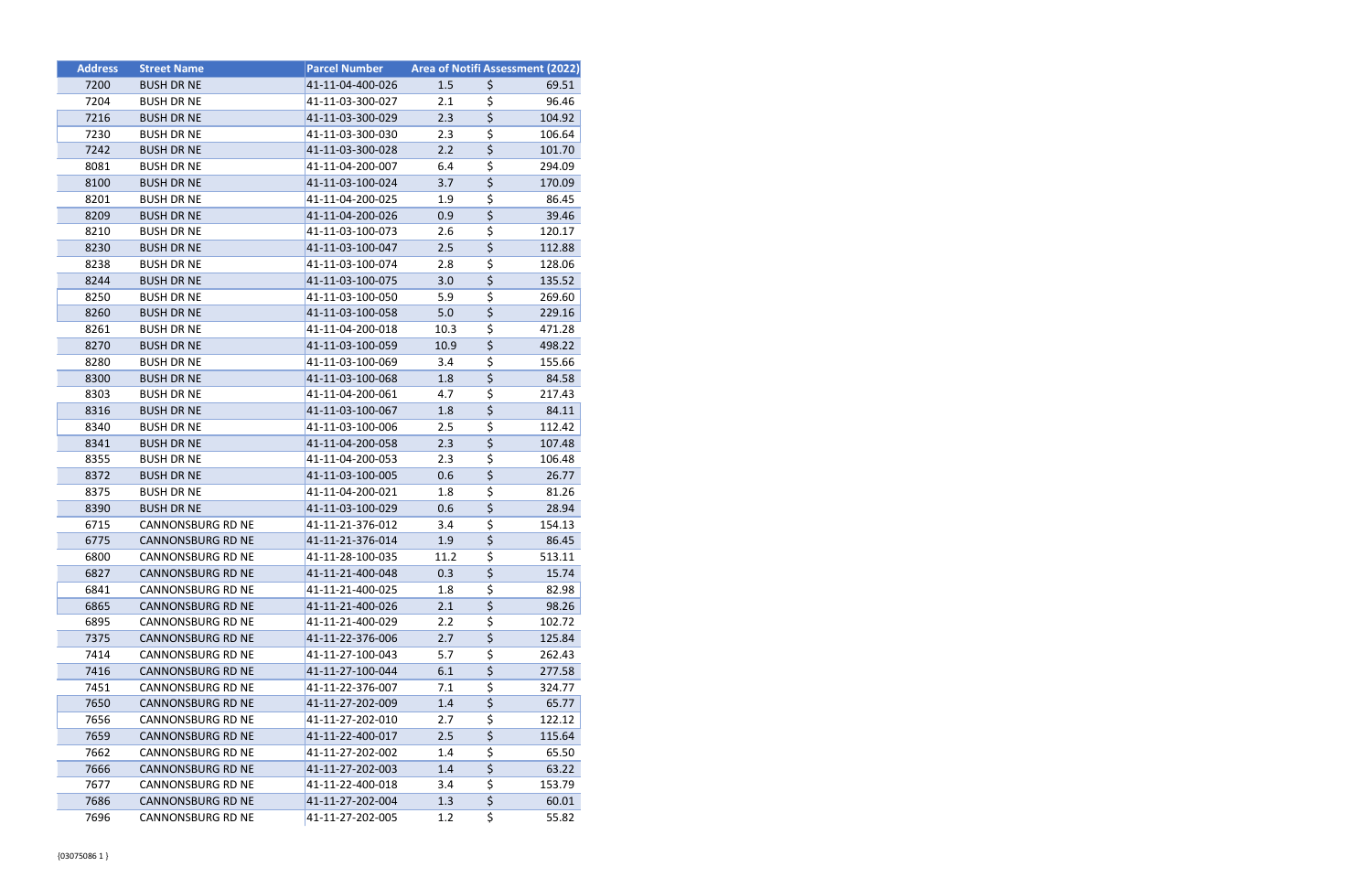| <b>Address</b> | <b>Street Name</b>        | <b>Parcel Number</b> | <b>Area of Notifi Assessment (2022)</b> |                                     |        |
|----------------|---------------------------|----------------------|-----------------------------------------|-------------------------------------|--------|
| 7941           | <b>CANNONSBURG RD NE</b>  | 41-11-27-227-008     | 0.9                                     | \$                                  | 42.71  |
| 7953           | <b>CANNONSBURG RD NE</b>  | 41-11-27-227-004     | 0.2                                     | \$                                  | 11.06  |
| 7970           | <b>CANNONSBURG RD NE</b>  | 41-11-27-278-007     | 0.2                                     | $\overline{\boldsymbol{\zeta}}$     | 8.56   |
| 7980           | <b>CANNONSBURG RD NE</b>  | 41-11-27-278-010     | 0.5                                     | \$                                  | 22.12  |
| 7991           | <b>CANNONSBURG RD NE</b>  | 41-11-27-227-009     | 1.6                                     | $\overline{\boldsymbol{\zeta}}$     | 74.54  |
| 8000           | CANNONSBURG RD NE         | 41-11-27-278-014     | 2.6                                     | \$                                  | 118.08 |
| 8011           | <b>CANNONSBURG RD NE</b>  | 41-11-26-103-001     | 0.3                                     | $\overline{\boldsymbol{\zeta}}$     | 13.66  |
| 8025           | CANNONSBURG RD NE         | 41-11-26-103-006     | 0.7                                     | \$                                  | 33.08  |
| 8026           | <b>CANNONSBURG RD NE</b>  | 41-11-26-151-001     | 0.2                                     | $\overline{\boldsymbol{\varsigma}}$ | 9.15   |
| 8045           | <b>CANNONSBURG RD NE</b>  | 41-11-26-103-005     | 0.4                                     | \$                                  | 20.05  |
| 8050           | <b>CANNONSBURG RD NE</b>  | 41-11-26-151-006     | 0.4                                     | $\overline{\boldsymbol{\zeta}}$     | 17.49  |
| 8069           | CANNONSBURG RD NE         | 41-11-26-104-001     | 0.8                                     | \$                                  | 36.92  |
| 8072           | <b>CANNONSBURG RD NE</b>  | 41-11-26-152-001     | 0.4                                     | $\overline{\boldsymbol{\zeta}}$     | 17.07  |
| 8107           | <b>CANNONSBURG RD NE</b>  | 41-11-26-104-002     | 1.9                                     | \$                                  | 85.34  |
| 8126           | <b>CANNONSBURG RD NE</b>  | 41-11-26-155-014     | 1.4                                     | $\overline{\boldsymbol{\varsigma}}$ | 63.91  |
| 8180           | CANNONSBURG RD NE         | 41-11-26-155-013     | 1.3                                     | \$                                  | 58.42  |
| 8280           | <b>CANNONSBURG RD NE</b>  | 41-11-26-176-011     | 1.9                                     | \$                                  | 88.30  |
| 8282           | <b>CANNONSBURG RD NE</b>  | 41-11-26-176-012     | 1.4                                     | \$                                  | 66.20  |
| 8300           | <b>CANNONSBURG RD NE</b>  | 41-11-26-300-035     | 1.8                                     | $\overline{\boldsymbol{\zeta}}$     | 83.23  |
| 8330           | CANNONSBURG RD NE         | 41-11-26-176-010     | 0.8                                     | \$                                  | 35.95  |
| 8350           | <b>CANNONSBURG RD NE</b>  | 41-11-26-300-027     | 1.8                                     | $\overline{\boldsymbol{\varsigma}}$ | 83.89  |
| 8730           | <b>CARDINAL ST NE</b>     | 41-11-14-279-002     | 0.5                                     | \$                                  | 23.11  |
| 8733           | <b>CARDINAL ST NE</b>     | 41-11-14-278-001     | 0.6                                     | $\overline{\boldsymbol{\zeta}}$     | 26.42  |
| 8750           | CARDINAL ST NE            | 41-11-14-279-003     | 0.8                                     | \$                                  | 38.51  |
| 8770           | <b>CARDINAL ST NE</b>     | 41-11-14-279-005     | 0.7                                     | \$                                  | 32.59  |
| 8771           | <b>CARDINAL ST NE</b>     | 41-11-14-278-002     | 0.8                                     | \$                                  | 36.02  |
| 8790           | <b>CARDINAL ST NE</b>     | 41-11-14-279-001     | 0.6                                     | $\overline{\boldsymbol{\zeta}}$     | 28.44  |
| 7938           | CARY ST NE                | 41-11-27-277-002     | 0.6                                     | \$                                  | 29.58  |
| 5671           | <b>CHANTERELLE DR NE</b>  | 41-11-21-200-026     | 1.8                                     | \$                                  | 83.55  |
| 5701           | <b>CHANTERELLE DR NE</b>  | 41-11-21-200-036     | 1.4                                     | $\overline{\boldsymbol{\zeta}}$     | 62.67  |
| 5750           | <b>CHANTERELLE DR NE</b>  | 41-11-21-200-043     | 2.3                                     | \$                                  | 105.29 |
| 8000           | <b>COPPER RIDGE DR NE</b> | 41-11-23-300-023     | 0.0                                     | \$                                  | 0.07   |
| 8095           | <b>COPPER RIDGE DR NE</b> | 41-11-23-300-024     | 0.0                                     | $\overline{\boldsymbol{\zeta}}$     | 0.08   |
| 8100           | COPPER RIDGE DR NE        | 41-11-23-300-025     | 0.0                                     | \$                                  | 0.01   |
| 8150           | <b>COPPER RIDGE DR NE</b> | 41-11-23-300-026     | 2.8                                     | $\overline{\boldsymbol{\varsigma}}$ | 126.66 |
| 6240           | <b>CORBERRY TRL NE</b>    | 41-11-32-233-004     | 2.2                                     | \$                                  | 98.82  |
| 6270           | <b>CORBERRY TRL NE</b>    | 41-11-32-233-003     | 2.2                                     | \$                                  | 98.71  |
| 6300           | <b>CORBERRY TRL NE</b>    | 41-11-32-233-002     | 2.2                                     | \$                                  | 98.71  |
| 6330           | <b>CORBERRY TRL NE</b>    | 41-11-32-233-001     | 2.2                                     | \$                                  | 98.71  |
| 6360           | <b>CORBERRY TRL NE</b>    | 41-11-32-230-003     | 1.7                                     | \$                                  | 79.70  |
| 7870           | <b>COURTLAND DR NE</b>    | 41-11-06-400-013     | 0.6                                     | \$                                  | 27.86  |
| 7890           | <b>COURTLAND DR NE</b>    | 41-11-06-400-015     | 0.9                                     | \$                                  | 40.93  |
| 7920           | <b>COURTLAND DR NE</b>    | 41-11-06-400-029     | 0.9                                     | \$                                  | 40.89  |
| 7930           | <b>COURTLAND DR NE</b>    | 41-11-06-400-055     | 1.1                                     | \$                                  | 51.03  |
| 7954           | <b>COURTLAND DR NE</b>    | 41-11-06-400-054     | 1.0                                     | \$                                  | 46.39  |
| 7976           | <b>COURTLAND DR NE</b>    | 41-11-06-400-047     | 0.6                                     | \$                                  | 29.38  |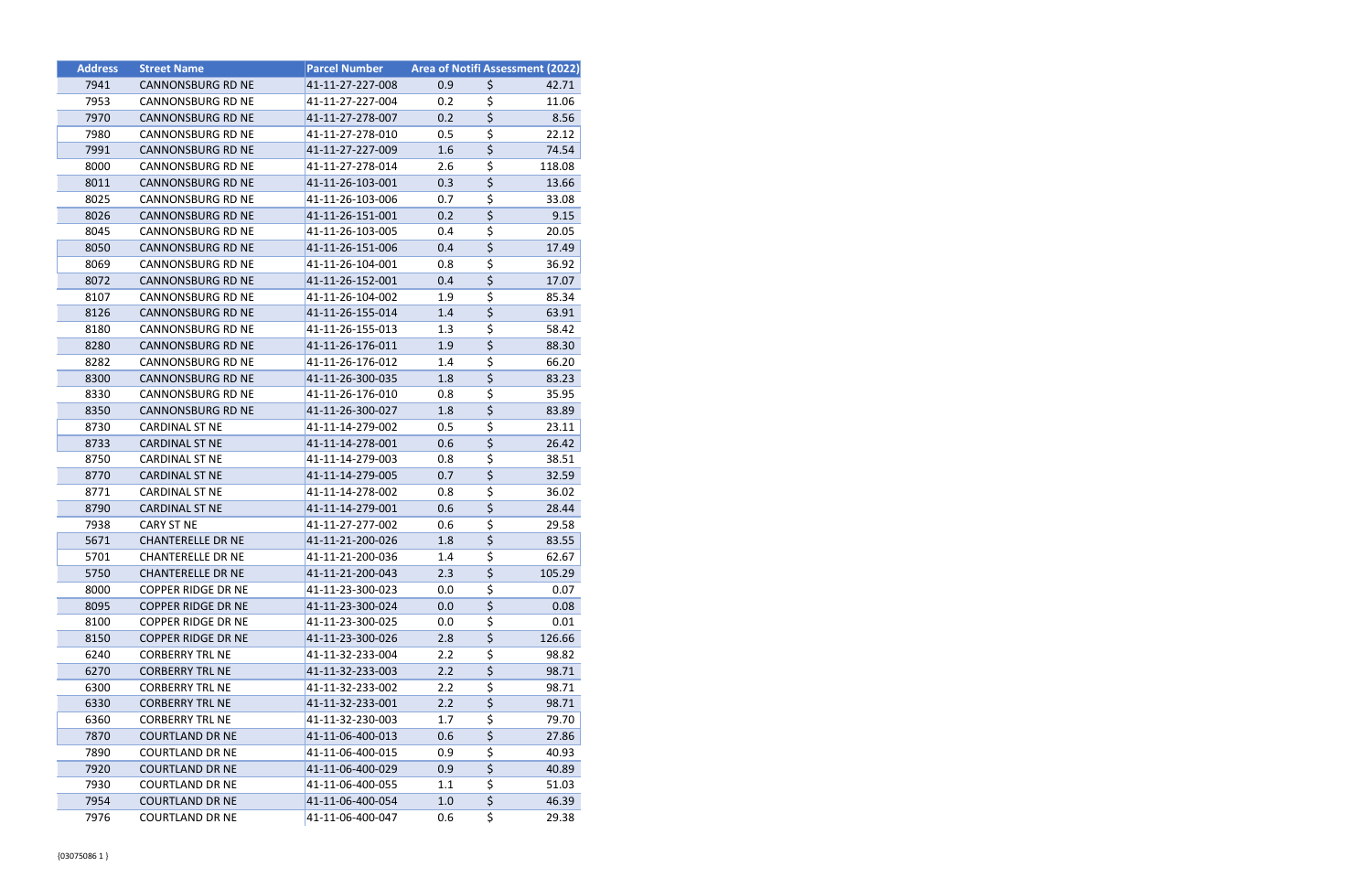| <b>Address</b> | <b>Street Name</b>     | <b>Parcel Number</b> | <b>Area of Notifi Assessment (2022)</b> |                                     |        |
|----------------|------------------------|----------------------|-----------------------------------------|-------------------------------------|--------|
| 8021           | <b>COURTLAND DR NE</b> | 41-11-06-176-037     | 1.9                                     | \$                                  | 86.28  |
| 8065           | <b>COURTLAND DR NE</b> | 41-11-06-176-034     | 2.9                                     | \$                                  | 133.84 |
| 8120           | DEER RIDGE DR NE       | 41-11-35-300-017     | 1.1                                     | \$                                  | 48.67  |
| 5682           | DIX DR NE              | 41-11-22-151-001     | 0.9                                     | \$                                  | 41.78  |
| 5700           | DIX DR NE              | 41-11-22-151-002     | 1.0                                     | $\overline{\boldsymbol{\varsigma}}$ | 45.00  |
| 5724           | DIX DR NE              | 41-11-22-151-003     | 0.8                                     | \$                                  | 38.24  |
| 5740           | DIX DR NE              | 41-11-22-151-004     | 0.8                                     | $\overline{\boldsymbol{\zeta}}$     | 38.56  |
| 5765           | DIX DR NE              | 41-11-22-151-010     | 1.1                                     | \$                                  | 51.94  |
| 5767           | DIX DR NE              | 41-11-22-151-009     | 0.7                                     | \$                                  | 32.89  |
| 5768           | DIX DR NE              | 41-11-22-151-005     | 0.7                                     | \$                                  | 31.58  |
| 5772           | DIX DR NE              | 41-11-22-151-023     | 0.8                                     | \$                                  | 35.73  |
| 5776           | DIX DR NE              | 41-11-22-151-006     | 0.8                                     | \$                                  | 34.71  |
| 5780           | DIX DR NE              | 41-11-22-151-007     | 0.7                                     | $\overline{\boldsymbol{\zeta}}$     | 32.53  |
| 5781           | DIX DR NE              | 41-11-22-151-008     | 0.8                                     | \$                                  | 37.18  |
| 5788           | DIX DR NE              | 41-11-22-151-027     | 0.7                                     | \$                                  | 31.77  |
| 5794           | DIX DR NE              | 41-11-22-151-026     | 0.6                                     | \$                                  | 27.65  |
| 5800           | DIX DR NE              | 41-11-22-151-015     | 1.0                                     | \$                                  | 44.86  |
| 5820           | DIX DR NE              | 41-11-22-151-016     | 0.9                                     | \$                                  | 39.02  |
| 5828           | <b>DIX DR NE</b>       | 41-11-22-151-017     | 0.7                                     | $\overline{\boldsymbol{\zeta}}$     | 33.34  |
| 5839           | DIX DR NE              | 41-11-22-151-014     | 0.9                                     | \$                                  | 42.48  |
| 5844           | DIX DR NE              | 41-11-22-151-018     | 0.7                                     | \$                                  | 33.57  |
| 5845           | DIX DR NE              | 41-11-22-151-013     | 0.7                                     | \$                                  | 33.75  |
| 5859           | DIX DR NE              | 41-11-22-151-012     | 0.9                                     | \$                                  | 40.79  |
| 5864           | DIX DR NE              | 41-11-22-151-019     | 1.3                                     | \$                                  | 61.69  |
| 5878           | DIX DR NE              | 41-11-22-151-020     | 1.1                                     | \$                                  | 50.47  |
| 5911           | DIX DR NE              | 41-11-22-151-011     | 1.0                                     | \$                                  | 46.97  |
| 7002           | DUNLOE CT NE           | 41-11-28-228-057     | 1.1                                     | $\overline{\xi}$                    | 50.07  |
| 7018           | DUNLOE CT NE           | 41-11-28-228-058     | 1.0                                     | \$                                  | 48.09  |
| 7018           | <b>DUNLOE CT NE</b>    | 41-11-28-228-056     | 1.2                                     | \$                                  | 53.37  |
| 7023           | DUNLOE CT NE           | 41-11-28-228-059     | 1.0                                     | \$                                  | 46.62  |
| 7030           | DUNLOE CT NE           | 41-11-28-228-055     | 1.0                                     | \$                                  | 47.87  |
| 7037           | DUNLOE CT NE           | 41-11-28-228-060     | 1.0                                     | \$                                  | 46.54  |
| 7042           | DUNLOE CT NE           | 41-11-28-228-054     | 1.0                                     | \$                                  | 46.31  |
| 4637           | <b>DUNROBIN DR NE</b>  | 41-11-28-228-047     | 1.1                                     | $\overline{\boldsymbol{\zeta}}$     | 50.28  |
| 4640           | <b>DUNROBIN DR NE</b>  | 41-11-28-228-046     | 1.6                                     | $\overline{\boldsymbol{\zeta}}$     | 71.77  |
| 4649           | DUNROBIN DR NE         | 41-11-28-228-048     | 1.2                                     | \$                                  | 53.67  |
| 4658           | <b>DUNROBIN DR NE</b>  | 41-11-28-228-045     | 1.5                                     | \$                                  | 67.56  |
| 4670           | <b>DUNROBIN DR NE</b>  | 41-11-28-228-044     | 1.0                                     | \$                                  | 45.11  |
| 4682           | <b>DUNROBIN DR NE</b>  | 41-11-28-228-043     | 1.1                                     | $\overline{\boldsymbol{\zeta}}$     | 49.21  |
| 4700           | DUNROBIN DR NE         | 41-11-28-228-042     | 1.4                                     | \$                                  | 62.12  |
| 4728           | <b>DUNROBIN DR NE</b>  | 41-11-28-228-041     | 1.0                                     | \$                                  | 47.79  |
| 4752           | <b>DUNROBIN DR NE</b>  | 41-11-28-228-019     | 2.6                                     | \$                                  | 121.50 |
| 4894           | <b>DUNROBIN DR NE</b>  | 41-11-28-228-010     | 2.0                                     | $\overline{\boldsymbol{\zeta}}$     | 91.87  |
| 4899           | <b>DUNROBIN DR NE</b>  | 41-11-28-228-061     | 2.2                                     | \$                                  | 100.30 |
| 4915           | <b>DUNROBIN DR NE</b>  | 41-11-28-228-025     | 2.2                                     | $\overline{\boldsymbol{\zeta}}$     | 99.24  |
| 4935           | <b>DUNROBIN DR NE</b>  | 41-11-28-228-026     | 2.4                                     | \$                                  | 111.53 |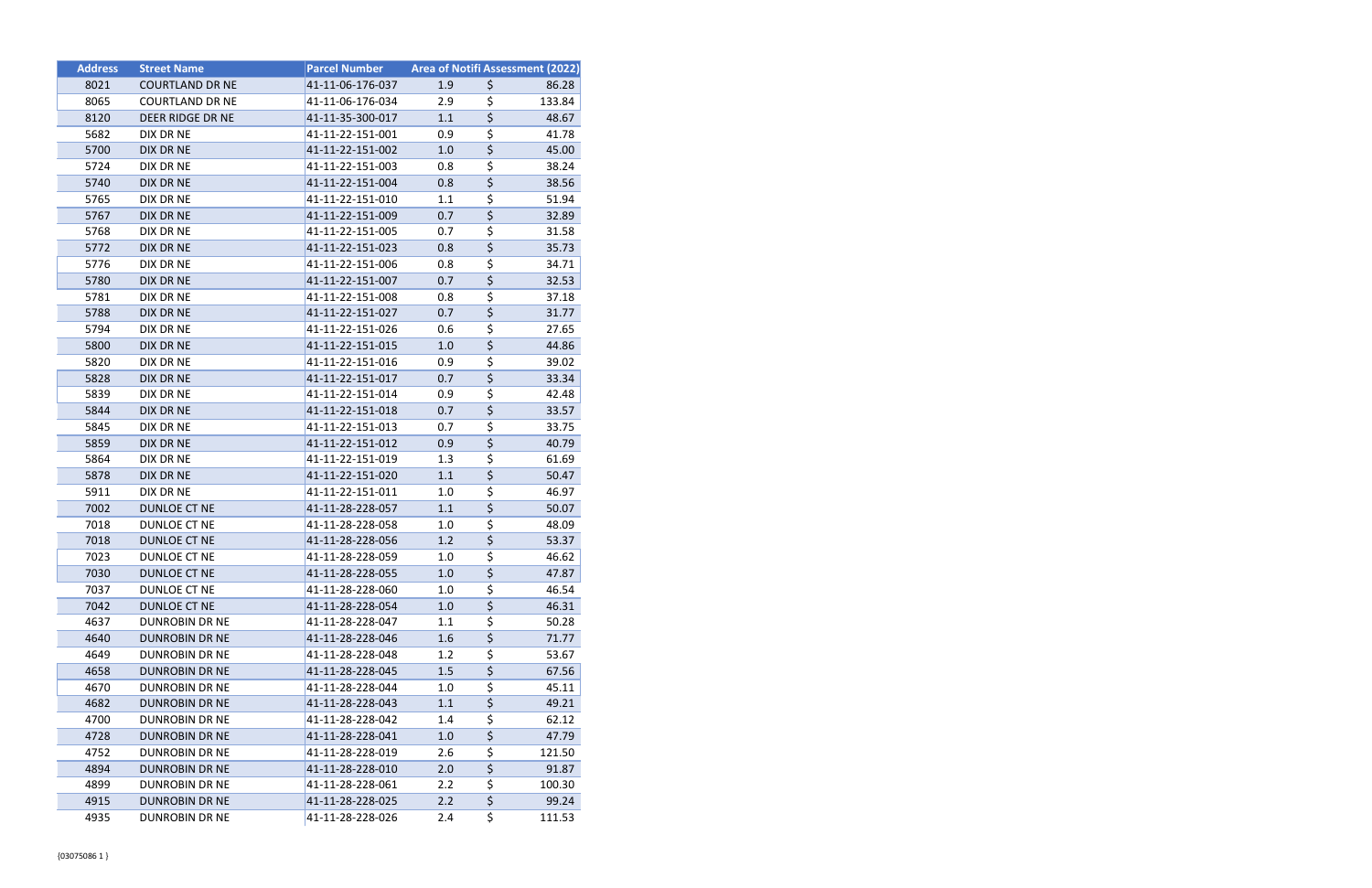| <b>Address</b> | <b>Street Name</b>        | <b>Parcel Number</b> |      | <b>Area of Notifi Assessment (2022)</b> |
|----------------|---------------------------|----------------------|------|-----------------------------------------|
| 4959           | <b>DUNROBIN DR NE</b>     | 41-11-28-228-027     | 2.2  | \$<br>100.42                            |
| 5091           | <b>DUNROBIN DR NE</b>     | 41-11-28-228-028     | 4.2  | \$<br>190.89                            |
| 5094           | <b>DUNROBIN DR NE</b>     | 41-11-28-228-001     | 2.1  | \$<br>94.95                             |
| 3655           | DURSUM AVE NE             | 41-11-33-400-009     | 4.3  | \$<br>196.86                            |
| 3701           | DURSUM AVE NE             | 41-11-33-400-011     | 9.8  | \$<br>448.35                            |
| 3721           | DURSUM AVE NE             | 41-11-33-400-021     | 2.0  | \$<br>93.36                             |
| 3727           | <b>DURSUM AVE NE</b>      | 41-11-33-400-020     | 2.8  | \$<br>126.50                            |
| 3777           | <b>DURSUM AVE NE</b>      | 41-11-33-400-007     | 4.8  | \$<br>219.89                            |
| 3850           | DURSUM AVE NE             | 41-11-34-300-005     | 10.0 | \$<br>460.35                            |
| 3890           | DURSUM AVE NE             | 41-11-34-300-016     | 2.9  | \$<br>131.30                            |
| 3894           | <b>DURSUM AVE NE</b>      | 41-11-34-300-017     | 2.0  | \$<br>91.95                             |
| 3900           | DURSUM AVE NE             | 41-11-34-300-013     | 3.0  | \$<br>139.85                            |
| 3904           | <b>DURSUM AVE NE</b>      | 41-11-34-300-014     | 1.8  | \$<br>83.91                             |
| 3916           | DURSUM AVE NE             | 41-11-34-300-010     | 2.5  | \$<br>114.06                            |
| 3926           | <b>DURSUM AVE NE</b>      | 41-11-34-300-011     | 7.5  | \$<br>344.28                            |
| 3970           | DURSUM AVE NE             | 41-11-34-300-020     | 2.7  | \$<br>123.55                            |
| 3980           | <b>DURSUM AVE NE</b>      | 41-11-34-300-021     | 2.9  | \$<br>135.17                            |
| 3990           | <b>DURSUM AVE NE</b>      | 41-11-34-300-022     | 3.9  | \$<br>179.79                            |
| 4300           | DURSUM AVE NE             | 41-11-34-100-006     | 2.4  | \$<br>108.07                            |
| 6420           | EAGLE EYE TRL NE          | 41-11-14-283-004     | 0.2  | \$<br>10.53                             |
| 6442           | EAGLE EYE TRL NE          | 41-11-14-283-003     | 0.3  | \$<br>13.63                             |
| 6444           | <b>EAGLE EYE TRL NE</b>   | 41-11-14-283-002     | 0.2  | \$<br>10.52                             |
| 6470           | EAGLE EYE TRL NE          | 41-11-14-283-012     | 1.7  | \$<br>79.92                             |
| 6056           | EAST BACK FORTY DR NE     | 41-11-22-151-039     | 0.8  | \$<br>35.03                             |
| 7380           | <b>EAST FURROW DR NE</b>  | 41-11-22-151-029     | 0.5  | \$<br>25.12                             |
| 7392           | <b>EAST FURROW DR NE</b>  | 41-11-22-151-028     | 0.6  | \$<br>26.53                             |
| 6505           | ECHO AVE NE               | 41-11-14-277-016     | 0.5  | \$<br>24.78                             |
| 6520           | ECHO AVE NE               | 41-11-14-279-007     | 0.5  | \$<br>23.11                             |
| 6545           | <b>ECHO AVE NE</b>        | 41-11-14-277-024     | 0.4  | \$<br>18.92                             |
| 6565           | ECHO AVE NE               | 41-11-14-277-022     | 0.7  | \$<br>29.85                             |
| 6580           | <b>ECHO AVE NE</b>        | 41-11-14-233-014     | 0.5  | \$<br>21.71                             |
| 6597           | ECHO AVE NE               | 41-11-14-232-021     | 0.6  | \$<br>27.14                             |
| 6600           | <b>ECHO AVE NE</b>        | 41-11-14-233-028     | 0.9  | \$<br>42.05                             |
| 6636           | ECHO AVE NE               | 41-11-14-233-017     | 0.3  | \$<br>15.53                             |
| 6645           | ECHO AVE NE               | 41-11-14-229-008     | 0.3  | \$<br>16.03                             |
| 6650           | <b>ECHO AVE NE</b>        | 41-11-14-233-018     | 0.2  | \$<br>10.52                             |
| 6660           | ECHO AVE NE               | 41-11-14-233-006     | 0.1  | \$<br>5.27                              |
| 6665           | ECHO AVE NE               | 41-11-14-229-009     | 0.3  | \$<br>13.27                             |
| 6666           | <b>ECHO AVE NE</b>        | 41-11-14-233-005     | 0.1  | \$<br>5.27                              |
| 6674           | ECHO AVE NE               | 41-11-14-233-004     | 0.1  | \$<br>5.27                              |
| 6680           | <b>ECHO AVE NE</b>        | 41-11-14-233-003     | 0.1  | \$<br>5.27                              |
| 6681           | ECHO AVE NE               | 41-11-14-229-010     | 0.3  | \$<br>14.14                             |
| 6688           | ECHO AVE NE               | 41-11-14-233-002     | 0.1  | \$<br>5.02                              |
| 6089           | <b>EGYPT FOREST RD NE</b> | 41-11-16-352-003     | 2.2  | \$<br>101.12                            |
| 6120           | EGYPT FOREST RD NE        | 41-11-16-352-020     | 3.4  | \$<br>156.74                            |
| 6123           | EGYPT FOREST RD NE        | 41-11-16-352-004     | 3.3  | \$<br>149.90                            |
|                |                           |                      |      |                                         |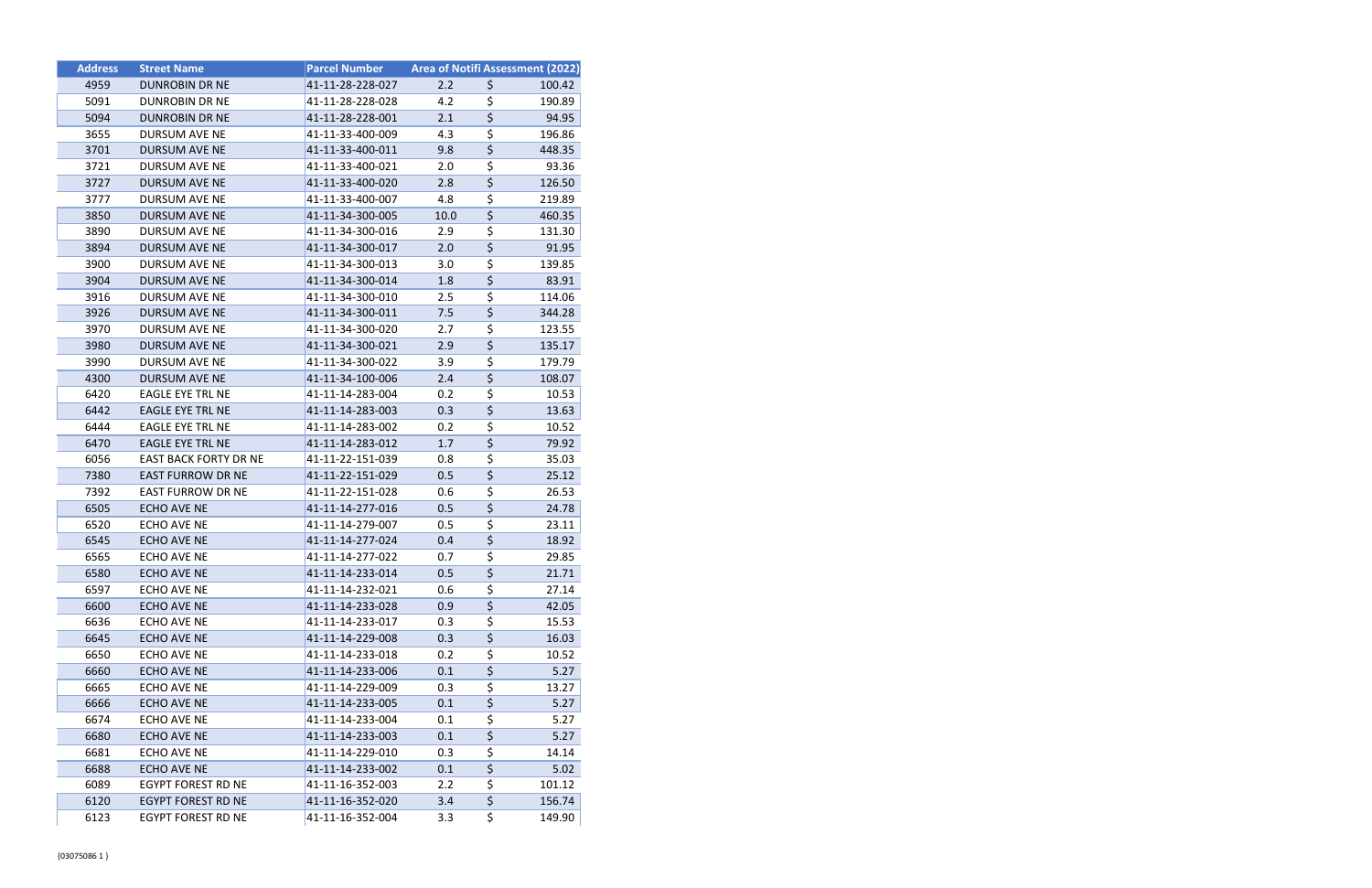| <b>Address</b> | <b>Street Name</b>         | <b>Parcel Number</b> | <b>Area of Notifi Assessment (2022)</b> |                                 |        |
|----------------|----------------------------|----------------------|-----------------------------------------|---------------------------------|--------|
| 6157           | <b>EGYPT FOREST RD NE</b>  | 41-11-16-352-005     | 2.2                                     | \$                              | 100.94 |
| 6162           | EGYPT FOREST RD NE         | 41-11-16-352-006     | 1.8                                     | \$                              | 82.25  |
| 6415           | <b>EGYPT RIDGE RD NE</b>   | 41-11-16-352-001     | 1.5                                     | \$                              | 66.56  |
| 6450           | <b>EGYPT RIDGE RD NE</b>   | 41-11-16-352-019     | 1.3                                     | \$                              | 59.67  |
| 6455           | EGYPT RIDGE RD NE          | 41-11-16-352-002     | 1.8                                     | \$                              | 83.81  |
| 6488           | EGYPT RIDGE RD NE          | 41-11-16-352-018     | 2.1                                     | \$                              | 96.08  |
| 6523           | <b>EGYPT RIDGE RD NE</b>   | 41-11-16-352-021     | 3.2                                     | \$                              | 147.26 |
| 6544           | <b>EGYPT RIDGE RD NE</b>   | 41-11-16-352-017     | 1.9                                     | \$                              | 89.21  |
| 6569           | <b>EGYPT RIDGE RD NE</b>   | 41-11-16-352-010     | 1.1                                     | $\overline{\boldsymbol{\zeta}}$ | 50.57  |
| 6581           | EGYPT RIDGE RD NE          | 41-11-16-352-011     | 1.5                                     | \$                              | 69.79  |
| 6588           | <b>EGYPT RIDGE RD NE</b>   | 41-11-16-352-016     | 1.6                                     | \$                              | 72.40  |
| 6605           | EGYPT RIDGE RD NE          | 41-11-16-352-012     | 1.6                                     | \$                              | 74.27  |
| 6610           | <b>EGYPT RIDGE RD NE</b>   | 41-11-16-352-015     | 1.4                                     | $\overline{\xi}$                | 63.36  |
| 6619           | EGYPT RIDGE RD NE          | 41-11-16-352-013     | 5.7                                     | \$                              | 260.28 |
| 6622           | <b>EGYPT RIDGE RD NE</b>   | 41-11-16-352-014     | 5.0                                     | \$                              | 229.40 |
| 3674           | EGYPT VALLEY AVE NE        | 41-11-33-300-003     | 0.6                                     | \$                              | 29.15  |
| 3700           | <b>EGYPT VALLEY AVE NE</b> | 41-11-33-300-012     | 1.0                                     | \$                              | 46.33  |
| 3988           | EGYPT VALLEY AVE NE        | 41-11-33-300-026     | 2.6                                     | \$                              | 121.01 |
| 4030           | EGYPT VALLEY AVE NE        | 41-11-33-100-039     | 2.9                                     | $\overline{\boldsymbol{\zeta}}$ | 135.17 |
| 4050           | EGYPT VALLEY AVE NE        | 41-11-33-100-038     | 3.3                                     | \$                              | 149.47 |
| 4112           | EGYPT VALLEY AVE NE        | 41-11-33-100-046     | 5.9                                     | \$                              | 269.81 |
| 4150           | EGYPT VALLEY AVE NE        | 41-11-33-100-028     | 4.4                                     | \$                              | 202.08 |
| 4190           | EGYPT VALLEY AVE NE        | 41-11-33-100-015     | 2.9                                     | $\overline{\xi}$                | 133.75 |
| 4200           | EGYPT VALLEY AVE NE        | 41-11-33-100-041     | 5.0                                     | \$                              | 229.40 |
| 4224           | EGYPT VALLEY AVE NE        | 41-11-33-100-040     | 4.7                                     | $\overline{\boldsymbol{\zeta}}$ | 213.83 |
| 4280           | EGYPT VALLEY AVE NE        | 41-11-33-100-043     | 4.3                                     | \$                              | 196.26 |
| 4332           | EGYPT VALLEY AVE NE        | 41-11-33-100-042     | 4.6                                     | \$                              | 210.27 |
| 4343           | EGYPT VALLEY AVE NE        | 41-11-32-226-007     | 2.3                                     | \$                              | 104.55 |
| 4370           | EGYPT VALLEY AVE NE        | 41-11-33-100-025     | 1.3                                     | $\overline{\boldsymbol{\zeta}}$ | 61.86  |
| 4425           | EGYPT VALLEY AVE NE        | 41-11-29-400-013     | 1.9                                     | \$                              | 87.60  |
| 4444           | EGYPT VALLEY AVE NE        | 41-11-28-300-035     | 3.1                                     | \$                              | 140.81 |
| 4475           | EGYPT VALLEY AVE NE        | 41-11-29-400-012     | 1.9                                     | \$                              | 86.09  |
| 4504           | <b>EGYPT VALLEY AVE NE</b> | 41-11-28-300-034     | 6.3                                     | \$                              | 288.00 |
| 4545           | EGYPT VALLEY AVE NE        | 41-11-29-400-006     | 5.8                                     | \$                              | 264.40 |
| 4550           | EGYPT VALLEY AVE NE        | 41-11-28-300-023     | 4.8                                     | \$                              | 221.57 |
| 4574           | <b>EGYPT VALLEY AVE NE</b> | 41-11-28-300-025     | 4.8                                     | \$                              | 221.56 |
| 4600           | EGYPT VALLEY AVE NE        | 41-11-28-300-004     | 1.6                                     | \$                              | 75.47  |
| 4630           | EGYPT VALLEY AVE NE        | 41-11-28-300-020     | 1.0                                     | \$                              | 45.85  |
| 4640           | <b>EGYPT VALLEY AVE NE</b> | 41-11-28-300-032     | 6.1                                     | \$                              | 278.96 |
| 4646           | EGYPT VALLEY AVE NE        | 41-11-28-300-033     | 2.0                                     | \$                              | 91.30  |
| 4680           | EGYPT VALLEY AVE NE        | 41-11-28-300-014     | 2.2                                     | \$                              | 99.31  |
| 4689           | EGYPT VALLEY AVE NE        | 41-11-29-400-005     | 5.9                                     | \$                              | 271.88 |
| 4756           | EGYPT VALLEY AVE NE        | 41-11-28-300-002     | 1.9                                     | \$                              | 87.43  |
| 4790           | EGYPT VALLEY AVE NE        | 41-11-28-300-001     | 1.8                                     | \$                              | 84.24  |
| 5735           | EGYPT VALLEY AVE NE        | 41-11-20-200-032     | 2.8                                     | \$                              | 127.26 |
| 5737           | EGYPT VALLEY AVE NE        | 41-11-20-200-033     | 7.3                                     | \$                              | 335.00 |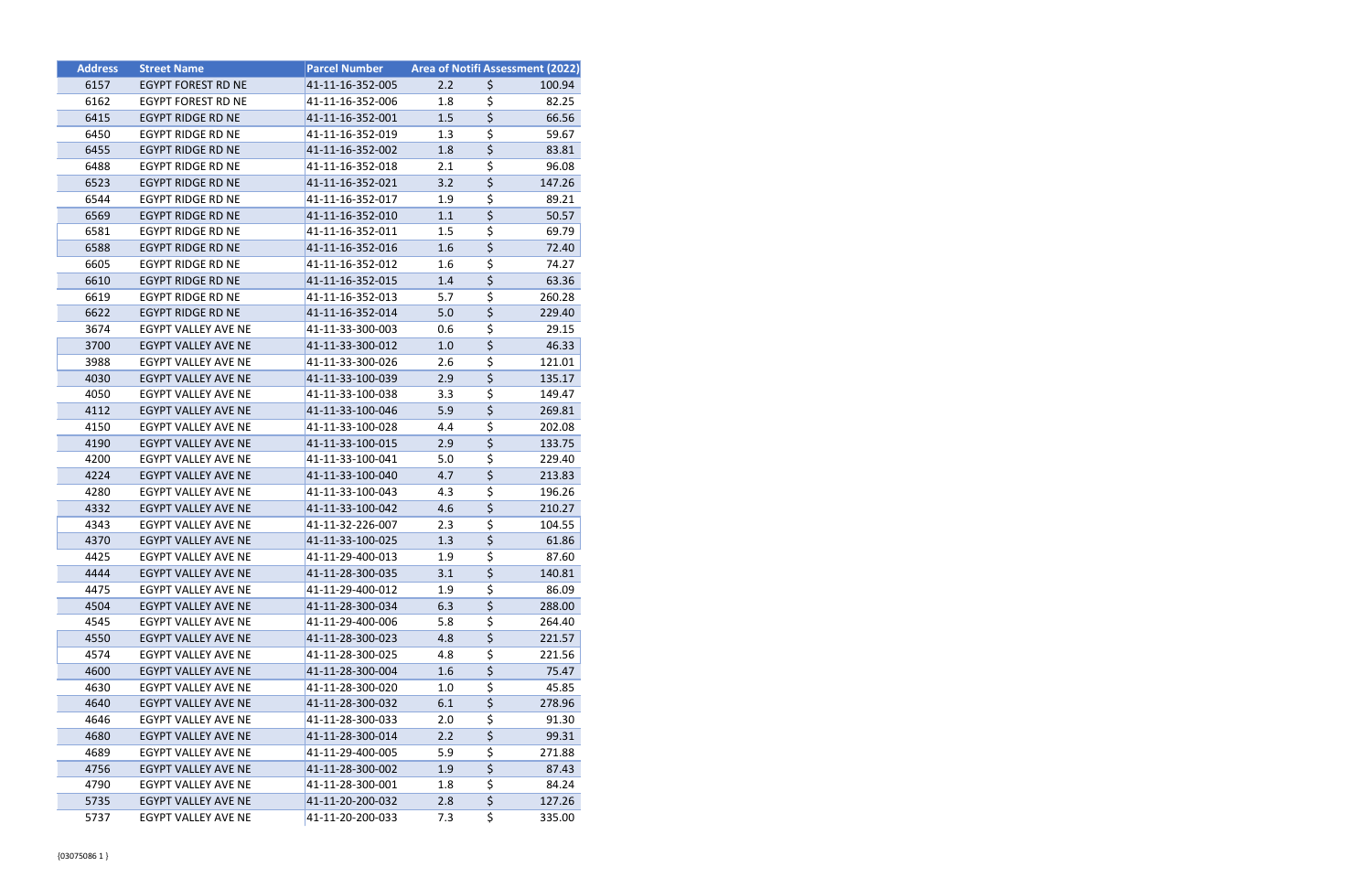| <b>Address</b> | <b>Street Name</b>         | <b>Parcel Number</b> |     | <b>Area of Notifi Assessment (2022)</b> |
|----------------|----------------------------|----------------------|-----|-----------------------------------------|
| 5791           | EGYPT VALLEY AVE NE        | 41-11-21-100-014     | 1.1 | \$<br>51.02                             |
| 5865           | EGYPT VALLEY AVE NE        | 41-11-21-100-025     | 3.1 | \$<br>143.29                            |
| 5880           | EGYPT VALLEY AVE NE        | 41-11-21-100-050     | 2.4 | \$<br>111.03                            |
| 5901           | <b>EGYPT VALLEY AVE NE</b> | 41-11-21-100-022     | 0.6 | \$<br>29.03                             |
| 5908           | EGYPT VALLEY AVE NE        | 41-11-21-100-020     | 1.0 | \$<br>44.72                             |
| 5925           | EGYPT VALLEY AVE NE        | 41-11-21-100-021     | 0.6 | \$<br>28.67                             |
| 5930           | EGYPT VALLEY AVE NE        | 41-11-21-100-019     | 0.8 | \$<br>35.29                             |
| 5950           | EGYPT VALLEY AVE NE        | 41-11-21-100-018     | 0.7 | \$<br>31.49                             |
| 5955           | EGYPT VALLEY AVE NE        | 41-11-20-200-008     | 4.9 | \$<br>227.09                            |
| 5974           | EGYPT VALLEY AVE NE        | 41-11-21-100-017     | 1.0 | \$<br>44.82                             |
| 5977           | EGYPT VALLEY AVE NE        | 41-11-20-200-002     | 4.5 | \$<br>206.44                            |
| 5990           | EGYPT VALLEY AVE NE        | 41-11-21-100-016     | 1.4 | \$<br>62.44                             |
| 6010           | <b>EGYPT VALLEY AVE NE</b> | 41-11-16-353-001     | 1.2 | \$<br>54.00                             |
| 6023           | EGYPT VALLEY AVE NE        | 41-11-17-400-010     | 1.8 | \$<br>84.42                             |
| 6055           | EGYPT VALLEY AVE NE        | 41-11-17-400-009     | 1.8 | \$<br>84.42                             |
| 6090           | EGYPT VALLEY AVE NE        | 41-11-16-351-004     | 2.2 | \$<br>103.09                            |
| 6095           | EGYPT VALLEY AVE NE        | 41-11-17-400-049     | 3.7 | \$<br>170.05                            |
| 6140           | <b>EGYPT VALLEY AVE NE</b> | 41-11-16-351-003     | 0.9 | \$<br>41.24                             |
| 6143           | EGYPT VALLEY AVE NE        | 41-11-17-400-014     | 3.0 | \$<br>135.50                            |
| 6158           | EGYPT VALLEY AVE NE        | 41-11-16-351-002     | 0.9 | \$<br>42.49                             |
| 6180           | EGYPT VALLEY AVE NE        | 41-11-16-351-001     | 1.6 | \$<br>72.42                             |
| 6189           | EGYPT VALLEY AVE NE        | 41-11-17-400-013     | 1.8 | \$<br>83.07                             |
| 6206           | EGYPT VALLEY AVE NE        | 41-11-16-301-007     | 1.9 | \$<br>85.73                             |
| 6229           | EGYPT VALLEY AVE NE        | 41-11-17-400-047     | 1.1 | \$<br>51.28                             |
| 6259           | EGYPT VALLEY AVE NE        | 41-11-17-400-003     | 0.7 | \$<br>34.38                             |
| 6262           | EGYPT VALLEY AVE NE        | 41-11-16-301-008     | 1.8 | \$<br>83.35                             |
| 6263           | EGYPT VALLEY AVE NE        | 41-11-17-400-032     | 0.8 | \$<br>36.97                             |
| 6265           | EGYPT VALLEY AVE NE        | 41-11-17-400-046     | 2.4 | \$<br>111.64                            |
| 6301           | EGYPT VALLEY AVE NE        | 41-11-17-400-002     | 0.8 | \$<br>37.77                             |
| 6316           | EGYPT VALLEY AVE NE        | 41-11-16-301-005     | 0.8 | \$<br>38.62                             |
| 6337           | EGYPT VALLEY AVE NE        | 41-11-17-400-016     | 1.4 | \$<br>63.13                             |
| 6339           | EGYPT VALLEY AVE NE        | 41-11-17-400-033     | 6.7 | \$<br>309.31                            |
| 6380           | EGYPT VALLEY AVE NE        | 41-11-16-301-011     | 2.0 | \$<br>91.68                             |
| 6386           | EGYPT VALLEY AVE NE        | 41-11-16-301-002     | 2.1 | \$<br>97.46                             |
| 6416           | <b>EGYPT VALLEY AVE NE</b> | 41-11-16-301-010     | 3.1 | \$<br>143.24                            |
| 6350           | EGYPT VALLEY CT NE         | 41-11-32-253-016     | 0.9 | \$<br>43.39                             |
| 6385           | EGYPT VALLEY CT NE         | 41-11-32-253-001     | 1.9 | \$<br>89.36                             |
| 6400           | EGYPT VALLEY CT NE         | 41-11-32-253-017     | 2.0 | \$<br>92.09                             |
| 7350           | ELDRED DR NE               | 41-11-28-228-053     | 1.0 | \$<br>46.41                             |
| 6162           | <b>GAELIC CT NE</b>        | 41-11-16-327-019     | 1.1 | \$<br>52.12                             |
| 6173           | <b>GAELIC CT NE</b>        | 41-11-16-327-018     | 0.9 | \$<br>39.79                             |
| 6195           | <b>GAELIC CT NE</b>        | 41-11-16-327-017     | 1.2 | \$<br>55.76                             |
| 6240           | <b>GAELIC CT NE</b>        | 41-11-16-327-020     | 0.8 | \$<br>35.96                             |
| 5130           | <b>GILES AVE NE</b>        | 41-11-25-100-009     | 2.1 | \$<br>98.23                             |
| 5150           | <b>GILES AVE NE</b>        | 41-11-25-100-008     | 2.2 | \$<br>99.39                             |
| 5300           | <b>GILES AVE NE</b>        | 41-11-24-300-070     | 1.5 | \$<br>67.27                             |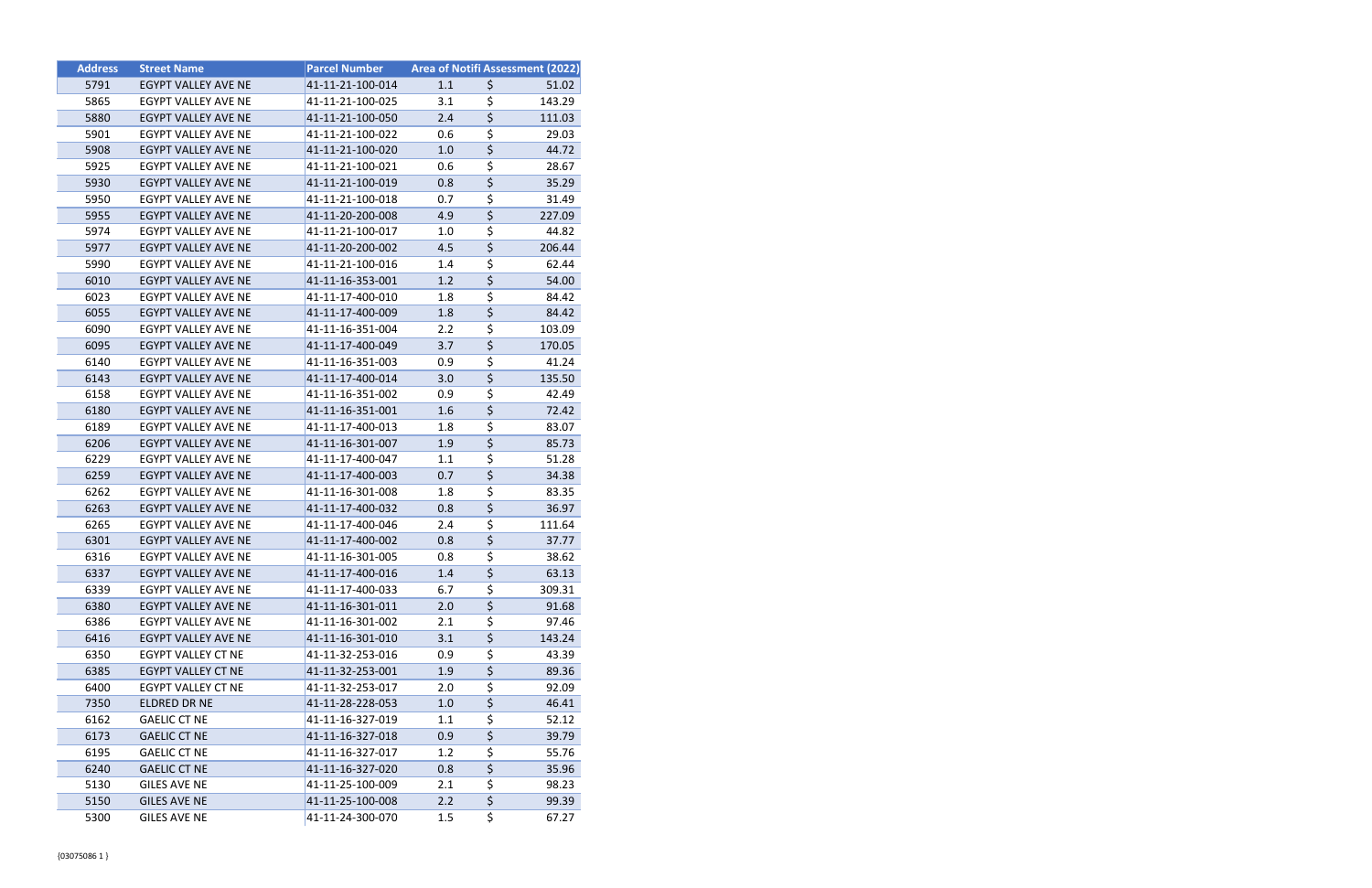| <b>Address</b> | <b>Street Name</b>     | <b>Parcel Number</b> | Area of Notifi Assessment (2022) |                                     |        |
|----------------|------------------------|----------------------|----------------------------------|-------------------------------------|--------|
| 5350           | <b>GILES AVE NE</b>    | 41-11-24-300-064     | 2.4                              | \$                                  | 111.50 |
| 5380           | <b>GILES AVE NE</b>    | 41-11-24-300-068     | 2.3                              | \$                                  | 106.69 |
| 5414           | <b>GILES AVE NE</b>    | 41-11-24-300-002     | 0.9                              | $\overline{\xi}$                    | 40.30  |
| 5435           | <b>GILES AVE NE</b>    | 41-11-23-400-044     | 6.4                              | \$                                  | 293.40 |
| 5440           | <b>GILES AVE NE</b>    | 41-11-24-300-060     | 1.9                              | $\overline{\boldsymbol{\zeta}}$     | 88.71  |
| 5445           | <b>GILES AVE NE</b>    | 41-11-23-400-043     | 4.6                              | \$                                  | 210.70 |
| 5451           | <b>GILES AVE NE</b>    | 41-11-23-400-016     | 1.8                              | $\overline{\boldsymbol{\zeta}}$     | 83.96  |
| 5470           | <b>GILES AVE NE</b>    | 41-11-24-300-032     | 0.9                              | \$                                  | 41.91  |
| 5511           | <b>GILES AVE NE</b>    | 41-11-23-400-028     | 1.4                              | \$                                  | 64.49  |
| 5512           | <b>GILES AVE NE</b>    | 41-11-24-300-045     | 1.0                              | \$                                  | 47.55  |
| 5550           | <b>GILES AVE NE</b>    | 41-11-24-300-063     | 2.6                              | \$                                  | 119.02 |
| 5575           | <b>GILES AVE NE</b>    | 41-11-23-400-013     | 2.1                              | \$                                  | 94.29  |
| 5590           | <b>GILES AVE NE</b>    | 41-11-24-300-062     | 1.6                              | $\overline{\xi}$                    | 71.79  |
| 5161           | <b>GLEN OAKS DR NE</b> | 41-11-06-330-004     | 1.0                              | \$                                  | 44.09  |
| 5187           | <b>GLEN OAKS DR NE</b> | 41-11-06-330-005     | 1.4                              | \$                                  | 62.34  |
| 5690           | <b>GREELEY AVE NE</b>  | 41-11-24-100-022     | 2.8                              | \$                                  | 129.35 |
| 5709           | <b>GREELEY AVE NE</b>  | 41-11-24-100-038     | 1.9                              | \$                                  | 85.77  |
| 5775           | <b>GREELEY AVE NE</b>  | 41-11-24-100-014     | 6.3                              | \$                                  | 288.72 |
| 5803           | <b>GREELEY AVE NE</b>  | 41-11-24-100-003     | 0.9                              | $\overline{\boldsymbol{\zeta}}$     | 40.11  |
| 5813           | <b>GREELEY AVE NE</b>  | 41-11-24-100-018     | 0.4                              | \$                                  | 18.92  |
| 5818           | <b>GREELEY AVE NE</b>  | 41-11-24-100-045     | 2.0                              | \$                                  | 90.38  |
| 5829           | <b>GREELEY AVE NE</b>  | 41-11-24-100-029     | 11.4                             | \$                                  | 522.27 |
| 5830           | <b>GREELEY AVE NE</b>  | 41-11-24-100-044     | 0.0                              | \$                                  | 0.01   |
| 5857           | <b>GREELEY AVE NE</b>  | 41-11-24-100-028     | 1.9                              | \$                                  | 85.76  |
| 5885           | <b>GREELEY AVE NE</b>  | 41-11-24-100-027     | 5.1                              | \$                                  | 236.03 |
| 5895           | <b>GREELEY AVE NE</b>  | 41-11-24-100-033     | 5.1                              | \$                                  | 233.66 |
| 5900           | <b>GREELEY AVE NE</b>  | 41-11-24-100-010     | 19.2                             | $\overline{\xi}$                    | 879.10 |
| 5955           | <b>GREELEY AVE NE</b>  | 41-11-24-100-041     | 2.4                              | \$                                  | 110.43 |
| 5969           | <b>GREELEY AVE NE</b>  | 41-11-24-100-040     | 2.7                              | $\overline{\boldsymbol{\varsigma}}$ | 125.62 |
| 5975           | <b>GREELEY AVE NE</b>  | 41-11-24-100-020     | 9.7                              | \$                                  | 444.35 |
| 6025           | <b>GREELEY AVE NE</b>  | 41-11-13-300-033     | 12.0                             | \$                                  | 551.80 |
| 6050           | <b>GREELEY AVE NE</b>  | 41-11-13-300-025     | 7.0                              | \$                                  | 322.15 |
| 6070           | <b>GREELEY AVE NE</b>  | 41-11-13-300-029     | 6.1                              | $\overline{\boldsymbol{\zeta}}$     | 279.52 |
| 6095           | <b>GREELEY AVE NE</b>  | 41-11-13-300-031     | 1.8                              | $\overline{\boldsymbol{\zeta}}$     | 83.60  |
| 6100           | <b>GREELEY AVE NE</b>  | 41-11-13-300-028     | 6.1                              | $\overline{\boldsymbol{\varsigma}}$ | 279.45 |
| 6120           | <b>GREELEY AVE NE</b>  | 41-11-13-300-020     | 9.7                              | \$                                  | 447.17 |
| 6150           | <b>GREELEY AVE NE</b>  | 41-11-13-300-023     | 10.9                             | \$                                  | 497.93 |
| 6200           | <b>GREELEY AVE NE</b>  | 41-11-13-300-048     | 3.5                              | \$                                  | 160.81 |
| 6207           | <b>GREELEY AVE NE</b>  | 41-11-13-300-035     | 12.3                             | $\overline{\boldsymbol{\varsigma}}$ | 566.58 |
| 6230           | <b>GREELEY AVE NE</b>  | 41-11-13-300-013     | 10.1                             | $\overline{\boldsymbol{\zeta}}$     | 461.43 |
| 6233           | <b>GREELEY AVE NE</b>  | 41-11-14-400-030     | 2.1                              | \$                                  | 95.66  |
| 6237           | <b>GREELEY AVE NE</b>  | 41-11-13-300-045     | 3.6                              | \$                                  | 167.24 |
| 6249           | <b>GREELEY AVE NE</b>  | 41-11-14-400-037     | 2.3                              | $\overline{\boldsymbol{\varsigma}}$ | 104.46 |
| 6250           | <b>GREELEY AVE NE</b>  | 41-11-13-300-009     | 2.0                              | \$                                  | 91.94  |
| 6257           | <b>GREELEY AVE NE</b>  | 41-11-13-300-044     | 2.4                              | $\overline{\boldsymbol{\zeta}}$     | 110.29 |
| 6260           | <b>GREELEY AVE NE</b>  | 41-11-13-300-008     | 2.0                              | \$                                  | 92.28  |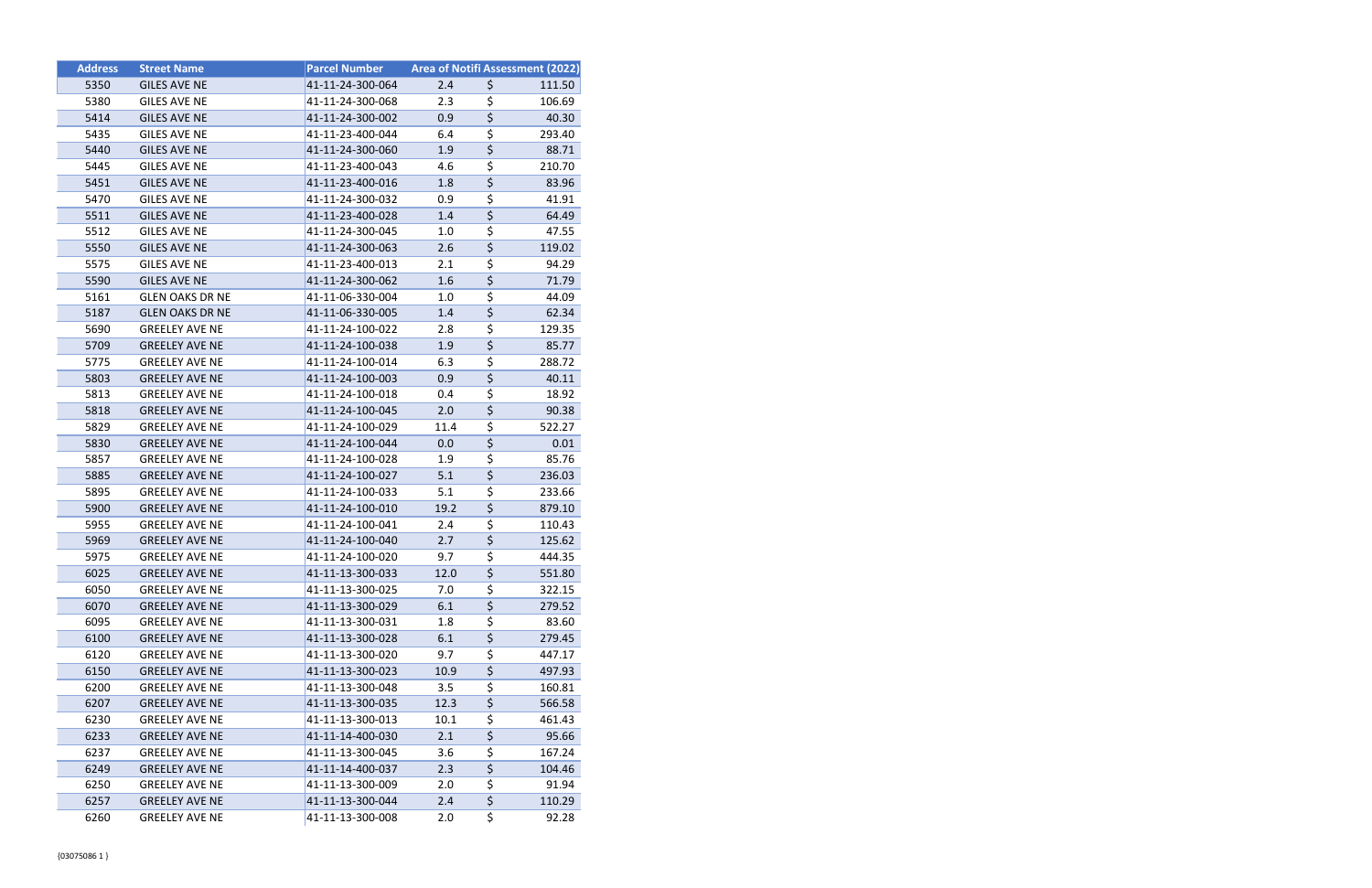| <b>Address</b> | <b>Street Name</b>        | <b>Parcel Number</b> | Area of Notifi Assessment (2022) |                                 |        |
|----------------|---------------------------|----------------------|----------------------------------|---------------------------------|--------|
| 6265           | <b>GREELEY AVE NE</b>     | 41-11-13-300-017     | 5.7                              | \$                              | 261.83 |
| 6270           | <b>GREELEY AVE NE</b>     | 41-11-13-300-007     | 2.1                              | \$                              | 97.97  |
| 6300           | <b>GREELEY AVE NE</b>     | 41-11-13-300-012     | 9.7                              | $\overline{\xi}$                | 446.52 |
| 6340           | <b>GREELEY AVE NE</b>     | 41-11-13-300-011     | 9.9                              | \$                              | 452.46 |
| 8640           | <b>GREELEY CT NE</b>      | 41-11-14-400-057     | 3.3                              | \$                              | 151.34 |
| 8650           | <b>GREELEY CT NE</b>      | 41-11-14-400-056     | 3.2                              | \$                              | 145.58 |
| 8660           | <b>GREELEY CT NE</b>      | 41-11-14-400-048     | 1.1                              | $\overline{\boldsymbol{\zeta}}$ | 51.50  |
| 8665           | <b>GREELEY CT NE</b>      | 41-11-14-400-054     | 1.1                              | \$                              | 48.28  |
| 8670           | <b>GREELEY CT NE</b>      | 41-11-14-400-050     | 2.6                              | \$                              | 119.08 |
| 8680           | <b>GREELEY CT NE</b>      | 41-11-14-400-051     | 3.2                              | \$                              | 146.12 |
| 8685           | <b>GREELEY CT NE</b>      | 41-11-14-400-055     | 2.1                              | \$                              | 96.80  |
| 8690           | <b>GREELEY CT NE</b>      | 41-11-14-400-049     | 8.9                              | \$                              | 407.91 |
| 7001           | <b>GREYWALL CT NE</b>     | 41-11-28-228-051     | 1.1                              | $\overline{\boldsymbol{\zeta}}$ | 51.37  |
| 7012           | <b>GREYWALL CT NE</b>     | 41-11-28-228-050     | 2.6                              | \$                              | 118.36 |
| 7015           | <b>GREYWALL CT NE</b>     | 41-11-28-228-052     | 1.1                              | \$                              | 52.66  |
| 7024           | <b>GREYWALL CT NE</b>     | 41-11-28-228-049     | 1.6                              | \$                              | 75.28  |
| 5110           | HARTWELL AVE NE           | 41-11-27-227-007     | 0.4                              | $\overline{\boldsymbol{\zeta}}$ | 19.36  |
| 5140           | <b>HARTWELL AVE NE</b>    | 41-11-27-227-006     | 0.5                              | \$                              | 22.04  |
| 5168           | <b>HARTWELL AVE NE</b>    | 41-11-27-227-011     | 1.0                              | $\overline{\boldsymbol{\zeta}}$ | 45.54  |
| 5176           | HARTWELL AVE NE           | 41-11-27-227-010     | 0.9                              | \$                              | 40.41  |
| 8220           | <b>HAVEMEIER WAY NE</b>   | 41-11-01-200-077     | 2.8                              | \$                              | 127.98 |
| 8250           | HAVEMEIER WAY NE          | 41-11-01-200-076     | 2.0                              | \$                              | 92.86  |
| 8280           | <b>HAVEMEIER WAY NE</b>   | 41-11-01-200-075     | 2.0                              | \$                              | 91.66  |
| 8310           | <b>HAVEMEIER WAY NE</b>   | 41-11-01-200-074     | 3.4                              | \$                              | 157.47 |
| 7148           | <b>HAWICK CT</b>          | 41-11-28-228-015     | 2.1                              | $\overline{\boldsymbol{\zeta}}$ | 94.98  |
| 7100           | <b>HAWICK CT NE</b>       | 41-11-28-228-018     | 2.3                              | \$                              | 107.28 |
| 7122           | <b>HAWICK CT NE</b>       | 41-11-28-228-017     | 2.0                              | $\overline{\boldsymbol{\zeta}}$ | 92.01  |
| 7148           | <b>HAWICK CT NE</b>       | 41-11-28-228-016     | 2.1                              | \$                              | 98.07  |
| 7154           | <b>HAWICK CT NE</b>       | 41-11-28-228-013     | 2.0                              | $\overline{\boldsymbol{\zeta}}$ | 89.92  |
| 7160           | <b>HAWICK CT NE</b>       | 41-11-28-228-012     | 1.9                              | \$                              | 88.88  |
| 7160           | <b>HAWICK CT NE</b>       | 41-11-28-228-011     | 2.0                              | \$                              | 93.70  |
| 7801           | <b>HAWKVIEW CT NE</b>     | 41-11-34-200-017     | 3.2                              | \$                              | 148.79 |
| 7974           | <b>HAWKVIEW CT NE</b>     | 41-11-34-400-034     | 2.1                              | $\overline{\boldsymbol{\zeta}}$ | 97.51  |
| 7977           | <b>HAWKVIEW CT NE</b>     | 41-11-34-200-025     | 1.9                              | \$                              | 87.38  |
| 3611           | <b>HONEY CREEK AVE NE</b> | 41-11-34-400-021     | 6.4                              | \$                              | 293.60 |
| 3658           | <b>HONEY CREEK AVE NE</b> | 41-11-35-300-003     | 0.9                              | \$                              | 40.07  |
| 3730           | <b>HONEY CREEK AVE NE</b> | 41-11-35-300-033     | 2.5                              | \$                              | 115.66 |
| 3832           | <b>HONEY CREEK AVE NE</b> | 41-11-35-300-001     | 0.8                              | \$                              | 38.16  |
| 3847           | <b>HONEY CREEK AVE NE</b> | 41-11-34-400-030     | 4.0                              | $\overline{\boldsymbol{\zeta}}$ | 182.31 |
| 3869           | HONEY CREEK AVE NE        | 41-11-34-400-029     | 4.0                              | \$                              | 183.23 |
| 3943           | HONEY CREEK AVE NE        | 41-11-34-400-032     | 2.1                              | \$                              | 94.60  |
| 4010           | <b>HONEY CREEK AVE NE</b> | 41-11-35-100-014     | 0.4                              | \$                              | 19.30  |
| 4029           | HONEY CREEK AVE NE        | 41-11-34-200-015     | 2.3                              | \$                              | 103.39 |
| 4030           | HONEY CREEK AVE NE        | 41-11-35-100-013     | 3.7                              | \$                              | 170.07 |
| 4041           | <b>HONEY CREEK AVE NE</b> | 41-11-34-200-034     | 5.5                              | $\overline{\boldsymbol{\zeta}}$ | 250.05 |
| 4062           | HONEY CREEK AVE NE        | 41-11-35-100-008     | 4.1                              | \$                              | 187.86 |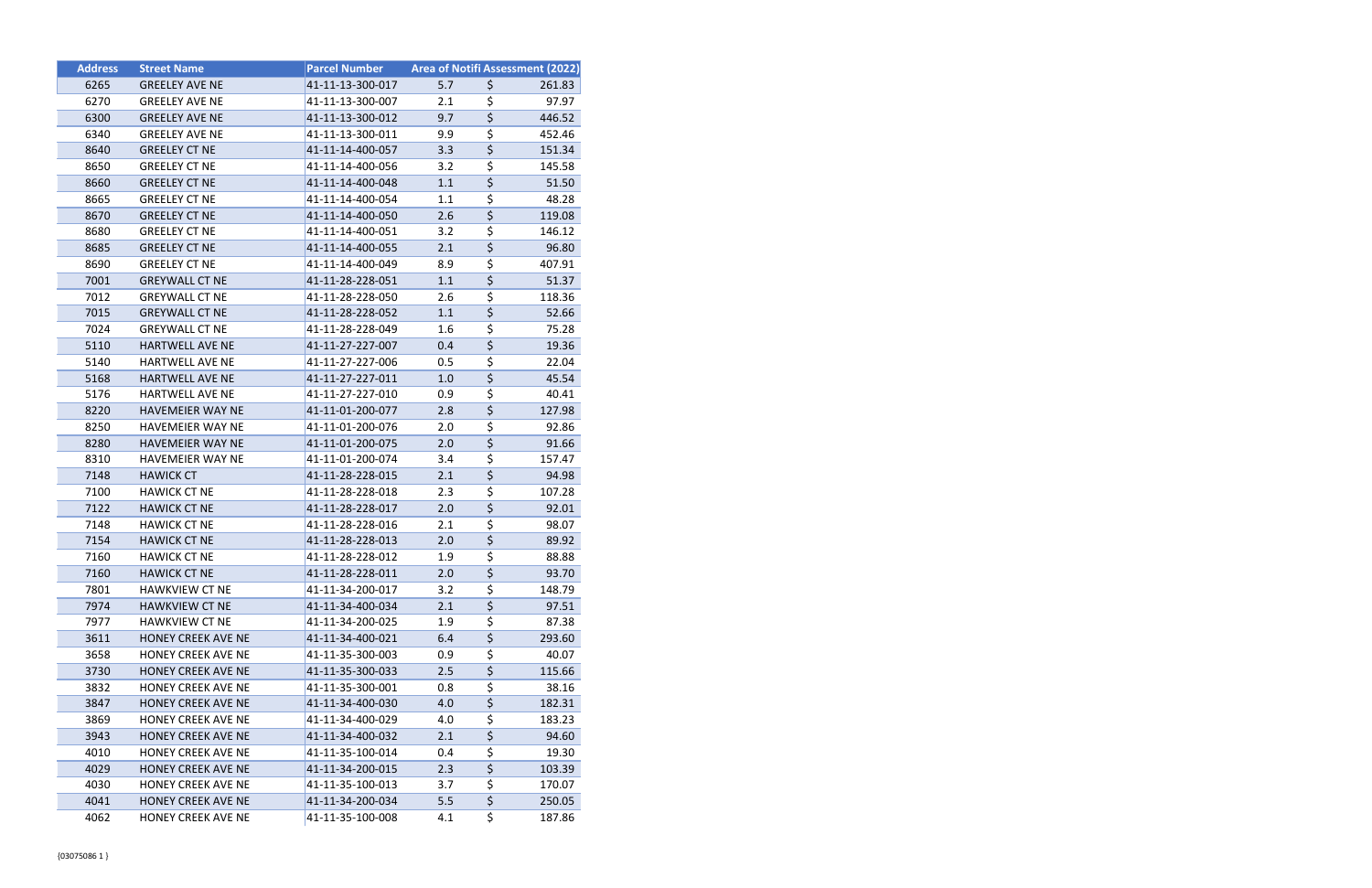| <b>Address</b> | <b>Street Name</b>        | <b>Parcel Number</b> |     | Area of Notifi Assessment (2022)    |        |
|----------------|---------------------------|----------------------|-----|-------------------------------------|--------|
| 4100           | <b>HONEY CREEK AVE NE</b> | 41-11-35-100-011     | 4.1 | \$                                  | 186.59 |
| 4115           | HONEY CREEK AVE NE        | 41-11-34-200-006     | 4.5 | \$                                  | 204.60 |
| 4140           | HONEY CREEK AVE NE        | 41-11-35-100-010     | 4.0 | $\overline{\xi}$                    | 181.77 |
| 4161           | <b>HONEY CREEK AVE NE</b> | 41-11-34-200-009     | 0.6 | \$                                  | 26.39  |
| 4176           | <b>HONEY CREEK AVE NE</b> | 41-11-35-100-005     | 4.5 | \$                                  | 205.96 |
| 4179           | <b>HONEY CREEK AVE NE</b> | 41-11-34-200-008     | 2.7 | \$                                  | 125.36 |
| 4210           | <b>HONEY CREEK AVE NE</b> | 41-11-35-100-004     | 4.8 | $\overline{\boldsymbol{\zeta}}$     | 218.14 |
| 4270           | <b>HONEY CREEK AVE NE</b> | 41-11-35-100-015     | 4.7 | \$                                  | 215.01 |
| 4295           | <b>HONEY CREEK AVE NE</b> | 41-11-34-200-033     | 5.4 | $\overline{\boldsymbol{\varsigma}}$ | 247.61 |
| 4383           | <b>HONEY CREEK AVE NE</b> | 41-11-34-200-030     | 4.0 | \$                                  | 182.94 |
| 4433           | <b>HONEY CREEK AVE NE</b> | 41-11-27-400-015     | 3.4 | \$                                  | 157.98 |
| 4440           | <b>HONEY CREEK AVE NE</b> | 41-11-26-300-053     | 2.1 | \$                                  | 95.85  |
| 4455           | <b>HONEY CREEK AVE NE</b> | 41-11-27-400-014     | 4.1 | $\overline{\boldsymbol{\zeta}}$     | 189.68 |
| 4470           | <b>HONEY CREEK AVE NE</b> | 41-11-26-300-050     | 4.5 | \$                                  | 204.95 |
| 4530           | HONEY CREEK AVE NE        | 41-11-26-300-008     | 3.7 | $\overline{\boldsymbol{\zeta}}$     | 170.30 |
| 4555           | HONEY CREEK AVE NE        | 41-11-27-400-006     | 5.8 | $\overline{\boldsymbol{\zeta}}$     | 264.97 |
| 4570           | <b>HONEY CREEK AVE NE</b> | 41-11-26-300-007     | 4.7 | $\overline{\boldsymbol{\zeta}}$     | 214.59 |
| 4600           | HONEY CREEK AVE NE        | 41-11-26-300-038     | 4.8 | \$                                  | 220.73 |
| 4605           | <b>HONEY CREEK AVE NE</b> | 41-11-27-400-013     | 4.6 | $\overline{\boldsymbol{\zeta}}$     | 212.96 |
| 4665           | HONEY CREEK AVE NE        | 41-11-27-400-012     | 2.3 | \$                                  | 107.24 |
| 4670           | HONEY CREEK AVE NE        | 41-11-26-300-034     | 1.6 | $\overline{\boldsymbol{\zeta}}$     | 71.20  |
| 4700           | <b>HONEY CREEK AVE NE</b> | 41-11-26-300-003     | 0.6 | \$                                  | 26.08  |
| 4711           | <b>HONEY CREEK AVE NE</b> | 41-11-27-400-020     | 4.3 | \$                                  | 197.06 |
| 4733           | <b>HONEY CREEK AVE NE</b> | 41-11-27-400-019     | 2.4 | \$                                  | 110.34 |
| 4736           | HONEY CREEK AVE NE        | 41-11-26-300-002     | 0.6 | $\overline{\boldsymbol{\zeta}}$     | 29.64  |
| 4740           | <b>HONEY CREEK AVE NE</b> | 41-11-26-300-037     | 5.5 | \$                                  | 252.71 |
| 4761           | HONEY CREEK AVE NE        | 41-11-27-400-010     | 2.1 | $\overline{\boldsymbol{\zeta}}$     | 95.45  |
| 4775           | <b>HONEY CREEK AVE NE</b> | 41-11-27-400-009     | 2.1 | \$                                  | 96.27  |
| 4780           | HONEY CREEK AVE NE        | 41-11-26-300-001     | 3.7 | $\overline{\boldsymbol{\zeta}}$     | 171.35 |
| 4810           | <b>HONEY CREEK AVE NE</b> | 41-11-26-155-006     | 1.0 | \$                                  | 45.46  |
| 4811           | HONEY CREEK AVE NE        | 41-11-27-279-007     | 3.8 | \$                                  | 174.99 |
| 4849           | HONEY CREEK AVE NE        | 41-11-27-279-006     | 2.9 | \$                                  | 134.20 |
| 4860           | HONEY CREEK AVE NE        | 41-11-26-155-007     | 3.0 | $\overline{\boldsymbol{\zeta}}$     | 136.44 |
| 4879           | HONEY CREEK AVE NE        | 41-11-27-279-008     | 2.7 | \$                                  | 122.54 |
| 4880           | <b>HONEY CREEK AVE NE</b> | 41-11-26-154-001     | 1.0 | $\overline{\boldsymbol{\zeta}}$     | 48.00  |
| 4940           | <b>HONEY CREEK AVE NE</b> | 41-11-26-151-009     | 0.6 | \$                                  | 26.76  |
| 4972           | <b>HONEY CREEK AVE NE</b> | 41-11-26-151-013     | 0.4 | \$                                  | 20.46  |
| 5071           | JOYCE DR NE               | 41-11-26-101-003     | 2.1 | \$                                  | 98.63  |
| 5103           | <b>JOYCE DR NE</b>        | 41-11-26-101-011     | 3.1 | \$                                  | 140.12 |
| 5135           | JOYCE DR NE               | 41-11-26-101-007     | 1.4 | \$                                  | 66.23  |
| 5151           | <b>JOYCE DR NE</b>        | 41-11-26-101-005     | 1.4 | \$                                  | 66.02  |
| 5185           | JOYCE DR NE               | 41-11-26-101-012     | 3.1 | \$                                  | 143.87 |
| 5211           | JOYCE DR NE               | 41-11-23-300-021     | 7.1 | \$                                  | 325.14 |
| 5303           | JOYCE DR NE               | 41-11-23-300-022     | 7.7 | \$                                  | 352.82 |
| 7210           | <b>KEMPTER DR NE</b>      | 41-11-22-151-052     | 0.7 | $\overline{\boldsymbol{\zeta}}$     | 31.18  |
| 7222           | <b>KEMPTER DR NE</b>      | 41-11-22-151-053     | 0.8 | \$                                  | 37.62  |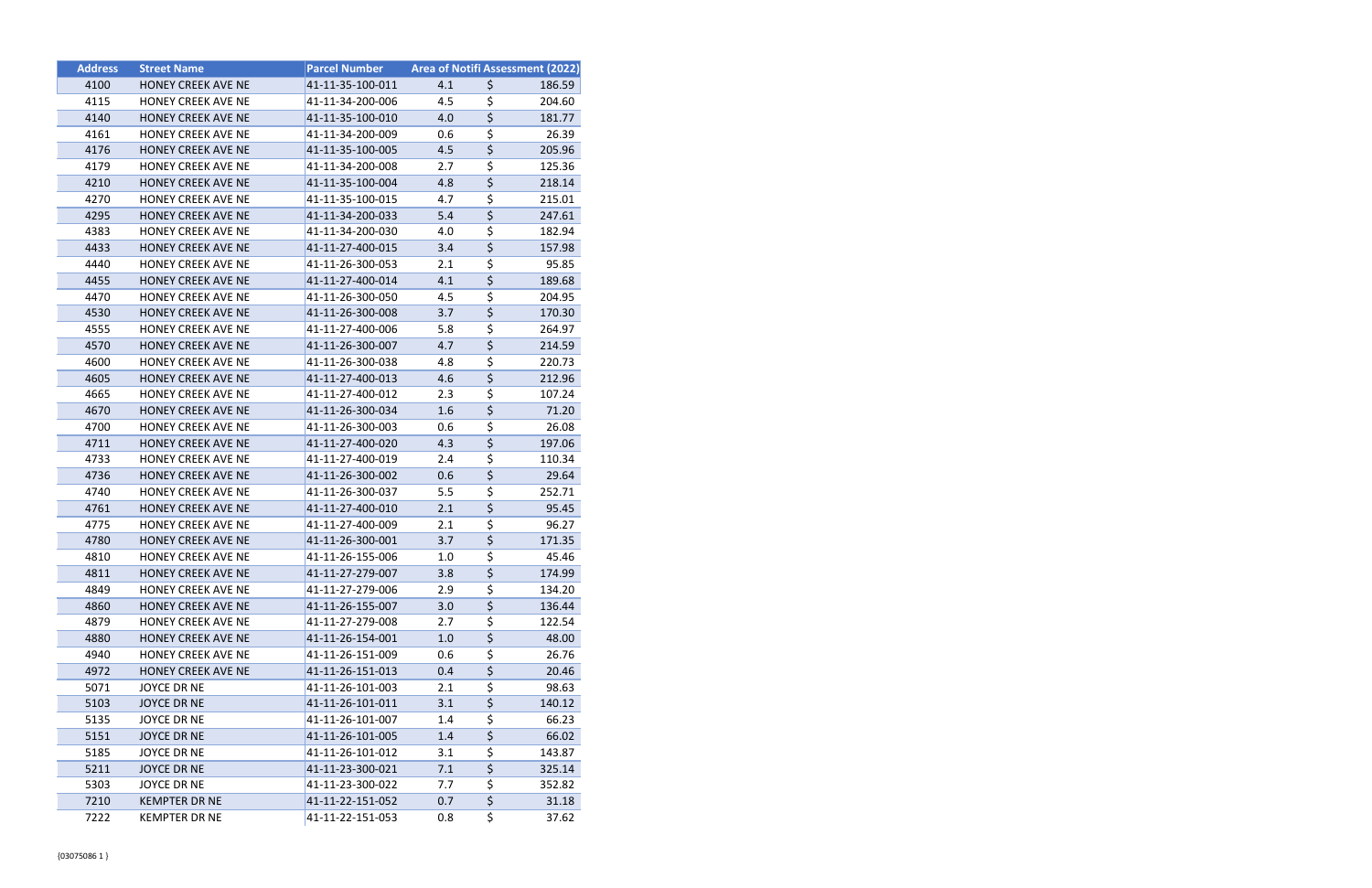| <b>Address</b> | <b>Street Name</b>      | <b>Parcel Number</b> |     |                  | <b>Area of Notifi Assessment (2022)</b> |
|----------------|-------------------------|----------------------|-----|------------------|-----------------------------------------|
| 7240           | <b>KEMPTER DR NE</b>    | 41-11-22-151-054     | 0.6 | \$               | 27.88                                   |
| 7245           | <b>KEMPTER DR NE</b>    | 41-11-22-151-051     | 0.7 | \$               | 29.99                                   |
| 7250           | <b>KEMPTER DR NE</b>    | 41-11-22-151-055     | 0.6 | \$               | 29.60                                   |
| 7272           | <b>KEMPTER DR NE</b>    | 41-11-22-151-056     | 0.7 | \$               | 31.27                                   |
| 7275           | <b>KEMPTER DR NE</b>    | 41-11-22-151-050     | 0.6 | \$               | 29.30                                   |
| 5219           | KIES ST NE              | 41-11-06-251-005     | 2.1 | \$               | 98.31                                   |
| 5244           | <b>KIES ST NE</b>       | 41-11-06-400-058     | 0.5 | \$               | 22.29                                   |
| 5280           | <b>KIES ST NE</b>       | 41-11-06-400-059     | 2.0 | \$               | 90.66                                   |
| 5281           | KIES ST NE              | 41-11-06-251-006     | 2.1 | \$               | 98.27                                   |
| 5290           | <b>KIES ST NE</b>       | 41-11-06-400-071     | 2.0 | \$               | 93.96                                   |
| 5295           | KIES ST NE              | 41-11-06-251-007     | 2.1 | \$               | 98.27                                   |
| 5300           | KIES ST NE              | 41-11-06-400-072     | 2.9 | \$               | 131.56                                  |
| 5330           | KIES ST NE              | 41-11-06-400-081     | 8.4 | \$               | 383.99                                  |
| 5414           | <b>KIES ST NE</b>       | 41-11-06-400-082     | 1.8 | \$               | 81.77                                   |
| 5439           | KIES ST NE              | 41-11-06-276-015     | 3.9 | $\overline{\xi}$ | 176.86                                  |
| 5440           | KIES ST NE              | 41-11-06-400-041     | 1.7 | \$               | 79.89                                   |
| 5453           | <b>KIES ST NE</b>       | 41-11-06-276-017     | 1.8 | \$               | 83.93                                   |
| 5454           | KIES ST NE              | 41-11-06-400-042     | 1.7 | \$               | 80.04                                   |
| 5479           | KIES ST NE              | 41-11-06-276-018     | 1.6 | \$               | 72.23                                   |
| 5480           | KIES ST NE              | 41-11-06-400-063     | 1.8 | \$               | 84.58                                   |
| 5500           | KIES ST NE              | 41-11-06-400-066     | 3.0 | \$               | 138.10                                  |
| 5590           | KIES ST NE              | 41-11-06-400-065     | 1.5 | \$               | 67.67                                   |
| 6613           | KIES ST NE              | 41-11-04-127-013     | 1.0 | \$               | 47.24                                   |
| 6630           | KIES ST NE              | 41-11-04-128-004     | 0.7 | \$               | 30.31                                   |
| 6633           | KIES ST NE              | 41-11-04-127-001     | 6.1 | \$               | 278.45                                  |
| 6640           | <b>KIES ST NE</b>       | 41-11-04-130-012     | 1.8 | \$               | 84.68                                   |
| 6652           | <b>KIES ST NE</b>       | 41-11-04-129-001     | 1.0 | \$               | 46.73                                   |
| 6670           | KIES ST NE              | 41-11-04-129-002     | 0.7 | \$               | 33.49                                   |
| 6671           | <b>KIES ST NE</b>       | 41-11-04-127-002     | 0.8 | \$               | 36.86                                   |
| 6692           | KIES ST NE              | 41-11-04-129-023     | 1.0 | \$               | 44.46                                   |
| 6699           | KIES ST NE              | 41-11-04-127-003     | 2.4 | \$               | 110.06                                  |
| 6704           | KIES ST NE              | 41-11-04-129-004     | 0.6 | \$               | 27.77                                   |
| 6725           | <b>KIES ST NE</b>       | 41-11-04-127-004     | 1.5 | \$               | 67.77                                   |
| 6736           | KIES ST NE              | 41-11-04-129-005     | 1.0 | \$               | 44.38                                   |
| 6755           | <b>KIES ST NE</b>       | 41-11-04-127-005     | 2.6 | \$               | 117.39                                  |
| 6756           | KIES ST NE              | 41-11-04-129-006     | 0.4 | \$               | 20.15                                   |
| 6760           | KIES ST NE              | 41-11-04-129-007     | 0.4 | \$               | 16.42                                   |
| 6777           | KIES ST NE              | 41-11-04-127-012     | 2.4 | \$               | 110.19                                  |
| 6609           | <b>KNOCKADOON DR NE</b> | 41-11-16-327-013     | 1.1 | \$               | 51.08                                   |
| 6617           | <b>KNOCKADOON DR NE</b> | 41-11-16-327-012     | 1.0 | \$               | 45.19                                   |
| 6620           | <b>KNOCKADOON DR NE</b> | 41-11-16-327-014     | 0.8 | \$               | 38.40                                   |
| 6629           | KNOCKADOON DR NE        | 41-11-16-327-011     | 0.8 | \$               | 36.29                                   |
| 6634           | <b>KNOCKADOON DR NE</b> | 41-11-16-327-015     | 0.9 | \$               | 40.34                                   |
| 6650           | <b>KNOCKADOON DR NE</b> | 41-11-16-327-016     | 1.1 | \$               | 49.85                                   |
| 6680           | KNOCKADOON DR NE        | 41-11-16-327-021     | 0.8 | \$               | 35.44                                   |
| 6694           | <b>KNOCKADOON DR NE</b> | 41-11-16-327-022     | 0.9 | \$               | 41.44                                   |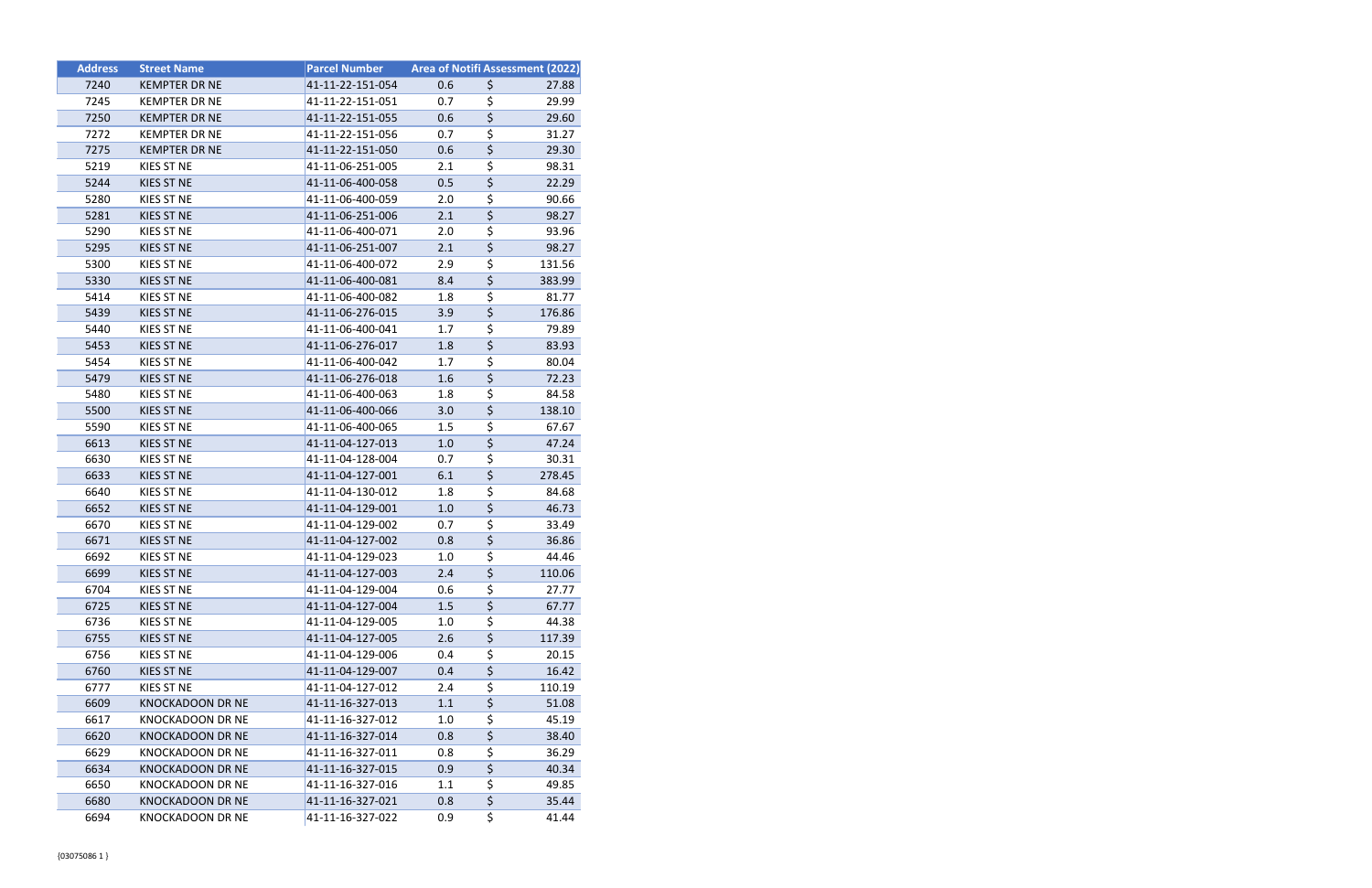| <b>Address</b> | <b>Street Name</b>      | <b>Parcel Number</b> |     |                                     | Area of Notifi Assessment (2022) |
|----------------|-------------------------|----------------------|-----|-------------------------------------|----------------------------------|
| 6701           | <b>KNOCKADOON DR NE</b> | 41-11-16-327-010     | 0.8 | \$                                  | 37.85                            |
| 6720           | <b>KNOCKADOON DR NE</b> | 41-11-16-327-023     | 1.2 | $\overline{\boldsymbol{\zeta}}$     | 57.23                            |
| 6658           | <b>KNOLLCREST ST NE</b> | 41-11-04-130-002     | 1.0 | $\overline{\boldsymbol{\zeta}}$     | 47.93                            |
| 6676           | <b>KNOLLCREST ST NE</b> | 41-11-04-130-003     | 0.7 | $\overline{\boldsymbol{\zeta}}$     | 31.49                            |
| 6677           | <b>KNOLLCREST ST NE</b> | 41-11-04-129-009     | 0.6 | $\overline{\xi}$                    | 27.06                            |
| 6686           | KNOLLCREST ST NE        | 41-11-04-130-004     | 0.4 | \$                                  | 19.15                            |
| 6687           | <b>KNOLLCREST ST NE</b> | 41-11-04-129-010     | 0.4 | \$                                  | 19.98                            |
| 6700           | <b>KNOLLCREST ST NE</b> | 41-11-04-130-005     | 0.4 | $\overline{\boldsymbol{\zeta}}$     | 19.57                            |
| 6701           | <b>KNOLLCREST ST NE</b> | 41-11-04-129-011     | 0.5 | $\overline{\boldsymbol{\zeta}}$     | 22.98                            |
| 6716           | KNOLLCREST ST NE        | 41-11-04-130-006     | 0.4 | $\overline{\boldsymbol{\zeta}}$     | 19.47                            |
| 6717           | <b>KNOLLCREST ST NE</b> | 41-11-04-129-024     | 0.4 | \$                                  | 18.92                            |
| 6732           | KNOLLCREST ST NE        | 41-11-04-130-007     | 0.4 | \$                                  | 19.34                            |
| 6733           | <b>KNOLLCREST ST NE</b> | 41-11-04-129-013     | 0.6 | $\overline{\boldsymbol{\zeta}}$     | 27.86                            |
| 6748           | <b>KNOLLCREST ST NE</b> | 41-11-04-130-008     | 0.4 | \$                                  | 19.21                            |
| 6749           | <b>KNOLLCREST ST NE</b> | 41-11-04-129-025     | 0.7 | $\overline{\varsigma}$              | 32.57                            |
| 6762           | KNOLLCREST ST NE        | 41-11-04-130-013     | 0.5 | $\overline{\boldsymbol{\zeta}}$     | 22.46                            |
| 6763           | <b>KNOLLCREST ST NE</b> | 41-11-04-129-026     | 0.5 | $\overline{\boldsymbol{\varsigma}}$ | 24.64                            |
| 6880           | <b>KREUTER RD NE</b>    | 41-11-21-400-062     | 1.8 | $\overline{\boldsymbol{\zeta}}$     | 82.67                            |
| 6901           | <b>KREUTER RD NE</b>    | 41-11-21-200-016     | 4.6 | \$                                  | 212.83                           |
| 6955           | <b>KREUTER RD NE</b>    | 41-11-21-200-007     | 0.8 | \$                                  | 38.60                            |
| 7000           | <b>KREUTER RD NE</b>    | 41-11-21-400-007     | 3.3 | $\overline{\varsigma}$              | 151.63                           |
| 7014           | <b>KREUTER RD NE</b>    | 41-11-21-400-008     | 3.5 | \$                                  | 159.39                           |
| 7061           | <b>KREUTER RD NE</b>    | 41-11-21-200-017     | 3.7 | $\overline{\boldsymbol{\zeta}}$     | 168.82                           |
| 7101           | KREUTER RD NE           | 41-11-21-200-044     | 2.3 | $\overline{\boldsymbol{\zeta}}$     | 104.32                           |
| 7128           | <b>KREUTER RD NE</b>    | 41-11-21-400-009     | 7.4 | $\overline{\boldsymbol{\varsigma}}$ | 339.34                           |
| 7131           | <b>KREUTER RD NE</b>    | 41-11-21-200-013     | 3.1 | \$                                  | 143.74                           |
| 7175           | <b>KREUTER RD NE</b>    | 41-11-21-200-008     | 2.1 | $\overline{\boldsymbol{\zeta}}$     | 96.19                            |
| 7301           | <b>KREUTER RD NE</b>    | 41-11-22-151-022     | 1.6 | $\overline{\boldsymbol{\zeta}}$     | 72.52                            |
| 7385           | <b>KREUTER RD NE</b>    | 41-11-22-151-021     | 0.8 | $\overline{\boldsymbol{\zeta}}$     | 35.75                            |
| 7391           | <b>KREUTER RD NE</b>    | 41-11-22-151-024     | 0.6 | \$                                  | 29.70                            |
| 7401           | <b>KREUTER RD NE</b>    | 41-11-22-176-022     | 2.4 | \$                                  | 111.68                           |
| 7414           | <b>KREUTER RD NE</b>    | 41-11-22-326-001     | 4.9 | \$                                  | 227.03                           |
| 7433           | <b>KREUTER RD NE</b>    | 41-11-22-176-023     | 2.7 | $\overline{\boldsymbol{\zeta}}$     | 123.52                           |
| 7444           | KREUTER RD NE           | 41-11-22-326-016     | 1.7 | \$                                  | 78.02                            |
| 7449           | <b>KREUTER RD NE</b>    | 41-11-22-176-024     | 2.7 | $\overline{\boldsymbol{\varsigma}}$ | 123.42                           |
| 7451           | <b>KREUTER RD NE</b>    | 41-11-22-176-021     | 0.1 | \$                                  | 3.72                             |
| 7452           | <b>KREUTER RD NE</b>    | 41-11-22-326-017     | 2.0 | $\overline{\boldsymbol{\varsigma}}$ | 92.27                            |
| 7460           | KREUTER RD NE           | 41-11-22-326-018     | 2.0 | \$                                  | 92.44                            |
| 7501           | <b>KREUTER RD NE</b>    | 41-11-22-176-025     | 2.5 | $\overline{\boldsymbol{\zeta}}$     | 114.81                           |
| 7505           | KREUTER RD NE           | 41-11-22-176-028     | 2.1 | $\overline{\boldsymbol{\zeta}}$     | 96.26                            |
| 7510           | <b>KREUTER RD NE</b>    | 41-11-22-326-003     | 2.9 | \$                                  | 131.37                           |
| 7540           | <b>KREUTER RD NE</b>    | 41-11-22-326-012     | 1.3 | \$                                  | 57.78                            |
| 8225           | <b>KREUTER RD NE</b>    | 41-11-23-100-068     | 2.0 | $\overline{\boldsymbol{\varsigma}}$ | 92.44                            |
| 8275           | <b>KREUTER RD NE</b>    | 41-11-23-100-060     | 2.3 | \$                                  | 106.41                           |
| 8299           | <b>KREUTER RD NE</b>    | 41-11-23-100-067     | 2.6 | $\overline{\boldsymbol{\zeta}}$     | 119.56                           |
| 8321           | <b>KREUTER RD NE</b>    | 41-11-23-100-065     | 6.1 | \$                                  | 280.74                           |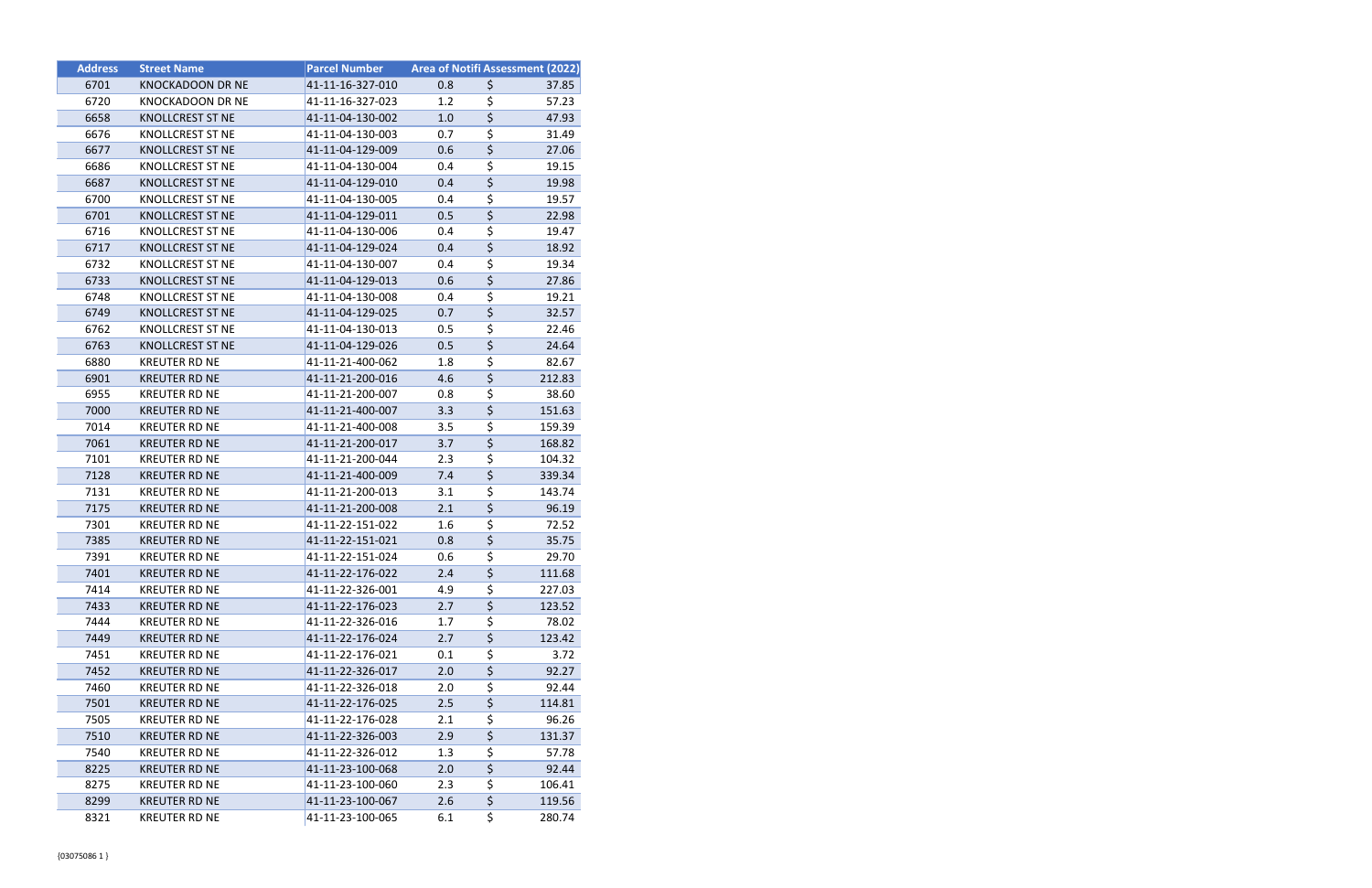| <b>Address</b> | <b>Street Name</b>       | <b>Parcel Number</b> |      |                                     | Area of Notifi Assessment (2022) |
|----------------|--------------------------|----------------------|------|-------------------------------------|----------------------------------|
| 8377           | <b>KREUTER RD NE</b>     | 41-11-23-100-027     | 6.1  | \$                                  | 280.37                           |
| 8412           | <b>KREUTER RD NE</b>     | 41-11-23-400-019     | 2.4  | \$                                  | 109.52                           |
| 8415           | <b>KREUTER RD NE</b>     | 41-11-23-200-033     | 1.9  | $\overline{\boldsymbol{\varsigma}}$ | 86.12                            |
| 8418           | <b>KREUTER RD NE</b>     | 41-11-23-400-020     | 2.5  | \$                                  | 112.42                           |
| 8422           | <b>KREUTER RD NE</b>     | 41-11-23-400-040     | 2.5  | \$                                  | 112.42                           |
| 8424           | <b>KREUTER RD NE</b>     | 41-11-23-400-039     | 2.3  | \$                                  | 106.13                           |
| 8425           | <b>KREUTER RD NE</b>     | 41-11-23-200-043     | 3.8  | \$                                  | 173.32                           |
| 8435           | <b>KREUTER RD NE</b>     | 41-11-23-200-042     | 2.3  | \$                                  | 106.53                           |
| 8445           | <b>KREUTER RD NE</b>     | 41-11-23-200-034     | 1.9  | \$                                  | 86.14                            |
| 8475           | <b>KREUTER RD NE</b>     | 41-11-23-200-019     | 6.1  | \$                                  | 280.55                           |
| 8500           | <b>KREUTER RD NE</b>     | 41-11-23-400-046     | 6.0  | $\overline{\boldsymbol{\zeta}}$     | 274.33                           |
| 8510           | <b>KREUTER RD NE</b>     | 41-11-23-400-030     | 3.7  | \$                                  | 171.26                           |
| 8512           | <b>KREUTER RD NE</b>     | 41-11-23-400-026     | 3.0  | $\overline{\boldsymbol{\zeta}}$     | 137.44                           |
| 8520           | <b>KREUTER RD NE</b>     | 41-11-23-400-035     | 4.7  | \$                                  | 216.30                           |
| 8527           | <b>KREUTER RD NE</b>     | 41-11-23-200-020     | 6.1  | $\overline{\boldsymbol{\zeta}}$     | 280.05                           |
| 8579           | <b>KREUTER RD NE</b>     | 41-11-23-200-038     | 7.2  | \$                                  | 330.11                           |
| 8600           | <b>KREUTER RD NE</b>     | 41-11-23-400-034     | 6.7  | $\overline{\boldsymbol{\zeta}}$     | 305.86                           |
| 8601           | <b>KREUTER RD NE</b>     | 41-11-23-200-039     | 5.1  | \$                                  | 233.26                           |
| 8688           | <b>KREUTER RD NE</b>     | 41-11-23-400-011     | 2.2  | $\overline{\boldsymbol{\zeta}}$     | 98.78                            |
| 8691           | <b>KREUTER RD NE</b>     | 41-11-23-200-040     | 2.4  | \$                                  | 109.21                           |
| 8707           | <b>KREUTER RD NE</b>     | 41-11-23-200-041     | 0.2  | $\overline{\boldsymbol{\zeta}}$     | 11.26                            |
| 8720           | <b>KREUTER RD NE</b>     | 41-11-23-400-012     | 2.1  | \$                                  | 98.42                            |
| 8775           | <b>KREUTER RD NE</b>     | 41-11-23-200-021     | 4.5  | \$                                  | 205.96                           |
| 8809           | <b>KREUTER RD NE</b>     | 41-11-24-100-019     | 1.7  | \$                                  | 80.16                            |
| 8090           | LADNER ST NE             | 41-11-26-155-008     | 2.0  | \$                                  | 93.30                            |
| 8120           | LADNER ST NE             | 41-11-26-155-009     | 2.5  | \$                                  | 113.91                           |
| 8150           | <b>LADNER ST NE</b>      | 41-11-26-155-010     | 2.1  | $\overline{\boldsymbol{\zeta}}$     | 98.08                            |
| 8180           | <b>LADNER ST NE</b>      | 41-11-26-155-011     | 2.1  | \$                                  | 94.13                            |
| 4620           | LINDEN BRANCH DR NE      | 41-11-29-375-050     | 0.8  | $\overline{\boldsymbol{\zeta}}$     | 38.77                            |
| 4621           | LINDEN BRANCH DR NE      | 41-11-29-375-051     | 0.9  | $\overline{\boldsymbol{\zeta}}$     | 42.87                            |
| 4636           | LINDEN BRANCH DR NE      | 41-11-29-375-049     | 0.8  | \$                                  | 36.65                            |
| 4637           | LINDEN BRANCH DR NE      | 41-11-29-375-052     | 0.9  | \$                                  | 40.63                            |
| 4658           | LINDEN BRANCH DR NE      | 41-11-29-375-048     | 0.8  | $\overline{\boldsymbol{\zeta}}$     | 38.60                            |
| 4669           | LINDEN BRANCH DR NE      | 41-11-29-375-053     | 1.5  | \$                                  | 66.92                            |
| 4672           | LINDEN BRANCH DR NE      | 41-11-29-375-047     | 0.9  | \$                                  | 41.45                            |
| 4680           | <b>MEANDERING CRK NE</b> | 41-11-27-300-003     | 10.2 | \$                                  | 469.14                           |
| 4707           | <b>MEANDERING CRK NE</b> | 41-11-27-300-008     | 10.4 | \$                                  | 476.78                           |
| 4737           | <b>MEANDERING CRK NE</b> | 41-11-27-300-007     | 10.7 | \$                                  | 489.32                           |
| 4778           | <b>MEANDERING CRK NE</b> | 41-11-27-300-004     | 9.9  | \$                                  | 453.12                           |
| 4830           | <b>MEANDERING CRK NE</b> | 41-11-27-100-048     | 3.2  | \$                                  | 145.29                           |
| 4835           | <b>MEANDERING CRK NE</b> | 41-11-27-100-047     | 6.6  | $\overline{\boldsymbol{\zeta}}$     | 302.12                           |
| 4877           | <b>MEANDERING CRK NE</b> | 41-11-27-100-052     | 5.0  | \$                                  | 229.25                           |
| 4885           | <b>MEANDERING CRK NE</b> | 41-11-27-100-051     | 5.0  | \$                                  | 229.13                           |
| 4900           | <b>MEANDERING CRK NE</b> | 41-11-27-100-054     | 5.3  | \$                                  | 243.88                           |
| 4950           | <b>MEANDERING CRK NE</b> | 41-11-27-100-053     | 5.0  | $\overline{\xi}$                    | 231.63                           |
| 4999           | <b>MEANDERING CRK NE</b> | 41-11-27-100-057     | 8.6  | \$                                  | 395.95                           |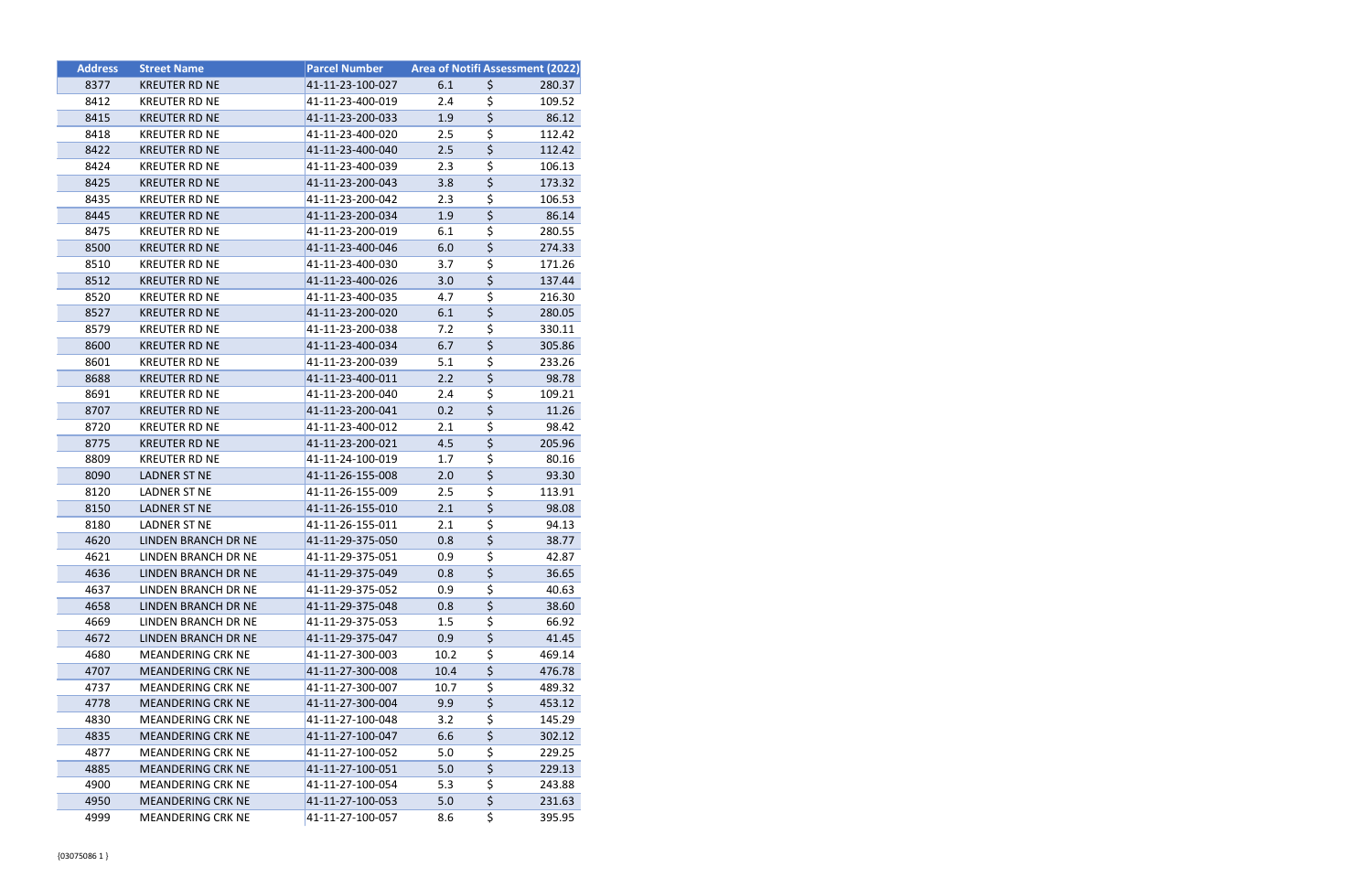| <b>Address</b> | <b>Street Name</b>       | <b>Parcel Number</b> | Area of Notifi Assessment (2022) |                                     |          |
|----------------|--------------------------|----------------------|----------------------------------|-------------------------------------|----------|
| 5000           | <b>MEANDERING CRK NE</b> | 41-11-27-100-027     | 5.1                              | \$                                  | 234.39   |
| 5045           | <b>MEANDERING CRK NE</b> | 41-11-27-100-014     | 4.3                              | \$                                  | 195.52   |
| 5150           | <b>MEANDERING CRK NE</b> | 41-11-27-100-016     | 10.0                             | $\overline{\varsigma}$              | 457.35   |
| 5175           | <b>MEANDERING CRK NE</b> | 41-11-27-100-055     | 6.6                              | \$                                  | 300.86   |
| 8616           | <b>MERRY DR NE</b>       | 41-11-14-228-029     | 0.2                              | $\overline{\boldsymbol{\varsigma}}$ | 10.28    |
| 8630           | MERRY DR NE              | 41-11-14-228-030     | 0.1                              | \$                                  | 6.11     |
| 8640           | <b>MERRY DR NE</b>       | 41-11-14-228-011     | 0.1                              | \$                                  | 6.86     |
| 8660           | <b>MERRY DR NE</b>       | 41-11-14-232-017     | 0.2                              | \$                                  | 7.76     |
| 8665           | <b>MERRY DR NE</b>       | 41-11-14-229-007     | 0.3                              | \$                                  | 12.75    |
| 8684           | <b>MERRY DR NE</b>       | 41-11-14-232-020     | 0.7                              | \$                                  | 31.37    |
| 6650           | <b>MONITOK TRL NE</b>    | 41-11-14-228-024     | 0.1                              | $\overline{\xi}$                    | 3.54     |
| 6657           | <b>MONITOK TRL NE</b>    | 41-11-14-228-025     | 0.2                              | \$                                  | 8.13     |
| 6660           | <b>MONITOK TRL NE</b>    | 41-11-14-228-023     | 0.2                              | $\overline{\xi}$                    | 7.18     |
| 6668           | <b>MONITOK TRL NE</b>    | 41-11-14-228-009     | 0.2                              | \$                                  | 10.62    |
| 8901           | <b>MONTY DR NE</b>       | 41-11-01-300-041     | 1.2                              | $\overline{\varsigma}$              | 54.45    |
| 8955           | <b>MONTY DR NE</b>       | 41-11-01-300-042     | 1.8                              | $\overline{\boldsymbol{\zeta}}$     | 83.27    |
| 8989           | <b>MONTY DR NE</b>       | 41-11-01-300-043     | 2.5                              | $\overline{\xi}$                    | 113.47   |
| 5235           | <b>MYERS LAKE AVE NE</b> | 41-11-21-376-013     | 2.5                              | \$                                  | 114.70   |
| 5246           | <b>MYERS LAKE AVE NE</b> | 41-11-21-400-047     | 1.1                              | $\overline{\boldsymbol{\zeta}}$     | 49.99    |
| 5276           | MYERS LAKE AVE NE        | 41-11-21-400-010     | 0.8                              | \$                                  | 35.03    |
| 5299           | MYERS LAKE AVE NE        | 41-11-21-376-011     | 3.7                              | \$                                  | 170.38   |
| 5300           | MYERS LAKE AVE NE        | 41-11-21-400-052     | 3.1                              | $\overline{\boldsymbol{\zeta}}$     | 144.17   |
| 5330           | <b>MYERS LAKE AVE NE</b> | 41-11-21-400-051     | 2.7                              | $\overline{\boldsymbol{\zeta}}$     | 125.72   |
| 5331           | MYERS LAKE AVE NE        | 41-11-21-376-007     | 4.7                              | \$                                  | 216.45   |
| 5390           | MYERS LAKE AVE NE        | 41-11-21-400-038     | 3.9                              | $\overline{\boldsymbol{\zeta}}$     | 178.66   |
| 5417           | <b>MYERS LAKE AVE NE</b> | 41-11-21-376-006     | 4.8                              | \$                                  | 218.07   |
| 5426           | MYERS LAKE AVE NE        | 41-11-21-400-005     | 4.8                              | $\overline{\boldsymbol{\zeta}}$     | 219.20   |
| 5427           | MYERS LAKE AVE NE        | 41-11-21-326-006     | 5.6                              | $\overline{\boldsymbol{\zeta}}$     | 257.25   |
| 5475           | <b>MYERS LAKE AVE NE</b> | 41-11-21-326-004     | 7.1                              | $\overline{\boldsymbol{\zeta}}$     | 326.17   |
| 5490           | MYERS LAKE AVE NE        | 41-11-21-400-036     | 4.8                              | $\overline{\boldsymbol{\zeta}}$     | 219.21   |
| 5499           | MYERS LAKE AVE NE        | 41-11-21-326-005     | 2.8                              | \$                                  | 126.67   |
| 5500           | MYERS LAKE AVE NE        | 41-11-21-400-064     | 3.4                              | \$                                  | 154.46   |
| 5514           | MYERS LAKE AVE NE        | 41-11-21-400-063     | 0.7                              | \$                                  | 33.19    |
| 5520           | MYERS LAKE AVE NE        | 41-11-21-400-059     | 0.6                              | $\overline{\boldsymbol{\zeta}}$     | 29.53    |
| 5527           | <b>MYERS LAKE AVE NE</b> | 41-11-21-326-010     | 1.9                              | $\overline{\xi}$                    | 85.72    |
| 5531           | MYERS LAKE AVE NE        | 41-11-21-326-009     | 2.0                              | \$                                  | 93.11    |
| 5535           | <b>MYERS LAKE AVE NE</b> | 41-11-21-326-012     | 2.2                              | \$                                  | 100.71   |
| 5563           | MYERS LAKE AVE NE        | 41-11-21-326-011     | 5.7                              | \$                                  | 263.70   |
| 5574           | MYERS LAKE AVE NE        | 41-11-21-400-061     | 2.5                              | \$                                  | 113.59   |
| 5581           | MYERS LAKE AVE NE        | 41-11-21-326-001     | 4.9                              | \$                                  | 226.32   |
| 5686           | <b>MYERS LAKE AVE NE</b> | 41-11-21-200-042     | 5.0                              | \$                                  | 230.27   |
| 5701           | <b>MYERS LAKE AVE NE</b> | 41-11-21-100-007     | 36.4                             | \$                                  | 1,672.27 |
| 5746           | <b>MYERS LAKE AVE NE</b> | 41-11-21-200-041     | 3.7                              | \$                                  | 169.97   |
| 5805           | MYERS LAKE AVE NE        | 41-11-21-100-065     | 1.5                              | $\overline{\boldsymbol{\zeta}}$     | 66.80    |
| 5840           | MYERS LAKE AVE NE        | 41-11-21-200-011     | 3.2                              | \$                                  | 148.28   |
| 5841           | MYERS LAKE AVE NE        | 41-11-21-100-067     | 2.0                              | \$                                  | 90.61    |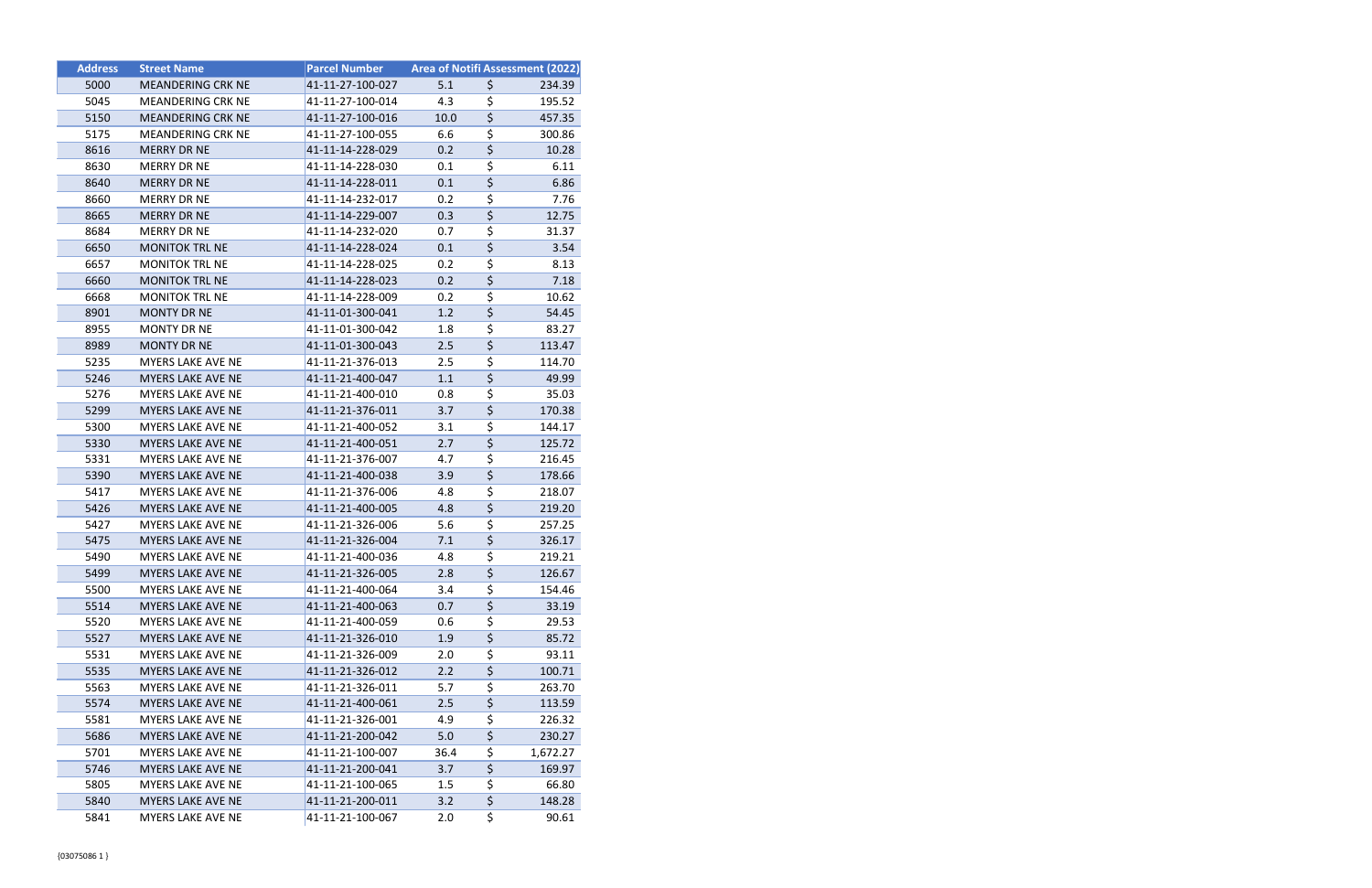| <b>Address</b> | <b>Street Name</b>       | <b>Parcel Number</b> | <b>Area of Notifi Assessment (2022)</b> |                                       |        |
|----------------|--------------------------|----------------------|-----------------------------------------|---------------------------------------|--------|
| 6017           | <b>MYERS LAKE AVE NE</b> | 41-11-16-376-002     | 1.7                                     | \$                                    | 79.91  |
| 6069           | MYERS LAKE AVE NE        | 41-11-16-376-004     | 2.1                                     | \$                                    | 95.56  |
| 6071           | <b>MYERS LAKE AVE NE</b> | 41-11-16-376-003     | 4.9                                     | $\overline{\boldsymbol{\varsigma}}$   | 224.46 |
| 6117           | <b>MYERS LAKE AVE NE</b> | 41-11-16-376-007     | 1.8                                     | \$                                    | 80.41  |
| 6133           | <b>MYERS LAKE AVE NE</b> | 41-11-16-376-006     | 2.0                                     | $\overline{\boldsymbol{\zeta}}$       | 91.99  |
| 6157           | MYERS LAKE AVE NE        | 41-11-16-376-005     | 1.8                                     | \$                                    | 84.42  |
| 6435           | <b>MYERS LAKE AVE NE</b> | 41-11-16-126-036     | 2.9                                     | $\overline{\boldsymbol{\zeta}}$       | 131.06 |
| 6445           | <b>MYERS LAKE AVE NE</b> | 41-11-16-126-035     | $2.2\phantom{0}$                        | \$                                    | 98.94  |
| 6465           | <b>MYERS LAKE AVE NE</b> | 41-11-16-126-026     | 2.8                                     | $\overline{\boldsymbol{\varsigma}}$   | 130.23 |
| 6499           | <b>MYERS LAKE AVE NE</b> | 41-11-16-126-033     | $2.2\,$                                 | \$                                    | 99.84  |
| 6515           | <b>MYERS LAKE AVE NE</b> | 41-11-16-126-020     | 1.5                                     | \$                                    | 68.15  |
| 6535           | MYERS LAKE AVE NE        | 41-11-16-126-037     | $1.5\,$                                 | \$                                    | 68.23  |
| 6559           | <b>MYERS LAKE AVE NE</b> | 41-11-16-126-024     | 0.9                                     | $\overline{\boldsymbol{\zeta}}$       | 42.94  |
| 6595           | <b>MYERS LAKE AVE NE</b> | 41-11-16-126-012     | 1.0                                     | \$                                    | 45.15  |
| 6635           | MYERS LAKE AVE NE        | 41-11-16-126-011     | 0.7                                     | $\overline{\boldsymbol{\zeta}}$       | 30.34  |
| 6675           | <b>MYERS LAKE AVE NE</b> | 41-11-16-126-021     | 0.7                                     | \$                                    | 30.67  |
| 6705           | <b>MYERS LAKE AVE NE</b> | 41-11-16-126-008     | 0.7                                     | $\overline{\boldsymbol{\zeta}}$       | 30.97  |
| 6739           | <b>MYERS LAKE AVE NE</b> | 41-11-16-126-007     | 0.7                                     | \$                                    | 31.32  |
| 6741           | <b>MYERS LAKE AVE NE</b> | 41-11-16-126-006     | 0.3                                     | $\overline{\boldsymbol{\varsigma}}$   | 15.85  |
| 8043           | MYERS LAKE AVE NE        | 41-11-04-176-017     | 18.6                                    | \$                                    | 851.97 |
| 8054           | MYERS LAKE AVE NE        | 41-11-04-200-073     | 2.9                                     | $\overline{\boldsymbol{\zeta}}$       | 131.38 |
| 8080           | <b>MYERS LAKE AVE NE</b> | 41-11-04-200-074     | 10.6                                    | \$                                    | 487.89 |
| 8095           | <b>MYERS LAKE AVE NE</b> | 41-11-04-176-016     | 0.9                                     | \$                                    | 39.13  |
| 8110           | <b>MYERS LAKE AVE NE</b> | 41-11-04-200-016     | 6.3                                     | \$                                    | 290.80 |
| 8116           | MYERS LAKE AVE NE        | 41-11-04-200-015     | 5.2                                     | $\overline{\boldsymbol{\zeta}}$       | 240.51 |
| 8125           | <b>MYERS LAKE AVE NE</b> | 41-11-04-176-015     | 2.8                                     | \$                                    | 130.23 |
| 8133           | MYERS LAKE AVE NE        | 41-11-04-176-014     | 0.3                                     | $\overline{\boldsymbol{\zeta}}$       | 15.88  |
| 8160           | MYERS LAKE AVE NE        | 41-11-04-200-064     | 2.0                                     | \$                                    | 93.11  |
| 8169           | <b>MYERS LAKE AVE NE</b> | 41-11-04-176-013     | 0.8                                     | $\overline{\boldsymbol{\zeta}}$       | 38.97  |
| 8180           | MYERS LAKE AVE NE        | 41-11-04-200-065     | 7.5                                     | $\overline{\boldsymbol{\zeta}}$       | 345.17 |
| 8182           | MYERS LAKE AVE NE        | 41-11-04-200-063     | 2.0                                     | \$                                    | 92.45  |
| 8190           | <b>MYERS LAKE AVE NE</b> | 41-11-04-200-062     | 2.0                                     | \$                                    | 92.40  |
| 8201           | MYERS LAKE AVE NE        | 41-11-04-176-012     | 0.7                                     | $\overline{\boldsymbol{\zeta}}$       | 30.32  |
| 8207           | MYERS LAKE AVE NE        | 41-11-04-130-014     | 0.4                                     | \$                                    | 19.31  |
| 8210           | <b>MYERS LAKE AVE NE</b> | 41-11-04-200-031     | 2.0                                     | $\overline{\boldsymbol{\zeta}}$       | 93.76  |
| 8217           | MYERS LAKE AVE NE        | 41-11-04-130-010     | 0.3                                     | \$                                    | 14.24  |
| 8227           | <b>MYERS LAKE AVE NE</b> | 41-11-04-129-020     | 0.3                                     | \$                                    | 15.77  |
| 8235           | <b>MYERS LAKE AVE NE</b> | 41-11-04-129-019     | 0.3                                     | \$                                    | 15.72  |
| 8238           | MYERS LAKE AVE NE        | 41-11-04-200-030     | 1.8                                     | \$                                    | 81.49  |
| 8245           | MYERS LAKE AVE NE        | 41-11-04-129-018     | 0.5                                     | \$                                    | 21.08  |
| 8255           | MYERS LAKE AVE NE        | 41-11-04-129-017     | 0.5                                     | \$                                    | 23.39  |
| 8260           | <b>MYERS LAKE AVE NE</b> | 41-11-04-200-028     | 1.8                                     | \$                                    | 81.20  |
| 8269           | MYERS LAKE AVE NE        | 41-11-04-129-016     | 0.4                                     | \$                                    | 20.20  |
| 8270           | MYERS LAKE AVE NE        | 41-11-04-200-035     | 3.4                                     | \$<br>$\overline{\boldsymbol{\zeta}}$ | 155.32 |
| 8283           | <b>MYERS LAKE AVE NE</b> | 41-11-04-129-008     | 0.5                                     | \$                                    | 21.08  |
| 8330           | MYERS LAKE AVE NE        | 41-11-04-200-066     | 2.7                                     |                                       | 123.68 |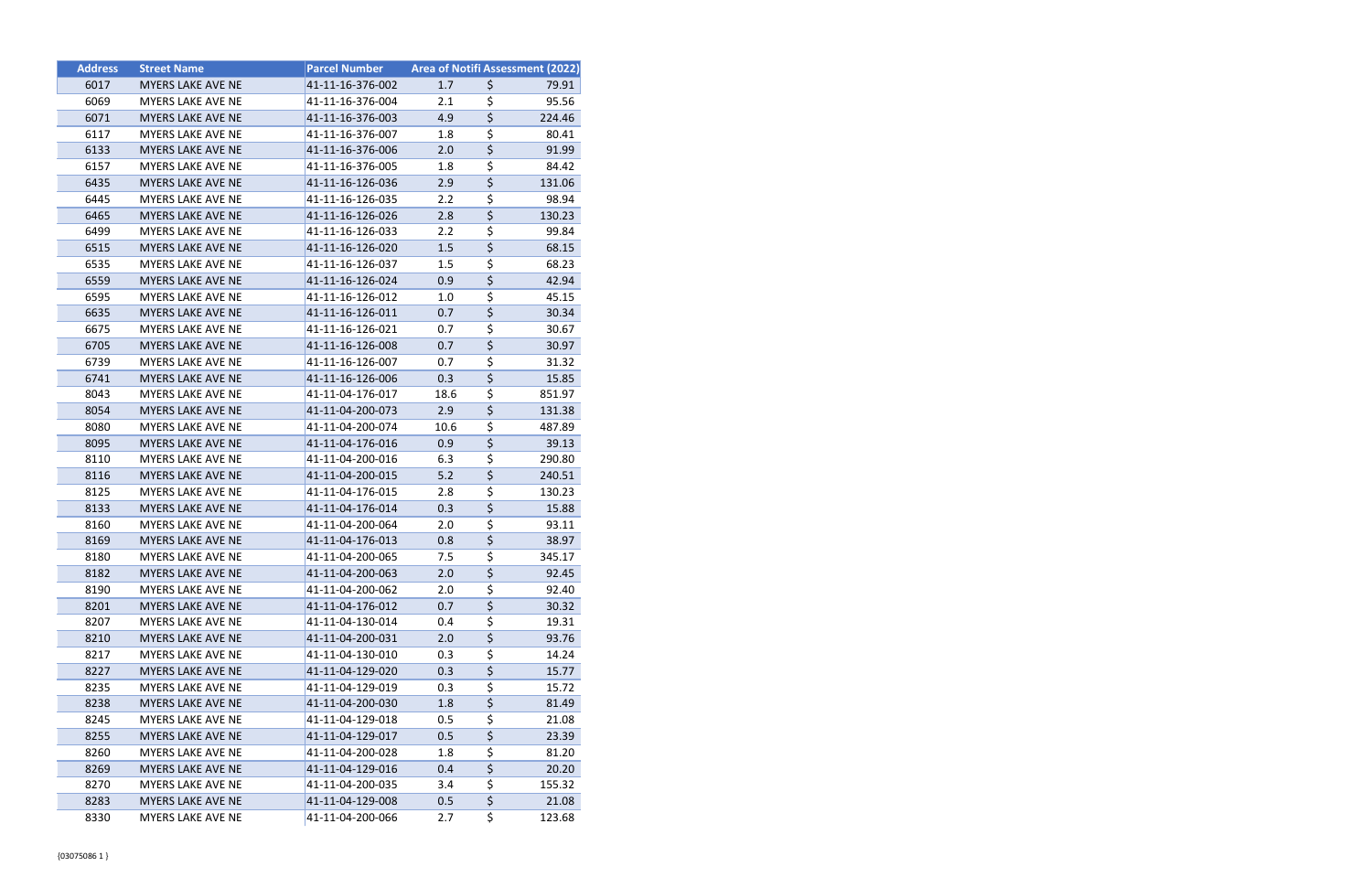| <b>Address</b> | <b>Street Name</b>       | <b>Parcel Number</b> | <b>Area of Notifi Assessment (2022)</b> |                                 |        |
|----------------|--------------------------|----------------------|-----------------------------------------|---------------------------------|--------|
| 8331           | MYERS LAKE AVE NE        | 41-11-04-126-017     | 10.4                                    | \$                              | 477.83 |
| 8370           | MYERS LAKE AVE NE        | 41-11-04-200-056     | 2.0                                     | \$                              | 91.67  |
| 8390           | <b>MYERS LAKE AVE NE</b> | 41-11-04-200-055     | 2.0                                     | $\overline{\boldsymbol{\zeta}}$ | 92.32  |
| 6530           | <b>NAONTAH TRL NE</b>    | 41-11-14-277-017     | 0.3                                     | \$                              | 14.02  |
| 6564           | <b>NAONTAH TRL NE</b>    | 41-11-14-277-025     | 0.5                                     | \$                              | 21.13  |
| 6570           | <b>NAONTAH TRL NE</b>    | 41-11-14-277-001     | 0.1                                     | \$                              | 3.27   |
| 6605           | <b>NAONTAH TRL NE</b>    | 41-11-14-230-003     | 0.0                                     | \$                              | 2.22   |
| 6610           | <b>NAONTAH TRL NE</b>    | 41-11-14-231-004     | 0.5                                     | \$                              | 21.04  |
| 6615           | <b>NAONTAH TRL NE</b>    | 41-11-14-230-005     | 0.1                                     | \$                              | 4.14   |
| 6618           | <b>NAONTAH TRL NE</b>    | 41-11-14-230-004     | 0.0                                     | \$                              | 0.27   |
| 6620           | <b>NAONTAH TRL NE</b>    | 41-11-14-230-001     | 0.2                                     | \$                              | 8.87   |
| 6630           | <b>NAONTAH TRL NE</b>    | 41-11-14-231-005     | 0.4                                     | \$                              | 17.12  |
| 6640           | <b>NAONTAH TRL NE</b>    | 41-11-14-232-018     | 0.2                                     | \$                              | 9.37   |
| 6664           | <b>NAONTAH TRL NE</b>    | 41-11-14-229-006     | 0.3                                     | \$                              | 12.68  |
| 6676           | <b>NAONTAH TRL NE</b>    | 41-11-14-229-005     | 0.3                                     | \$                              | 12.74  |
| 8740           | NARNIA TRL NE            | 41-11-14-233-025     | 0.4                                     | \$                              | 17.55  |
| 8750           | <b>NARNIA TRL NE</b>     | 41-11-14-233-027     | 0.5                                     | \$                              | 23.57  |
| 8055           | OAKVIEW RIDGE DR NE      | 41-11-06-276-016     | 1.9                                     | \$                              | 89.16  |
| 8956           | OLD BELDING RD NE        | 41-11-13-103-022     | 2.0                                     | $\overline{\boldsymbol{\zeta}}$ | 91.92  |
| 8960           | OLD BELDING RD NE        | 41-11-13-103-018     | 2.4                                     | \$                              | 110.68 |
| 4460           | PETTIS AVE NE            | 41-11-29-351-007     | 1.8                                     | \$                              | 83.50  |
| 4496           | PETTIS AVE NE            | 41-11-29-351-006     | 2.3                                     | \$                              | 105.53 |
| 4520           | PETTIS AVE NE            | 41-11-29-351-005     | 1.8                                     | \$                              | 83.46  |
| 4554           | PETTIS AVE NE            | 41-11-29-351-001     | 2.6                                     | \$                              | 121.56 |
| 4616           | PETTIS AVE NE            | 41-11-29-302-004     | 0.8                                     | $\overline{\boldsymbol{\zeta}}$ | 38.47  |
| 4676           | PETTIS AVE NE            | 41-11-29-302-003     | 1.3                                     | \$                              | 58.05  |
| 4690           | PETTIS AVE NE            | 41-11-29-302-002     | 0.6                                     | \$                              | 26.08  |
| 4710           | PETTIS AVE NE            | 41-11-29-302-001     | 0.6                                     | \$                              | 28.28  |
| 4764           | PETTIS AVE NE            | 41-11-29-301-001     | 1.6                                     | $\overline{\boldsymbol{\zeta}}$ | 73.44  |
| 5801           | PHEASANT VIEW DR NE      | 41-11-29-375-037     | 0.7                                     | \$                              | 32.84  |
| 5822           | PHEASANT VIEW DR NE      | 41-11-29-375-055     | 0.6                                     | \$                              | 28.13  |
| 5833           | PHEASANT VIEW DR NE      | 41-11-29-375-038     | 0.5                                     | \$                              | 25.20  |
| 5838           | PHEASANT VIEW DR NE      | 41-11-29-375-054     | 0.6                                     | \$                              | 27.81  |
| 5857           | PHEASANT VIEW DR NE      | 41-11-29-375-039     | 0.8                                     | \$                              | 35.57  |
| 5899           | PHEASANT VIEW DR NE      | 41-11-29-375-040     | 1.6                                     | \$                              | 75.68  |
| 5908           | PHEASANT VIEW DR NE      | 41-11-29-375-046     | 0.9                                     | \$                              | 41.86  |
| 5921           | PHEASANT VIEW DR NE      | 41-11-29-375-041     | 1.1                                     | \$                              | 49.13  |
| 5922           | PHEASANT VIEW DR NE      | 41-11-29-375-045     | 0.9                                     | \$                              | 41.12  |
| 5935           | PHEASANT VIEW DR NE      | 41-11-29-375-042     | 1.0                                     | \$                              | 46.46  |
| 5959           | PHEASANT VIEW DR NE      | 41-11-29-375-043     | 0.9                                     | \$                              | 41.87  |
| 5973           | PHEASANT VIEW DR NE      | 41-11-29-375-044     | 1.0                                     | \$                              | 47.57  |
| 6097           | PICKEREL DR NE           | 41-11-23-100-025     | 4.6                                     | \$                              | 211.62 |
| 6610           | POTTOWATOMIE TRL NE      | 41-11-14-232-022     | 0.4                                     | \$                              | 19.24  |
| 6650           | POTTOWATOMIE TRL NE      | 41-11-14-228-026     | 0.3                                     | \$                              | 12.03  |
| 6655           | POTTOWATOMIE TRL NE      | 41-11-14-206-005     | 0.2                                     | \$                              | 10.59  |
| 6750           | POTTOWATOMIE TRL NE      | 41-11-14-228-005     | 0.6                                     | \$                              | 29.52  |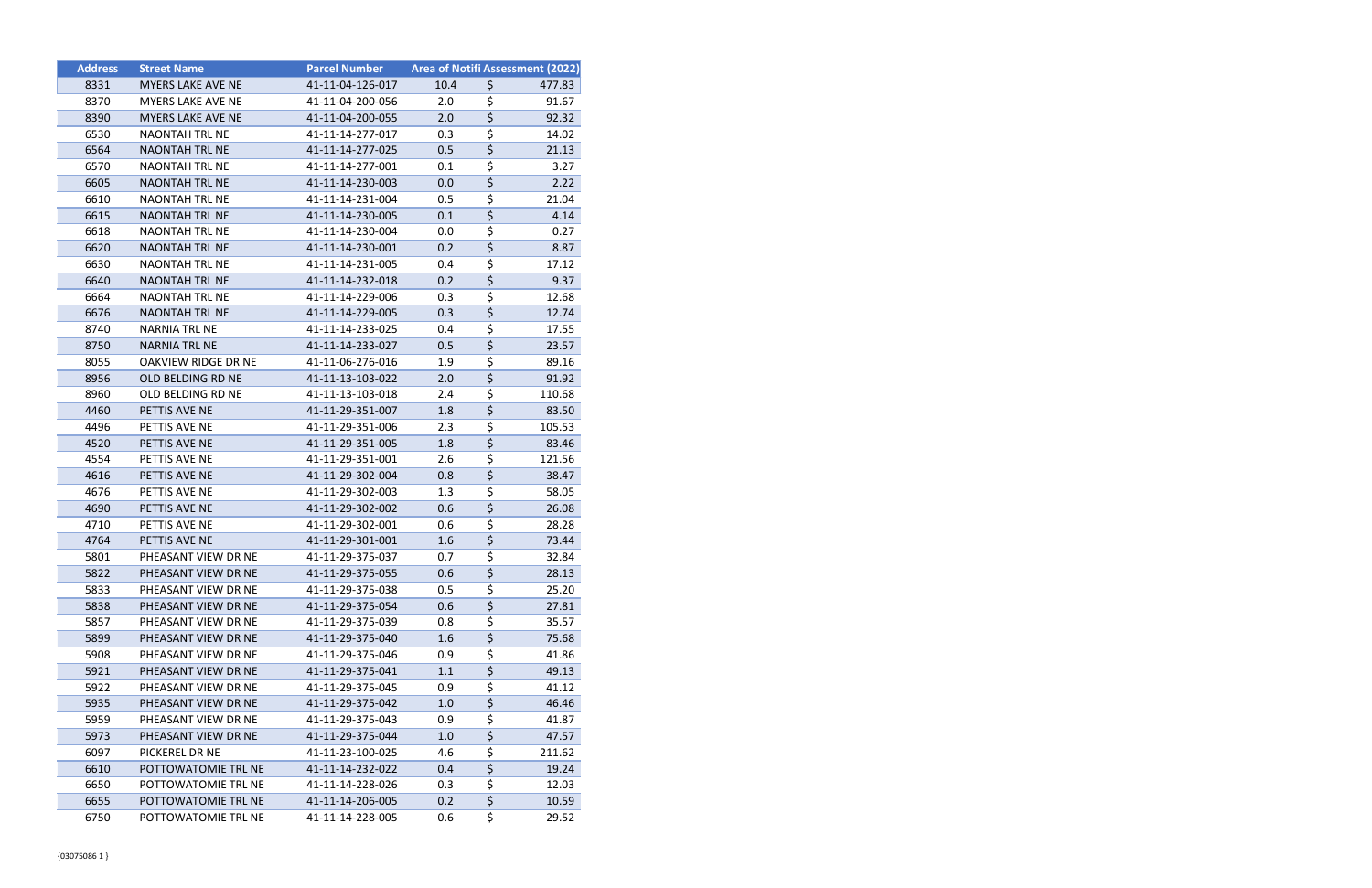| <b>Address</b> | <b>Street Name</b>  | <b>Parcel Number</b> |      |                                     | <b>Area of Notifi Assessment (2022)</b> |
|----------------|---------------------|----------------------|------|-------------------------------------|-----------------------------------------|
| 8600           | POTTOWATOMIE TRL NE | 41-11-14-276-003     | 11.0 | \$                                  | 506.64                                  |
| 5101           | RAMSDELL DR NE      | 41-11-26-102-001     | 57.5 | \$                                  | 2,639.12                                |
| 5239           | RAMSDELL DR NE      | 41-11-23-300-020     | 5.1  | \$                                  | 233.98                                  |
| 5277           | RAMSDELL DR NE      | 41-11-23-300-019     | 2.7  | \$                                  | 124.64                                  |
| 5361           | RAMSDELL DR NE      | 41-11-23-300-016     | 7.7  | $\overline{\varsigma}$              | 354.41                                  |
| 5400           | RAMSDELL DR NE      | 41-11-23-300-007     | 77.7 | \$                                  | 3,566.31                                |
| 5435           | RAMSDELL DR NE      | 41-11-23-300-014     | 2.4  | \$                                  | 111.95                                  |
| 5443           | RAMSDELL DR NE      | 41-11-23-300-013     | 2.2  | \$                                  | 100.59                                  |
| 5581           | RAMSDELL DR NE      | 41-11-23-300-002     | 4.7  | $\overline{\boldsymbol{\zeta}}$     | 214.06                                  |
| 5645           | RAMSDELL DR NE      | 41-11-23-100-039     | 2.1  | \$                                  | 94.63                                   |
| 5646           | RAMSDELL DR NE      | 41-11-23-100-066     | 2.2  | $\overline{\boldsymbol{\zeta}}$     | 99.47                                   |
| 5655           | RAMSDELL DR NE      | 41-11-23-100-036     | 1.8  | \$                                  | 84.70                                   |
| 5715           | RAMSDELL DR NE      | 41-11-23-100-021     | 2.0  | $\overline{\boldsymbol{\varsigma}}$ | 91.67                                   |
| 5717           | RAMSDELL DR NE      | 41-11-23-100-022     | 6.6  | $\overline{\boldsymbol{\zeta}}$     | 301.61                                  |
| 5760           | RAMSDELL DR NE      | 41-11-23-100-053     | 7.9  | $\overline{\xi}$                    | 363.85                                  |
| 5764           | RAMSDELL DR NE      | 41-11-23-100-052     | 1.7  | \$                                  | 76.05                                   |
| 5820           | RAMSDELL DR NE      | 41-11-23-100-056     | 6.2  | $\overline{\boldsymbol{\varsigma}}$ | 286.19                                  |
| 5873           | RAMSDELL DR NE      | 41-11-23-100-042     | 2.0  | \$                                  | 89.72                                   |
| 5877           | RAMSDELL DR NE      | 41-11-23-100-041     | 2.5  | $\overline{\boldsymbol{\zeta}}$     | 114.74                                  |
| 5881           | RAMSDELL DR NE      | 41-11-23-100-040     | 1.7  | $\overline{\boldsymbol{\zeta}}$     | 79.63                                   |
| 5909           | RAMSDELL DR NE      | 41-11-23-100-019     | 4.0  | $\overline{\boldsymbol{\zeta}}$     | 183.40                                  |
| 5919           | RAMSDELL DR NE      | 41-11-23-100-063     | 5.8  | $\overline{\boldsymbol{\zeta}}$     | 263.93                                  |
| 5940           | RAMSDELL DR NE      | 41-11-23-100-024     | 6.3  | $\overline{\boldsymbol{\zeta}}$     | 287.49                                  |
| 5945           | RAMSDELL DR NE      | 41-11-23-100-018     | 2.0  | $\overline{\boldsymbol{\zeta}}$     | 91.38                                   |
| 5980           | RAMSDELL DR NE      | 41-11-23-100-030     | 2.2  | $\overline{\boldsymbol{\zeta}}$     | 100.89                                  |
| 5981           | RAMSDELL DR NE      | 41-11-23-100-046     | 2.0  | \$                                  | 89.86                                   |
| 5999           | RAMSDELL DR NE      | 41-11-23-100-045     | 0.0  | $\overline{\xi}$                    | 0.85                                    |
| 6010           | RAMSDELL DR NE      | 41-11-23-100-033     | 2.9  | $\overline{\boldsymbol{\zeta}}$     | 132.25                                  |
| 6122           | RAMSDELL DR NE      | 41-11-14-400-058     | 2.9  | $\overline{\boldsymbol{\varsigma}}$ | 135.28                                  |
| 6130           | RAMSDELL DR NE      | 41-11-14-400-059     | 7.0  | \$                                  | 321.28                                  |
| 6170           | RAMSDELL DR NE      | 41-11-14-400-044     | 3.7  | \$                                  | 167.54                                  |
| 6176           | RAMSDELL DR NE      | 41-11-14-400-045     | 6.1  | \$                                  | 278.06                                  |
| 6180           | RAMSDELL DR NE      | 41-11-14-400-042     | 2.0  | \$                                  | 90.88                                   |
| 6200           | RAMSDELL DR NE      | 41-11-14-400-031     | 1.0  | \$                                  | 43.96                                   |
| 6220           | RAMSDELL DR NE      | 41-11-14-400-032     | 0.4  | \$                                  | 17.71                                   |
| 6224           | RAMSDELL DR NE      | 41-11-14-400-013     | 0.5  | \$                                  | 23.47                                   |
| 6230           | RAMSDELL DR NE      | 41-11-14-400-014     | 0.5  | \$                                  | 24.90                                   |
| 6236           | RAMSDELL DR NE      | 41-11-14-400-052     | 0.8  | \$                                  | 37.00                                   |
| 6242           | RAMSDELL DR NE      | 41-11-14-400-007     | 0.9  | $\overline{\boldsymbol{\zeta}}$     | 39.15                                   |
| 6260           | RAMSDELL DR NE      | 41-11-14-400-053     | 2.3  | \$                                  | 103.83                                  |
| 6396           | RAMSDELL DR NE      | 41-11-13-300-010     | 2.1  | $\overline{\boldsymbol{\zeta}}$     | 96.71                                   |
| 6410           | RAMSDELL DR NE      | 41-11-13-153-001     | 0.4  | \$                                  | 18.62                                   |
| 6420           | RAMSDELL DR NE      | 41-11-13-154-011     | 2.0  | \$                                  | 92.34                                   |
| 6424           | RAMSDELL DR NE      | 41-11-13-154-010     | 15.2 | \$                                  | 695.26                                  |
| 6441           | RAMSDELL DR NE      | 41-11-14-283-017     | 0.9  | \$                                  | 39.58                                   |
| 6444           | RAMSDELL DR NE      | 41-11-13-152-007     | 0.4  | \$                                  | 19.55                                   |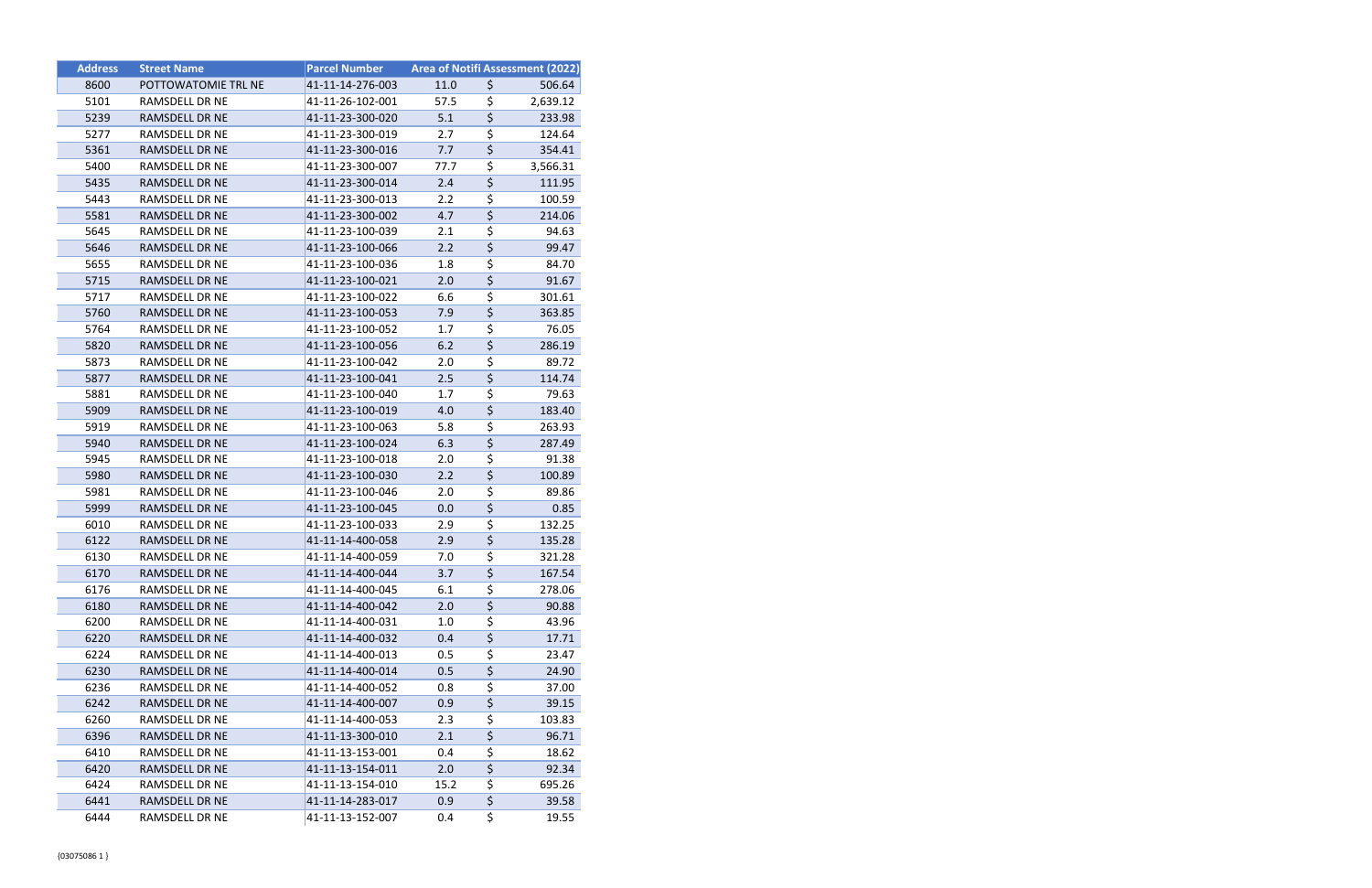| <b>Address</b> | <b>Street Name</b>    | <b>Parcel Number</b> | <b>Area of Notifi Assessment (2022)</b> |                                     |        |
|----------------|-----------------------|----------------------|-----------------------------------------|-------------------------------------|--------|
| 6460           | RAMSDELL DR NE        | 41-11-13-152-006     | 0.4                                     | \$                                  | 16.60  |
| 6486           | RAMSDELL DR NE        | 41-11-13-152-005     | 0.4                                     | \$                                  | 16.60  |
| 6490           | RAMSDELL DR NE        | 41-11-13-152-004     | 0.4                                     | $\overline{\boldsymbol{\zeta}}$     | 16.60  |
| 6495           | RAMSDELL DR NE        | 41-11-14-283-018     | 1.6                                     | \$                                  | 73.94  |
| 6500           | RAMSDELL DR NE        | 41-11-13-152-011     | 0.4                                     | \$                                  | 20.55  |
| 6507           | RAMSDELL DR NE        | 41-11-14-279-006     | 0.5                                     | \$                                  | 23.70  |
| 6518           | RAMSDELL DR NE        | 41-11-13-152-010     | 0.3                                     | \$                                  | 15.81  |
| 6536           | RAMSDELL DR NE        | 41-11-13-152-009     | 0.3                                     | \$                                  | 15.81  |
| 6550           | RAMSDELL DR NE        | 41-11-13-154-005     | 2.7                                     | $\overline{\boldsymbol{\zeta}}$     | 123.13 |
| 6560           | RAMSDELL DR NE        | 41-11-13-151-003     | 0.3                                     | \$                                  | 15.81  |
| 6569           | RAMSDELL DR NE        | 41-11-14-278-005     | 0.8                                     | $\overline{\xi}$                    | 36.02  |
| 6576           | RAMSDELL DR NE        | 41-11-13-151-002     | 0.3                                     | \$                                  | 15.80  |
| 6585           | RAMSDELL DR NE        | 41-11-14-233-024     | 0.4                                     | $\overline{\boldsymbol{\zeta}}$     | 18.01  |
| 6590           | <b>RAMSDELL DR NE</b> | 41-11-13-154-009     | 14.1                                    | \$                                  | 648.99 |
| 6605           | RAMSDELL DR NE        | 41-11-14-233-029     | 0.8                                     | \$                                  | 37.10  |
| 6606           | RAMSDELL DR NE        | 41-11-13-103-004     | 2.9                                     | \$                                  | 131.26 |
| 6632           | RAMSDELL DR NE        | 41-11-13-103-017     | 1.9                                     | \$                                  | 86.10  |
| 6634           | RAMSDELL DR NE        | 41-11-13-103-016     | 1.7                                     | \$                                  | 77.99  |
| 6635           | RAMSDELL DR NE        | 41-11-14-233-022     | 1.0                                     | $\overline{\boldsymbol{\zeta}}$     | 45.20  |
| 6645           | RAMSDELL DR NE        | 41-11-14-233-021     | 1.0                                     | \$                                  | 45.18  |
| 6665           | RAMSDELL DR NE        | 41-11-14-233-020     | 0.8                                     | \$                                  | 34.78  |
| 6672           | RAMSDELL DR NE        | 41-11-13-103-001     | 0.8                                     | \$                                  | 36.62  |
| 7747           | RAMSDELL DR NE        | 41-11-02-400-023     | 2.1                                     | $\overline{\boldsymbol{\varsigma}}$ | 96.83  |
| 7773           | RAMSDELL DR NE        | 41-11-02-400-022     | 2.5                                     | \$                                  | 116.63 |
| 7790           | RAMSDELL DR NE        | 41-11-01-300-029     | 3.0                                     | $\overline{\boldsymbol{\zeta}}$     | 137.10 |
| 7794           | RAMSDELL DR NE        | 41-11-01-300-022     | 3.9                                     | \$                                  | 181.16 |
| 7796           | <b>RAMSDELL DR NE</b> | 41-11-01-300-026     | 3.9                                     | \$                                  | 177.05 |
| 7799           | RAMSDELL DR NE        | 41-11-02-400-026     | 2.5                                     | $\overline{\boldsymbol{\zeta}}$     | 116.63 |
| 7800           | RAMSDELL DR NE        | 41-11-01-300-027     | 6.8                                     | \$                                  | 313.36 |
| 7804           | RAMSDELL DR NE        | 41-11-01-300-028     | 5.6                                     | \$                                  | 254.87 |
| 7840           | RAMSDELL DR NE        | 41-11-01-300-019     | 1.8                                     | \$                                  | 83.88  |
| 7866           | RAMSDELL DR NE        | 41-11-01-300-016     | 0.9                                     | \$                                  | 40.05  |
| 7880           | RAMSDELL DR NE        | 41-11-01-300-038     | 7.0                                     | \$                                  | 320.34 |
| 7887           | RAMSDELL DR NE        | 41-11-02-400-030     | 3.6                                     | \$                                  | 164.58 |
| 7890           | RAMSDELL DR NE        | 41-11-01-300-037     | 1.9                                     | \$                                  | 85.97  |
| 7895           | RAMSDELL DR NE        | 41-11-02-400-005     | 1.0                                     | \$                                  | 47.04  |
| 7911           | RAMSDELL DR NE        | 41-11-02-400-029     | 2.1                                     | \$                                  | 96.94  |
| 7922           | RAMSDELL DR NE        | 41-11-01-300-017     | 2.3                                     | \$                                  | 103.36 |
| 7924           | RAMSDELL DR NE        | 41-11-01-300-018     | 4.3                                     | \$                                  | 197.16 |
| 7939           | RAMSDELL DR NE        | 41-11-02-400-027     | 3.0                                     | \$                                  | 139.79 |
| 7941           | RAMSDELL DR NE        | 41-11-02-400-007     | 2.7                                     | \$                                  | 124.68 |
| 7973           | RAMSDELL DR NE        | 41-11-02-276-003     | 17.5                                    | \$                                  | 802.05 |
| 8000           | RAMSDELL DR NE        | 41-11-01-300-035     | 4.5                                     | \$                                  | 208.65 |
| 8005           | RAMSDELL DR NE        | 41-11-01-101-021     | 3.1                                     | $\overline{\boldsymbol{\zeta}}$     | 142.54 |
| 8010           | RAMSDELL DR NE        | 41-11-01-300-036     | 2.7                                     | $\overline{\boldsymbol{\varsigma}}$ | 121.75 |
| 8020           | RAMSDELL DR NE        | 41-11-01-300-033     | 2.4                                     | \$                                  | 111.16 |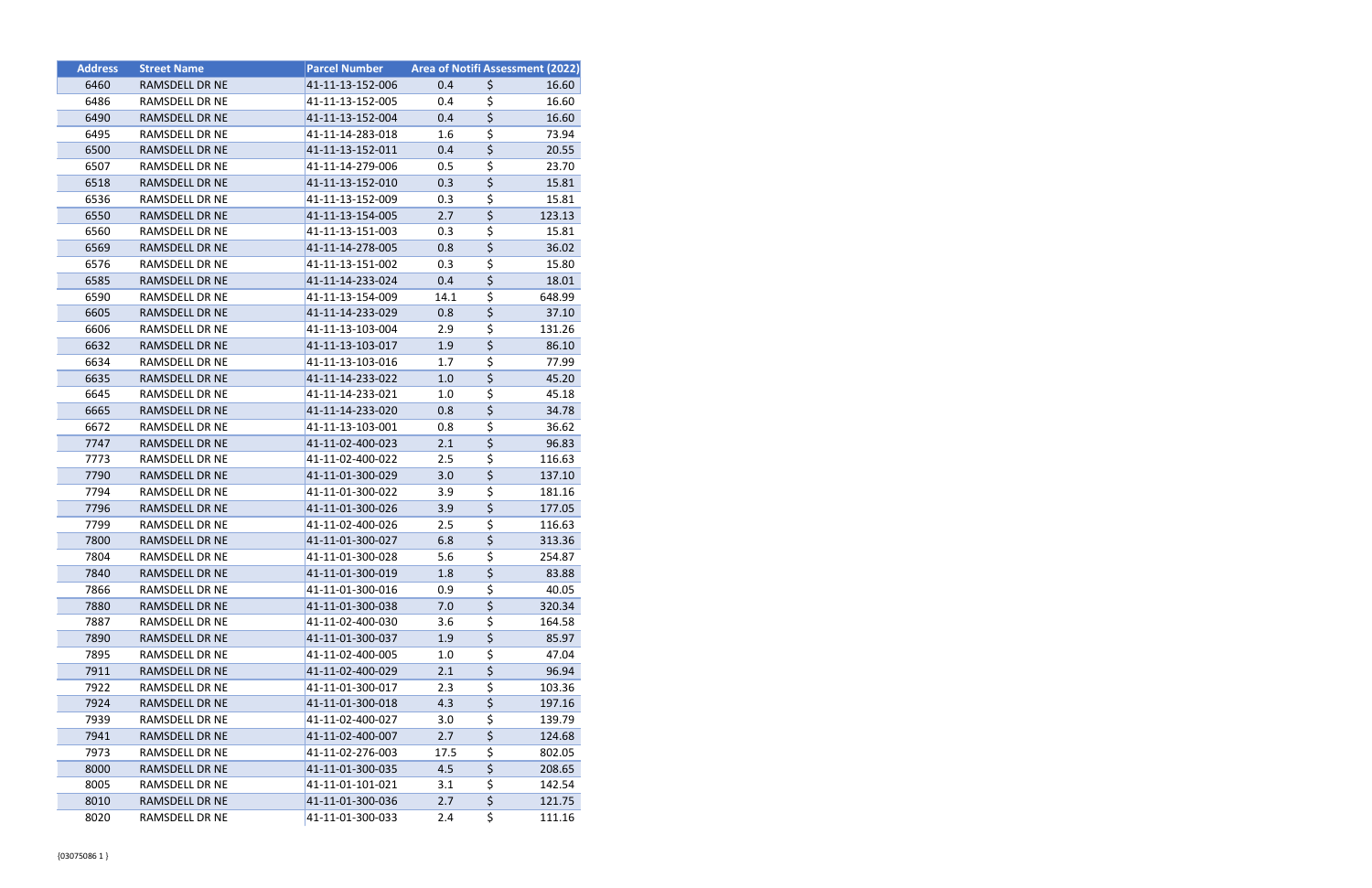| <b>Address</b> | <b>Street Name</b>    | <b>Parcel Number</b> |      |                                       | <b>Area of Notifi Assessment (2022)</b> |
|----------------|-----------------------|----------------------|------|---------------------------------------|-----------------------------------------|
| 8025           | RAMSDELL DR NE        | 41-11-01-101-022     | 12.3 | \$                                    | 566.45                                  |
| 8055           | RAMSDELL DR NE        | 41-11-01-101-018     | 4.5  | \$                                    | 205.88                                  |
| 8060           | RAMSDELL DR NE        | 41-11-01-176-040     | 2.5  | \$                                    | 116.94                                  |
| 8068           | RAMSDELL DR NE        | 41-11-01-176-041     | 2.5  | \$                                    | 114.76                                  |
| 8082           | RAMSDELL DR NE        | 41-11-01-176-042     | 2.7  | \$                                    | 125.19                                  |
| 8088           | RAMSDELL DR NE        | 41-11-01-176-039     | 5.0  | \$                                    | 231.34                                  |
| 8114           | RAMSDELL DR NE        | 41-11-01-176-025     | 25.0 | \$                                    | 1,147.79                                |
| 8135           | RAMSDELL DR NE        | 41-11-01-101-017     | 4.3  | \$                                    | 197.93                                  |
| 8149           | RAMSDELL DR NE        | 41-11-01-101-011     | 7.4  | \$                                    | 339.92                                  |
| 8189           | RAMSDELL DR NE        | 41-11-01-101-012     | 1.4  | \$                                    | 63.99                                   |
| 8200           | RAMSDELL DR NE        | 41-11-01-176-024     | 5.2  | \$                                    | 238.80                                  |
| 8242           | RAMSDELL DR NE        | 41-11-01-176-007     | 3.9  | \$                                    | 179.00                                  |
| 8250           | RAMSDELL DR NE        | 41-11-01-176-014     | 0.8  | \$                                    | 36.47                                   |
| 8260           | RAMSDELL DR NE        | 41-11-01-176-017     | 4.6  | \$                                    | 212.12                                  |
| 8270           | RAMSDELL DR NE        | 41-11-01-176-049     | 3.0  | \$                                    | 136.76                                  |
| 8280           | RAMSDELL DR NE        | 41-11-01-176-026     | 0.6  | \$                                    | 28.17                                   |
| 8285           | RAMSDELL DR NE        | 41-11-01-126-007     | 1.2  | \$                                    | 55.75                                   |
| 8292           | RAMSDELL DR NE        | 41-11-01-176-046     | 3.4  | \$                                    | 156.94                                  |
| 8306           | RAMSDELL DR NE        | 41-11-01-176-030     | 0.7  | \$                                    | 34.39                                   |
| 8315           | RAMSDELL DR NE        | 41-11-01-126-014     | 1.1  | \$                                    | 49.71                                   |
| 8325           | RAMSDELL DR NE        | 41-11-01-126-013     | 1.0  | \$                                    | 47.09                                   |
| 8328           | RAMSDELL DR NE        | 41-11-01-176-034     | 0.9  | \$                                    | 40.07                                   |
| 8332           | RAMSDELL DR NE        | 41-11-01-176-035     | 0.8  | \$                                    | 38.59                                   |
| 8335           | RAMSDELL DR NE        | 41-11-01-126-005     | 2.9  | \$                                    | 131.77                                  |
| 8340           | RAMSDELL DR NE        | 41-11-01-176-048     | 6.1  | \$                                    | 277.82                                  |
| 8342           | RAMSDELL DR NE        | 41-11-01-176-047     | 2.0  | \$                                    | 91.85                                   |
| 8354           | RAMSDELL DR NE        | 41-11-01-176-043     | 1.5  | \$                                    | 67.57                                   |
| 8358           | RAMSDELL DR NE        | 41-11-01-176-022     | 1.6  | \$                                    | 74.56                                   |
| 8359           | RAMSDELL DR NE        | 41-11-01-126-012     | 0.9  | \$                                    | 41.97                                   |
| 8360           | RAMSDELL DR NE        | 41-11-01-176-021     | 1.3  | \$                                    | 57.36                                   |
| 8365           | RAMSDELL DR NE        | 41-11-01-126-009     | 0.8  | \$                                    | 36.84                                   |
| 8383           | RAMSDELL DR NE        | 41-11-01-126-011     | 1.1  | \$                                    | 51.47                                   |
| 4508           | <b>RED TAIL RD NE</b> | 41-11-28-400-040     | 4.9  | $\overline{\boldsymbol{\zeta}}$       | 222.69                                  |
| 8030           | RITZ PINE DR NE       | 41-11-01-300-039     | 2.3  | \$                                    | 106.16                                  |
| 8034           | RITZ PINE DR NE       | 41-11-01-300-044     | 2.3  | \$                                    | 106.50                                  |
| 8040           | RITZ PINE DR NE       | 41-11-01-300-047     | 2.7  | \$                                    | 125.21                                  |
| 8080           | RITZ PINE DR NE       | 41-11-01-300-050     | 2.7  | \$                                    | 121.82                                  |
| 8120           | RITZ PINE DR NE       | 41-11-01-300-051     | 20.5 | \$                                    | 939.02                                  |
| 8201           | RITZ PINE DR NE       | 41-11-01-300-046     | 2.4  | $\overline{\boldsymbol{\zeta}}$       | 109.56                                  |
| 8217           | RITZ PINE DR NE       | 41-11-01-400-026     | 3.2  | \$                                    | 148.37                                  |
| 8225           | RITZ PINE DR NE       | 41-11-01-400-027     | 3.2  | \$                                    | 148.37                                  |
| 8239           | RITZ PINE DR NE       | 41-11-01-400-033     | 5.3  | \$                                    | 243.01                                  |
| 8240           | RITZ PINE DR NE       | 41-11-01-400-039     | 5.7  | \$                                    | 263.13                                  |
| 8246           | RITZ PINE DR NE       | 41-11-01-400-040     | 16.7 | \$<br>$\overline{\boldsymbol{\zeta}}$ | 766.49                                  |
| 8250           | RITZ PINE DR NE       | 41-11-01-400-037     | 2.6  |                                       | 120.19                                  |
| 5904           | ROBIN HILL DR NE      | 41-11-21-100-027     | 0.7  | \$                                    | 34.15                                   |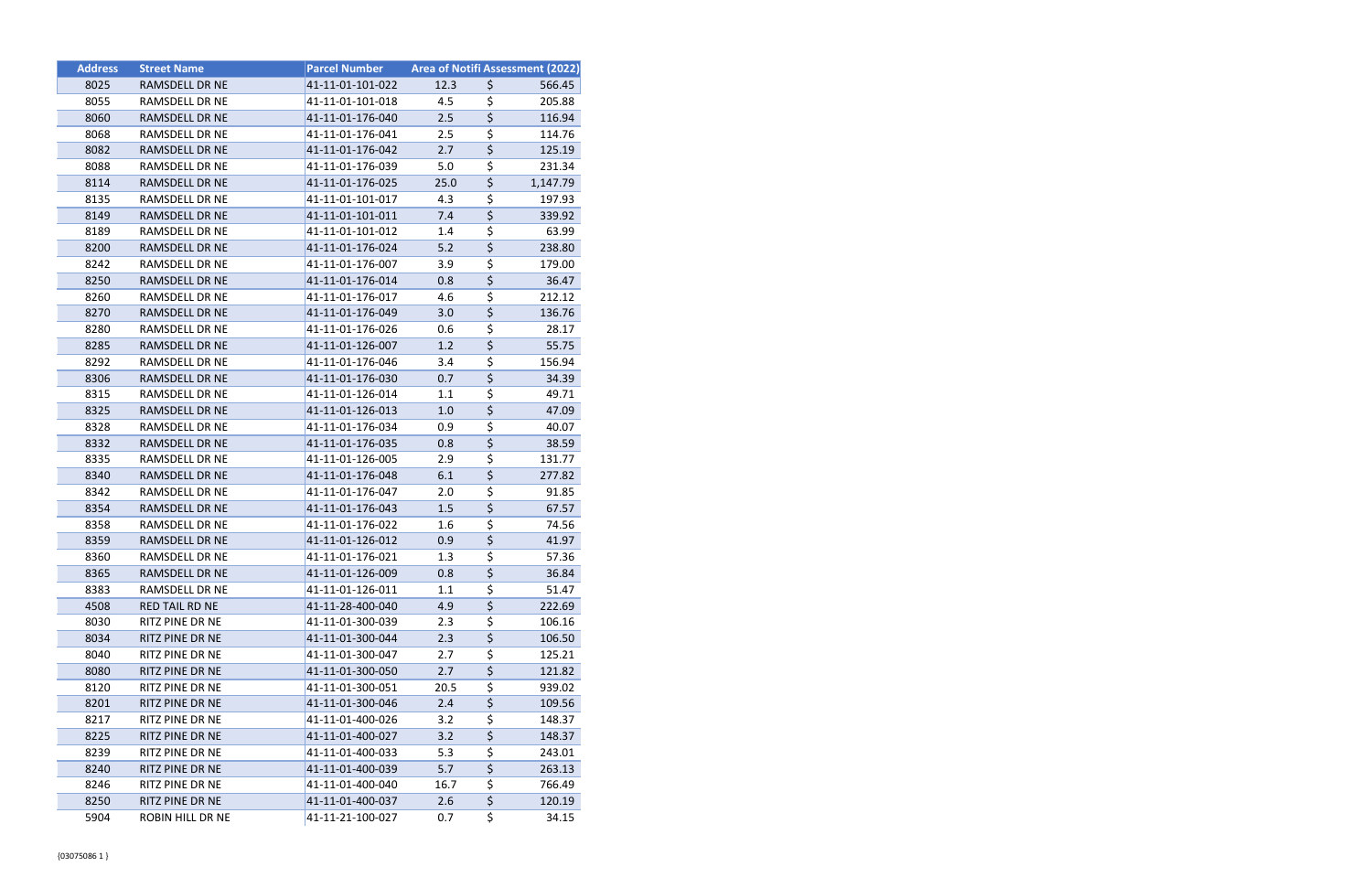| <b>Address</b> | <b>Street Name</b>             | <b>Parcel Number</b> | Area of Notifi Assessment (2022) |                                 |        |
|----------------|--------------------------------|----------------------|----------------------------------|---------------------------------|--------|
| 5914           | <b>ROBIN HILL DR NE</b>        | 41-11-21-100-028     | 0.9                              | \$                              | 40.19  |
| 5919           | ROBIN HILL DR NE               | 41-11-21-100-042     | 0.8                              | \$                              | 35.91  |
| 5933           | <b>ROBIN HILL DR NE</b>        | 41-11-21-100-041     | 0.9                              | $\overline{\xi}$                | 42.88  |
| 5936           | ROBIN HILL DR NE               | 41-11-21-100-029     | 0.9                              | \$                              | 39.26  |
| 5947           | ROBIN HILL DR NE               | 41-11-21-100-040     | 1.1                              | \$                              | 51.85  |
| 5954           | ROBIN HILL DR NE               | 41-11-21-100-030     | 1.1                              | \$                              | 51.85  |
| 5961           | <b>ROBIN HILL DR NE</b>        | 41-11-21-100-039     | 1.0                              | $\overline{\boldsymbol{\zeta}}$ | 45.67  |
| 5968           | ROBIN HILL DR NE               | 41-11-21-100-031     | 1.1                              | \$                              | 50.10  |
| 5972           | <b>ROBIN HILL DR NE</b>        | 41-11-21-100-032     | 1.3                              | \$                              | 59.09  |
| 5975           | ROBIN HILL DR NE               | 41-11-21-100-038     | 0.8                              | $\overline{\boldsymbol{\zeta}}$ | 36.29  |
| 5976           | <b>ROBIN HILL DR NE</b>        | 41-11-21-100-033     | 1.5                              | \$                              | 69.04  |
| 5980           | ROBIN HILL DR NE               | 41-11-21-100-034     | 1.6                              | \$                              | 75.43  |
| 5986           | <b>ROBIN HILL DR NE</b>        | 41-11-21-100-035     | 0.7                              | $\overline{\boldsymbol{\zeta}}$ | 31.11  |
| 5989           | ROBIN HILL DR NE               | 41-11-21-100-037     | 0.7                              | \$                              | 33.37  |
| 5994           | <b>ROBIN HILL DR NE</b>        | 41-11-21-100-036     | 0.6                              | \$                              | 25.35  |
| 8162           | ROCKFORD PINES DR NE           | 41-11-02-100-044     | 3.0                              | \$                              | 135.37 |
| 7200           | ROLLING HIGHLANDS CT NE        | 41-11-22-301-007     | 1.2                              | $\overline{\xi}$                | 54.36  |
| 7205           | ROLLING HIGHLANDS CT NE        | 41-11-22-301-006     | 0.8                              | \$                              | 34.77  |
| 7210           | ROLLING HIGHLANDS CT NE        | 41-11-22-301-008     | 1.0                              | $\overline{\boldsymbol{\zeta}}$ | 46.57  |
| 7223           | ROLLING HIGHLANDS CT NE        | 41-11-22-301-005     | 0.8                              | \$                              | 37.06  |
| 7230           | ROLLING HIGHLANDS CT NE        | 41-11-22-301-009     | 0.8                              | $\overline{\boldsymbol{\zeta}}$ | 35.10  |
| 7245           | ROLLING HIGHLANDS CT NE        | 41-11-22-301-004     | 0.8                              | \$                              | 37.13  |
| 7260           | ROLLING HIGHLANDS CT NE        | 41-11-22-301-010     | 0.8                              | \$                              | 36.07  |
| 7269           | ROLLING HIGHLANDS CT NE        | 41-11-22-301-003     | 0.7                              | \$                              | 34.38  |
| 7295           | ROLLING HIGHLANDS CT NE        | 41-11-22-301-002     | 0.8                              | \$                              | 34.95  |
| 7300           | ROLLING HIGHLANDS CT NE        | 41-11-22-301-011     | 0.7                              | \$                              | 32.28  |
| 5847           | ROLLING HIGHLANDS DR NE        | 41-11-22-301-013     | 2.7                              | $\overline{\boldsymbol{\zeta}}$ | 124.46 |
| 5850           | <b>ROLLING HIGHLANDS DR NE</b> | 41-11-22-301-014     | 4.0                              | \$                              | 181.29 |
| 5869           | ROLLING HIGHLANDS DR NE        | 41-11-22-301-012     | 2.1                              | $\overline{\boldsymbol{\zeta}}$ | 98.06  |
| 5870           | ROLLING HIGHLANDS DR NE        | 41-11-22-301-015     | 3.4                              | \$                              | 155.61 |
| 5900           | ROLLING HIGHLANDS DR NE        | 41-11-22-301-016     | 2.2                              | \$                              | 101.63 |
| 5930           | ROLLING HIGHLANDS DR NE        | 41-11-22-301-017     | 0.7                              | \$                              | 31.77  |
| 5944           | ROLLING HIGHLANDS DR NE        | 41-11-22-301-018     | 0.9                              | $\overline{\boldsymbol{\zeta}}$ | 43.18  |
| 5960           | ROLLING HIGHLANDS DR NE        | 41-11-22-301-019     | 0.8                              | \$                              | 37.59  |
| 5967           | ROLLING HIGHLANDS DR NE        | 41-11-22-301-001     | 0.8                              | \$                              | 36.88  |
| 4867           | <b>ROSSES POINT NE</b>         | 41-11-28-228-014     | 2.2                              | \$                              | 101.19 |
| 5841           | RYAN VALLEY CT NE              | 41-11-20-250-008     | 0.9                              | \$                              | 41.35  |
| 5860           | RYAN VALLEY CT NE              | 41-11-20-250-005     | 0.9                              | \$                              | 39.28  |
| 5865           | <b>RYAN VALLEY CT NE</b>       | 41-11-20-250-007     | 0.8                              | $\overline{\boldsymbol{\zeta}}$ | 36.95  |
| 5875           | RYAN VALLEY CT NE              | 41-11-20-250-006     | 1.0                              | \$                              | 45.59  |
| 5890           | RYAN VALLEY CT NE              | 41-11-20-250-004     | 0.9                              | \$                              | 40.93  |
| 6155           | RYAN VALLEY DR NE              | 41-11-20-250-014     | 1.3                              | \$                              | 60.84  |
| 6164           | RYAN VALLEY DR NE              | 41-11-20-250-013     | 0.8                              | \$                              | 38.76  |
| 6177           | RYAN VALLEY DR NE              | 41-11-20-250-015     | 1.4                              | \$                              | 62.21  |
| 6188           | RYAN VALLEY DR NE              | 41-11-20-250-012     | 0.8                              | $\overline{\boldsymbol{\zeta}}$ | 37.19  |
| 6197           | RYAN VALLEY DR NE              | 41-11-20-250-016     | 1.3                              | \$                              | 60.52  |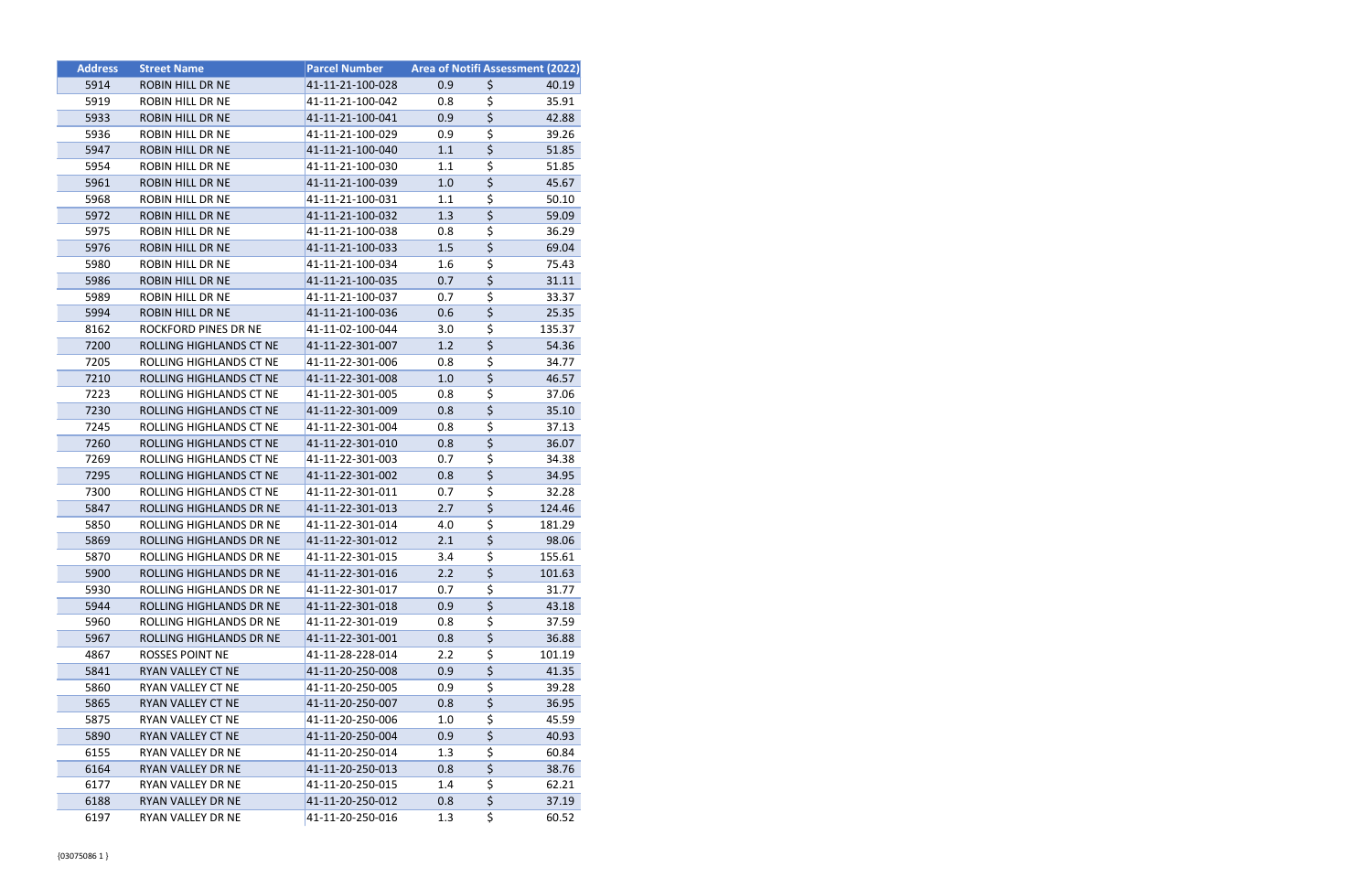| <b>Address</b> | <b>Street Name</b>         | <b>Parcel Number</b> | <b>Area of Notifi Assessment (2022)</b> |                                     |        |
|----------------|----------------------------|----------------------|-----------------------------------------|-------------------------------------|--------|
| 6200           | RYAN VALLEY DR NE          | 41-11-20-250-011     | 1.4                                     | \$                                  | 66.19  |
| 6222           | RYAN VALLEY DR NE          | 41-11-20-250-010     | 0.7                                     | \$                                  | 33.12  |
| 6240           | RYAN VALLEY DR NE          | 41-11-20-250-009     | 0.8                                     | $\overline{\xi}$                    | 38.08  |
| 6285           | RYAN VALLEY DR NE          | 41-11-20-250-017     | 0.8                                     | \$                                  | 36.82  |
| 6323           | RYAN VALLEY DR NE          | 41-11-20-250-018     | 0.8                                     | $\overline{\boldsymbol{\zeta}}$     | 34.56  |
| 6338           | RYAN VALLEY DR NE          | 41-11-20-250-003     | 0.7                                     | \$                                  | 34.14  |
| 6362           | RYAN VALLEY DR NE          | 41-11-20-250-002     | 0.6                                     | $\overline{\boldsymbol{\zeta}}$     | 27.19  |
| 6396           | RYAN VALLEY DR NE          | 41-11-20-250-001     | 0.7                                     | \$                                  | 32.45  |
| 6399           | <b>RYAN VALLEY DR NE</b>   | 41-11-20-250-019     | 2.0                                     | \$                                  | 92.16  |
| 6670           | <b>SCENIC WOODS NE</b>     | 41-11-04-176-025     | 2.1                                     | $\overline{\boldsymbol{\zeta}}$     | 96.90  |
| 6675           | <b>SCENIC WOODS NE</b>     | 41-11-04-176-021     | 4.8                                     | \$                                  | 221.62 |
| 6707           | SCENIC WOODS NE            | 41-11-04-176-028     | 2.1                                     | \$                                  | 98.47  |
| 6720           | <b>SCENIC WOODS NE</b>     | 41-11-04-176-026     | 3.0                                     | $\overline{\xi}$                    | 135.99 |
| 6733           | <b>SCENIC WOODS NE</b>     | 41-11-04-176-029     | 2.0                                     | \$                                  | 92.79  |
| 5500           | <b>SHARTO DR NE</b>        | 41-11-23-400-038     | 5.3                                     | $\overline{\xi}$                    | 245.18 |
| 5511           | SHARTO DR NE               | 41-11-23-400-045     | 2.1                                     | \$                                  | 94.82  |
| 5550           | <b>SHARTO DR NE</b>        | 41-11-23-400-036     | 3.9                                     | \$                                  | 180.22 |
| 6610           | SILVER MAPLE LN NE         | 41-11-16-130-005     | 0.9                                     | \$                                  | 39.09  |
| 6617           | SILVER MAPLE LN NE         | 41-11-16-130-006     | 0.7                                     | $\overline{\boldsymbol{\zeta}}$     | 34.05  |
| 6631           | SILVER MAPLE LN NE         | 41-11-16-130-007     | 0.7                                     | \$                                  | 32.10  |
| 6636           | SILVER MAPLE LN NE         | 41-11-16-130-004     | 0.8                                     | \$                                  | 35.71  |
| 6655           | SILVER MAPLE LN NE         | 41-11-16-130-008     | 0.7                                     | \$                                  | 31.61  |
| 6662           | SILVER MAPLE LN NE         | 41-11-16-130-003     | 0.7                                     | \$                                  | 31.62  |
| 6688           | SILVER MAPLE LN NE         | 41-11-16-130-002     | 0.7                                     | \$                                  | 31.90  |
| 6691           | SILVER MAPLE LN NE         | 41-11-16-130-009     | 0.8                                     | \$                                  | 36.00  |
| 6700           | SILVER MAPLE LN NE         | 41-11-16-130-001     | 0.7                                     | \$                                  | 31.48  |
| 8610           | STAR EYE TRL NE            | 41-11-14-276-004     | 0.1                                     | $\overline{\xi}$                    | 6.74   |
| 8630           | STAR EYE TRL NE            | 41-11-14-276-005     | 0.1                                     | \$                                  | 3.38   |
| 8683           | STAR EYE TRL NE            | 41-11-14-277-018     | 0.3                                     | $\overline{\xi}$                    | 15.95  |
| 8100           | STILLWOOD TRL NE           | 41-11-23-100-043     | 2.9                                     | $\overline{\boldsymbol{\zeta}}$     | 132.63 |
| 8111           | STILLWOOD TRL NE           | 41-11-23-100-049     | 2.5                                     | \$                                  | 115.17 |
| 8120           | STILLWOOD TRL NE           | 41-11-23-100-054     | 2.5                                     | \$                                  | 115.77 |
| 8167           | STILLWOOD TRL NE           | 41-11-23-100-047     | 2.1                                     | $\overline{\boldsymbol{\zeta}}$     | 96.00  |
| 8180           | STILLWOOD TRL NE           | 41-11-23-100-055     | 2.5                                     | $\overline{\boldsymbol{\zeta}}$     | 114.29 |
| 4909           | <b>STURGIS AVE NE</b>      | 41-11-26-154-002     | 0.8                                     | $\overline{\boldsymbol{\zeta}}$     | 38.71  |
| 4936           | STURGIS AVE NE             | 41-11-26-152-004     | 0.4                                     | \$                                  | 18.49  |
| 4948           | <b>STURGIS AVE NE</b>      | 41-11-26-152-003     | 0.5                                     | \$                                  | 21.65  |
| 4966           | STURGIS AVE NE             | 41-11-26-152-002     | 0.6                                     | \$                                  | 26.76  |
| 4971           | <b>STURGIS AVE NE</b>      | 41-11-26-151-014     | 0.7                                     | $\overline{\boldsymbol{\varsigma}}$ | 30.54  |
| 5221           | SUNFISH LAKE AVE NE        | 41-11-22-376-005     | 3.5                                     | $\overline{\boldsymbol{\zeta}}$     | 159.80 |
| 5272           | <b>SUNFISH LAKE AVE NE</b> | 41-11-22-377-001     | 1.6                                     | \$                                  | 75.32  |
| 5273           | SUNFISH LAKE AVE NE        | 41-11-22-376-004     | 2.5                                     | \$                                  | 114.18 |
| 5300           | SUNFISH LAKE AVE NE        | 41-11-22-400-029     | 3.6                                     | $\overline{\boldsymbol{\varsigma}}$ | 167.31 |
| 5320           | SUNFISH LAKE AVE NE        | 41-11-22-400-031     | 1.0                                     | $\overline{\boldsymbol{\zeta}}$     | 45.38  |
| 5323           | SUNFISH LAKE AVE NE        | 41-11-22-376-015     | 3.1                                     | $\overline{\boldsymbol{\zeta}}$     | 144.30 |
| 5330           | SUNFISH LAKE AVE NE        | 41-11-22-400-042     | 4.7                                     | \$                                  | 216.77 |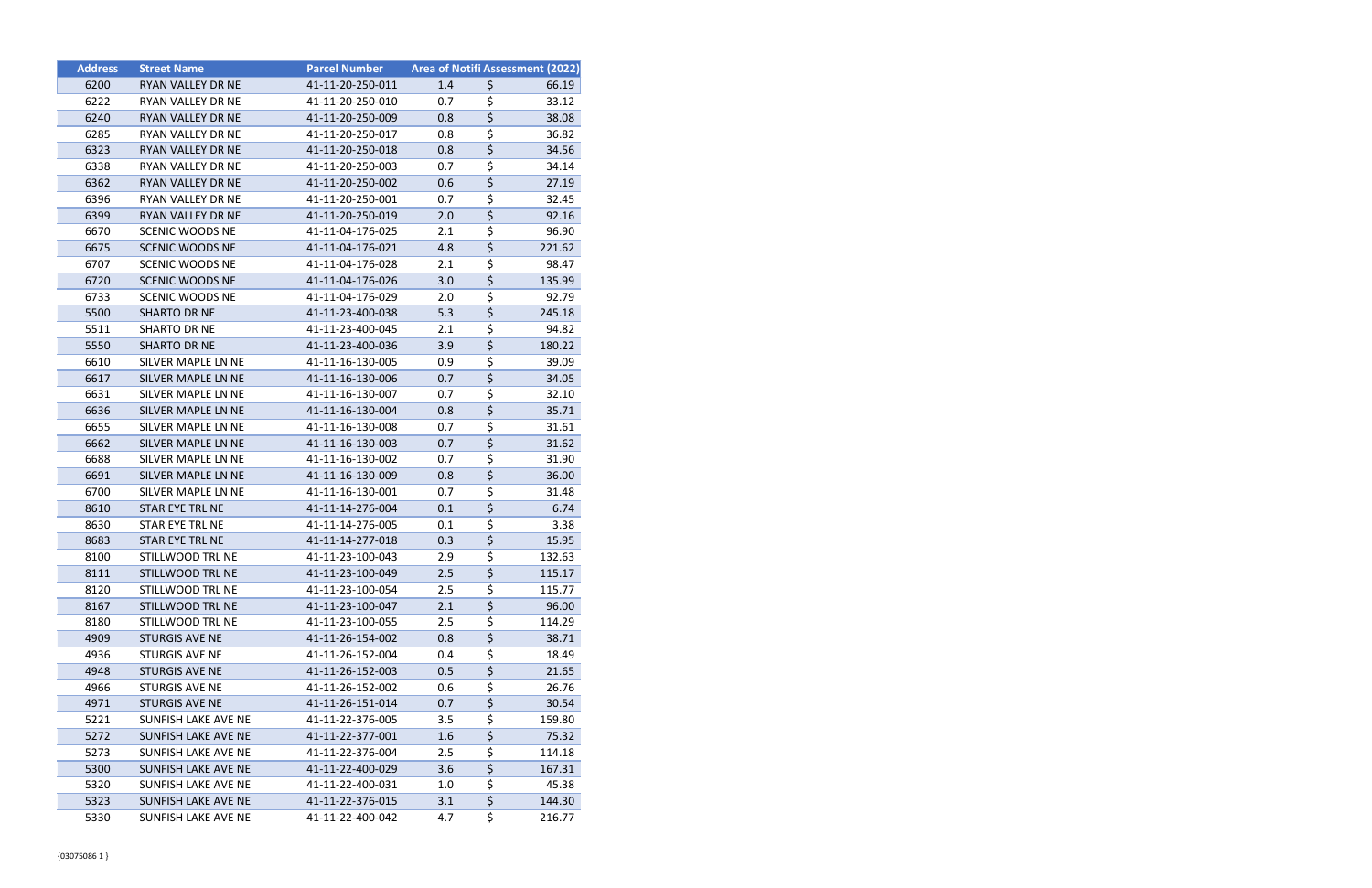| <b>Address</b> | <b>Street Name</b>           | <b>Parcel Number</b> | Area of Notifi Assessment (2022) |                                     |        |
|----------------|------------------------------|----------------------|----------------------------------|-------------------------------------|--------|
| 5392           | <b>SUNFISH LAKE AVE NE</b>   | 41-11-22-400-040     | 5.0                              | \$                                  | 230.90 |
| 5400           | <b>SUNFISH LAKE AVE NE</b>   | 41-11-22-400-041     | 4.8                              | \$                                  | 220.22 |
| 5411           | <b>SUNFISH LAKE AVE NE</b>   | 41-11-22-376-008     | 1.8                              | $\overline{\varsigma}$              | 84.71  |
| 5420           | SUNFISH LAKE AVE NE          | 41-11-22-400-016     | 3.2                              | \$                                  | 148.11 |
| 5450           | SUNFISH LAKE AVE NE          | 41-11-22-400-036     | 1.8                              | $\overline{\boldsymbol{\varsigma}}$ | 81.23  |
| 5470           | SUNFISH LAKE AVE NE          | 41-11-22-400-037     | 2.0                              | \$                                  | 92.95  |
| 5473           | <b>SUNFISH LAKE AVE NE</b>   | 41-11-22-326-015     | 1.7                              | $\overline{\boldsymbol{\zeta}}$     | 80.00  |
| 5490           | <b>SUNFISH LAKE AVE NE</b>   | 41-11-22-400-038     | 2.0                              | \$                                  | 93.07  |
| 5500           | SUNFISH LAKE AVE NE          | 41-11-22-400-039     | 4.0                              | \$                                  | 185.21 |
| 5511           | SUNFISH LAKE AVE NE          | 41-11-22-326-013     | 2.5                              | $\overline{\boldsymbol{\zeta}}$     | 113.32 |
| 5530           | <b>SUNFISH LAKE AVE NE</b>   | 41-11-22-400-021     | 3.3                              | \$                                  | 152.47 |
| 5535           | SUNFISH LAKE AVE NE          | 41-11-22-326-009     | 0.9                              | \$                                  | 39.04  |
| 5536           | <b>SUNFISH LAKE AVE NE</b>   | 41-11-22-400-020     | 3.8                              | $\overline{\boldsymbol{\zeta}}$     | 174.95 |
| 5561           | SUNFISH LAKE AVE NE          | 41-11-22-326-008     | 0.9                              | \$                                  | 39.05  |
| 5566           | <b>SUNFISH LAKE AVE NE</b>   | 41-11-22-400-022     | 2.8                              | $\overline{\boldsymbol{\zeta}}$     | 126.62 |
| 5568           | SUNFISH LAKE AVE NE          | 41-11-22-400-023     | 2.9                              | \$                                  | 134.72 |
| 5585           | <b>SUNFISH LAKE AVE NE</b>   | 41-11-22-326-007     | 0.8                              | $\overline{\xi}$                    | 35.88  |
| 5600           | <b>SUNFISH LAKE AVE NE</b>   | 41-11-22-400-001     | 3.2                              | \$                                  | 146.75 |
| 5601           | <b>SUNFISH LAKE AVE NE</b>   | 41-11-22-176-018     | 1.8                              | $\overline{\boldsymbol{\zeta}}$     | 80.92  |
| 5653           | SUNFISH LAKE AVE NE          | 41-11-22-176-027     | 2.1                              | \$                                  | 96.39  |
| 5671           | <b>SUNFISH LAKE AVE NE</b>   | 41-11-22-176-026     | 2.3                              | $\overline{\boldsymbol{\zeta}}$     | 107.21 |
| 5688           | <b>SUNFISH LAKE AVE NE</b>   | 41-11-22-200-025     | 9.9                              | \$                                  | 454.74 |
| 7625           | SUNFISH MEADOWS CT NE        | 41-11-22-400-032     | 2.7                              | \$                                  | 124.61 |
| 7677           | SUNFISH MEADOWS CT NE        | 41-11-22-400-033     | 2.5                              | \$                                  | 113.97 |
| 7680           | <b>SUNFISH MEADOWS CT NE</b> | 41-11-22-400-035     | 2.3                              | $\overline{\boldsymbol{\zeta}}$     | 106.25 |
| 7700           | SUNFISH MEADOWSCT NE         | 41-11-22-400-034     | 3.3                              | \$                                  | 150.00 |
| 7435           | SUNFISH WOODS CT NE          | 41-11-22-376-010     | 2.6                              | $\overline{\boldsymbol{\zeta}}$     | 121.27 |
| 7440           | SUNFISH WOODS CT NE          | 41-11-22-376-013     | 4.0                              | \$                                  | 183.37 |
| 7464           | SUNFISH WOODS CT NE          | 41-11-22-376-014     | 2.9                              | $\overline{\boldsymbol{\zeta}}$     | 134.44 |
| 7488           | SUNFISH WOODS CT NE          | 41-11-22-376-011     | 4.4                              | $\overline{\boldsymbol{\zeta}}$     | 200.87 |
| 7570           | SUNFISH WOODS CT NE          | 41-11-22-376-012     | 2.6                              | \$                                  | 117.90 |
| 4470           | SUNFLOWER RIDGE DR NE        | 41-11-29-375-022     | 0.6                              | \$                                  | 27.04  |
| 4485           | SUNFLOWER RIDGE DR NE        | 41-11-29-375-001     | 0.8                              | \$                                  | 35.72  |
| 4492           | SUNFLOWER RIDGE DR NE        | 41-11-29-375-021     | 0.6                              | \$                                  | 27.89  |
| 4501           | SUNFLOWER RIDGE DR NE        | 41-11-29-375-002     | 0.7                              | \$                                  | 32.60  |
| 4514           | SUNFLOWER RIDGE DR NE        | 41-11-29-375-020     | 0.6                              | \$                                  | 28.65  |
| 4519           | SUNFLOWER RIDGE DR NE        | 41-11-29-375-003     | 0.6                              | \$                                  | 27.76  |
| 4530           | SUNFLOWER RIDGE DR NE        | 41-11-29-375-019     | 0.7                              | \$                                  | 34.09  |
| 4548           | <b>SUNFLOWER RIDGE DR NE</b> | 41-11-29-375-018     | 0.6                              | $\overline{\boldsymbol{\varsigma}}$ | 29.74  |
| 4549           | SUNFLOWER RIDGE DR NE        | 41-11-29-375-004     | 0.6                              | \$                                  | 26.51  |
| 4564           | SUNFLOWER RIDGE DR NE        | 41-11-29-375-017     | 0.6                              | \$                                  | 28.97  |
| 4580           | SUNFLOWER RIDGE DR NE        | 41-11-29-375-016     | 0.8                              | \$                                  | 36.90  |
| 4581           | SUNFLOWER RIDGE DR NE        | 41-11-29-375-005     | 1.2                              | \$                                  | 56.32  |
| 4596           | SUNFLOWER RIDGE DR NE        | 41-11-29-375-015     | 0.7                              | \$                                  | 30.17  |
| 4597           | SUNFLOWER RIDGE DR NE        | 41-11-29-375-006     | 2.1                              | $\overline{\boldsymbol{\zeta}}$     | 95.33  |
| 4611           | SUNFLOWER RIDGE DR NE        | 41-11-29-375-007     | 1.0                              | \$                                  | 46.99  |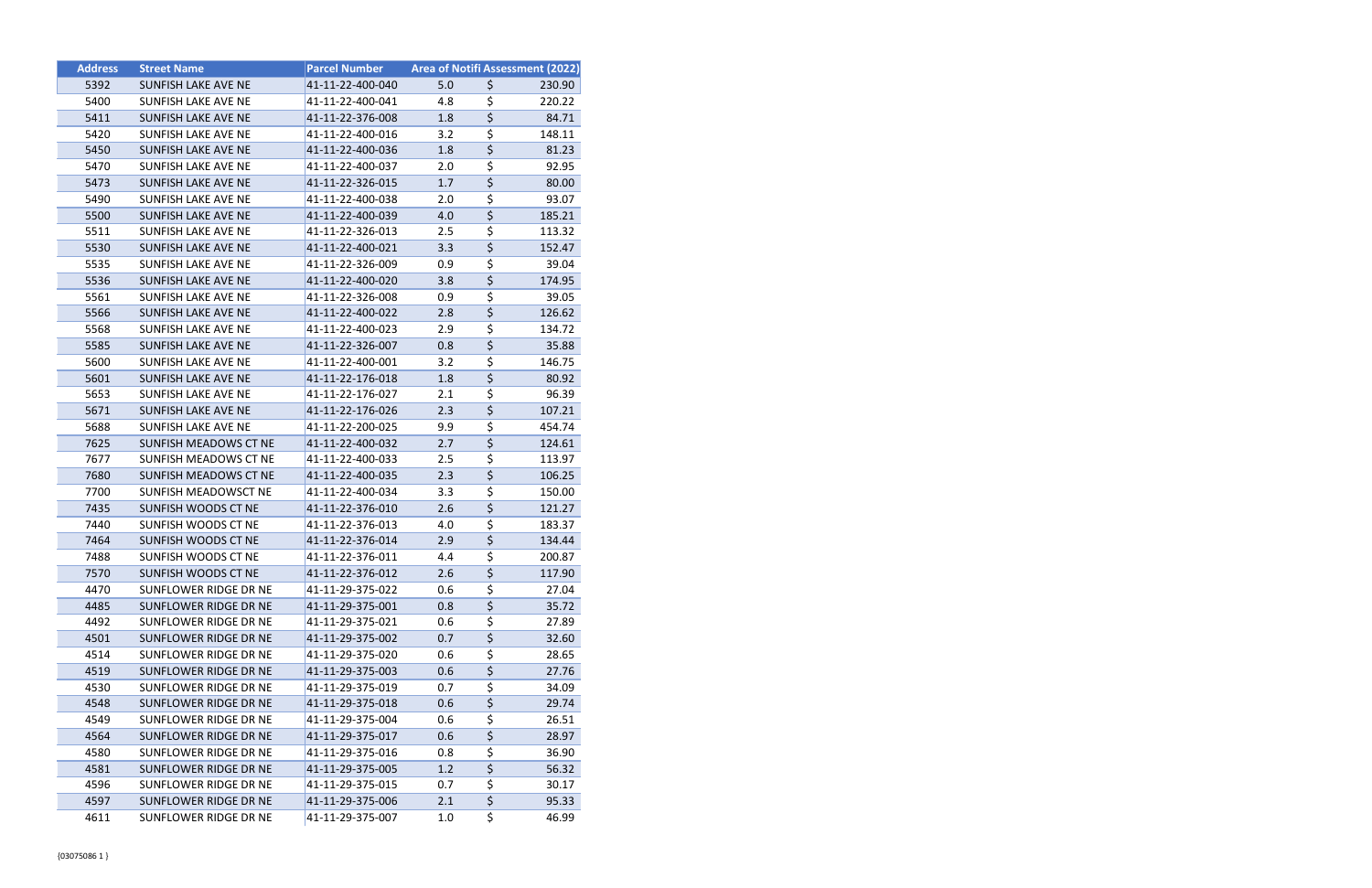| <b>Address</b> | <b>Street Name</b>        | <b>Parcel Number</b> |     |                                 | <b>Area of Notifi Assessment (2022)</b> |
|----------------|---------------------------|----------------------|-----|---------------------------------|-----------------------------------------|
| 4612           | SUNFLOWER RIDGE DR NE     | 41-11-29-375-014     | 0.8 | \$                              | 37.22                                   |
| 4633           | SUNFLOWER RIDGE DR NE     | 41-11-29-375-008     | 0.8 | \$                              | 35.29                                   |
| 4634           | SUNFLOWER RIDGE DR NE     | 41-11-29-375-013     | 0.7 | $\overline{\boldsymbol{\zeta}}$ | 33.95                                   |
| 4647           | SUNFLOWER RIDGE DR NE     | 41-11-29-375-009     | 0.7 | \$                              | 34.38                                   |
| 4658           | SUNFLOWER RIDGE DR NE     | 41-11-29-375-012     | 0.8 | \$                              | 34.94                                   |
| 4663           | SUNFLOWER RIDGE DR NE     | 41-11-29-375-010     | 0.8 | \$                              | 38.13                                   |
| 4681           | SUNFLOWER RIDGE DR NE     | 41-11-29-375-011     | 1.1 | \$                              | 49.14                                   |
| 4701           | SUNFLOWER RIDGE DR NE     | 41-11-29-375-023     | 0.6 | \$                              | 27.35                                   |
| 4718           | SUNFLOWER RIDGE DR NE     | 41-11-29-375-036     | 0.9 | \$                              | 43.11                                   |
| 4734           | SUNFLOWER RIDGE DR NE     | 41-11-29-375-035     | 0.8 | \$                              | 34.52                                   |
| 4737           | SUNFLOWER RIDGE DR NE     | 41-11-29-375-024     | 0.6 | \$                              | 27.81                                   |
| 4738           | SUNFLOWER RIDGE DR NE     | 41-11-29-375-034     | 0.8 | \$                              | 37.63                                   |
| 4750           | SUNFLOWER RIDGE DR NE     | 41-11-29-375-033     | 0.7 | \$                              | 33.76                                   |
| 4762           | SUNFLOWER RIDGE DR NE     | 41-11-29-375-032     | 0.6 | \$                              | 25.73                                   |
| 4763           | SUNFLOWER RIDGE DR NE     | 41-11-29-375-025     | 0.7 | \$                              | 29.92                                   |
| 4774           | SUNFLOWER RIDGE DR NE     | 41-11-29-375-031     | 0.6 | \$                              | 26.83                                   |
| 4777           | SUNFLOWER RIDGE DR NE     | 41-11-29-375-026     | 0.6 | \$                              | 27.56                                   |
| 4786           | SUNFLOWER RIDGE DR NE     | 41-11-29-375-030     | 0.6 | \$                              | 29.53                                   |
| 4789           | SUNFLOWER RIDGE DR NE     | 41-11-29-375-027     | 0.6 | $\overline{\boldsymbol{\zeta}}$ | 27.74                                   |
| 4797           | SUNFLOWER RIDGE DR NE     | 41-11-29-375-028     | 0.7 | \$                              | 33.48                                   |
| 4798           | SUNFLOWER RIDGE DR NE     | 41-11-29-375-029     | 0.8 | \$                              | 35.43                                   |
| 8535           | <b>SUNNY HOURS TRL NE</b> | 41-11-14-206-002     | 0.8 | \$                              | 36.70                                   |
| 8571           | <b>SUNNY HOURS TRL NE</b> | 41-11-14-206-003     | 0.8 | \$                              | 36.55                                   |
| 8596           | <b>SUNNY HOURS TRL NE</b> | 41-11-14-206-011     | 0.7 | \$                              | 31.20                                   |
| 6671           | <b>TARA CT NE</b>         | 41-11-16-327-006     | 0.8 | \$                              | 37.75                                   |
| 6680           | TARA CT NE                | 41-11-16-327-007     | 0.8 | \$                              | 34.52                                   |
| 6685           | <b>TARA CT NE</b>         | 41-11-16-327-005     | 0.9 | \$                              | 40.20                                   |
| 6693           | TARA CT NE                | 41-11-16-327-004     | 1.1 | \$                              | 49.59                                   |
| 6700           | <b>TARA CT NE</b>         | 41-11-16-327-008     | 0.9 | \$                              | 43.31                                   |
| 6705           | TARA CT NE                | 41-11-16-327-003     | 1.0 | \$                              | 46.45                                   |
| 6717           | <b>TARA CT NE</b>         | 41-11-16-327-002     | 1.0 | \$                              | 45.76                                   |
| 6730           | TARA CT NE                | 41-11-16-327-009     | 1.2 | \$                              | 53.28                                   |
| 6735           | <b>TARA CT NE</b>         | 41-11-16-327-001     | 1.1 | \$                              | 52.72                                   |
| 4490           | THIMBLEBERRY LN NE        | 41-11-28-400-048     | 3.7 | \$                              | 168.42                                  |
| 4497           | THIMBLEBERRY LN NE        | 41-11-28-400-047     | 4.1 | \$                              | 190.35                                  |
| 4500           | THIMBLEBERRY LN NE        | 41-11-28-400-035     | 3.3 | \$                              | 149.13                                  |
| 4514           | THIMBLEBERRY LN NE        | 41-11-28-400-054     | 2.0 | \$                              | 93.58                                   |
| 4525           | THIMBLEBERRY LN NE        | 41-11-28-400-055     | 6.1 | \$                              | 279.49                                  |
| 8665           | THRUSH ST NE              | 41-11-14-233-023     | 0.2 | \$                              | 9.01                                    |
| 7045           | <b>TRAMORE CT NE</b>      | 41-11-28-228-029     | 1.0 | \$                              | 43.88                                   |
| 7063           | <b>TRAMORE CT NE</b>      | 41-11-28-228-030     | 1.0 | \$                              | 46.29                                   |
| 7081           | TRAMORE CT NE             | 41-11-28-228-031     | 1.0 | \$                              | 48.09                                   |
| 7103           | <b>TRAMORE CT NE</b>      | 41-11-28-228-032     | 1.1 | \$                              | 50.56                                   |
| 7125           | <b>TRAMORE CT NE</b>      | 41-11-28-228-033     | 1.2 | \$                              | 53.69                                   |
| 7143           | <b>TRAMORE CT NE</b>      | 41-11-28-228-034     | 1.8 | $\overline{\boldsymbol{\zeta}}$ | 83.87                                   |
| 7167           | TRAMORE CT NE             | 41-11-28-228-035     | 1.4 | \$                              | 62.52                                   |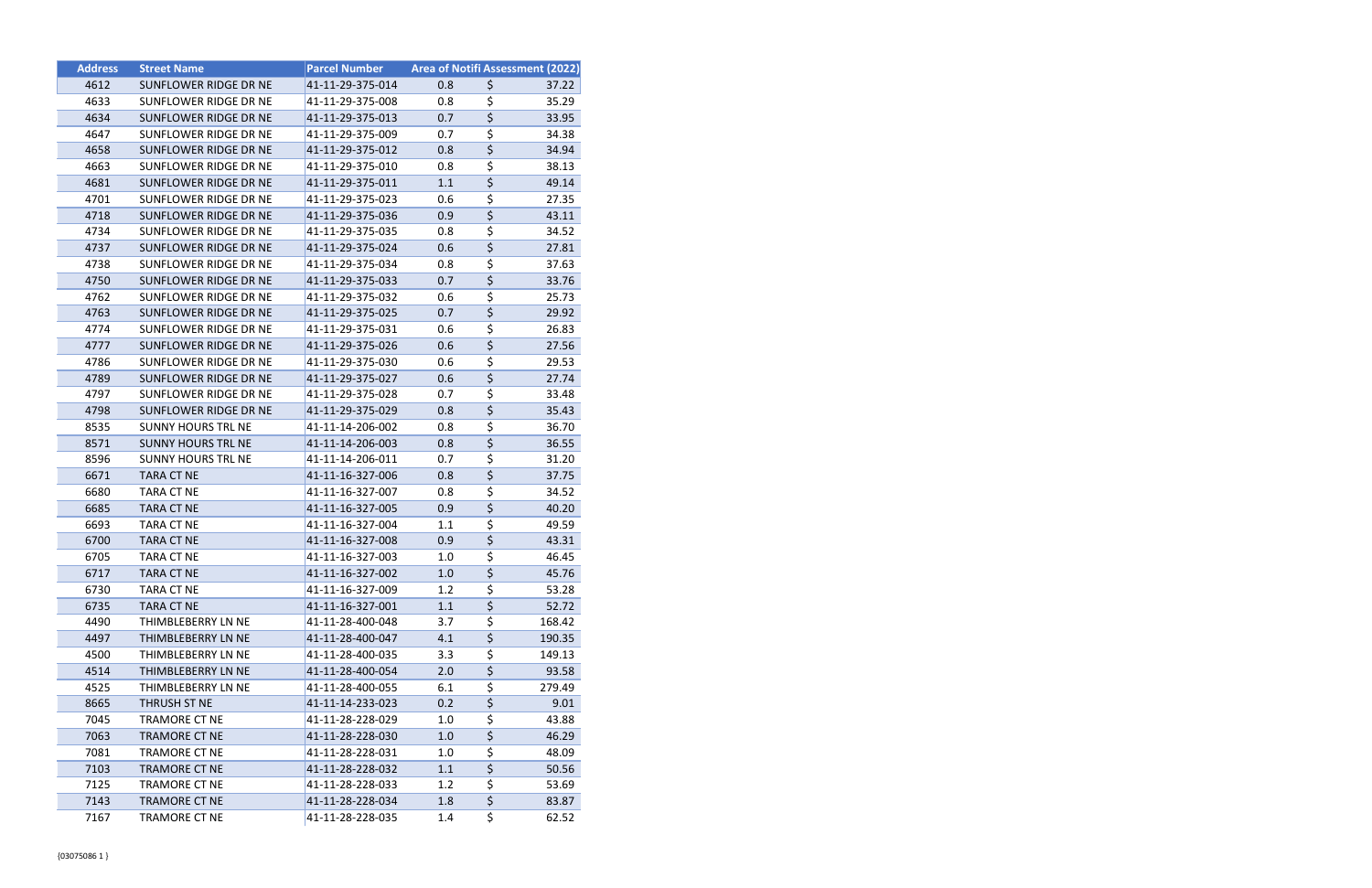| <b>Address</b> | <b>Street Name</b>           | <b>Parcel Number</b> | Area of Notifi Assessment (2022) |                                 |        |
|----------------|------------------------------|----------------------|----------------------------------|---------------------------------|--------|
| 7189           | <b>TRAMORE CT NE</b>         | 41-11-28-228-036     | 1.1                              | \$                              | 48.39  |
| 7200           | <b>TRAMORE CT NE</b>         | 41-11-28-228-039     | 1.1                              | \$                              | 49.05  |
| 7205           | <b>TRAMORE CT NE</b>         | 41-11-28-228-037     | 2.1                              | $\overline{\boldsymbol{\zeta}}$ | 94.87  |
| 7206           | <b>TRAMORE CT NE</b>         | 41-11-28-228-040     | 2.0                              | \$                              | 93.75  |
| 7211           | <b>TRAMORE CT NE</b>         | 41-11-28-228-038     | 1.6                              | $\overline{\boldsymbol{\zeta}}$ | 73.86  |
| 7420           | VALLE DEL PINO DR NE         | 41-11-22-330-005     | 2.4                              | \$                              | 112.28 |
| 7425           | VALLE DEL PINO DR NE         | 41-11-22-330-004     | 2.0                              | $\overline{\boldsymbol{\zeta}}$ | 93.22  |
| 7450           | VALLE DEL PINO DR NE         | 41-11-22-330-006     | 2.0                              | \$                              | 92.54  |
| 7451           | VALLE DEL PINO DR NE         | 41-11-22-330-003     | 2.0                              | \$                              | 91.28  |
| 7475           | VALLE DEL PINO DR NE         | 41-11-22-330-002     | 2.0                              | \$                              | 92.54  |
| 7488           | VALLE DEL PINO DR NE         | 41-11-22-330-007     | 2.0                              | \$                              | 92.02  |
| 7501           | VALLE DEL PINO DR NE         | 41-11-22-330-001     | 2.0                              | \$                              | 91.77  |
| 6059           | <b>WEST BACK FORTY DR NE</b> | 41-11-22-151-047     | 0.6                              | \$                              | 27.73  |
| 6065           | <b>WEST BACK FORTY DR NE</b> | 41-11-22-151-048     | 0.6                              | \$                              | 28.44  |
| 7930           | <b>WEST ST NE</b>            | 41-11-27-279-004     | 5.7                              | \$                              | 262.08 |
| 8025           | WHIP-POOR-WIL-WAY NE         | 41-11-23-310-009     | 1.1                              | \$                              | 48.50  |
| 8028           | WHIP-POOR-WIL-WAY NE         | 41-11-23-310-008     | 1.0                              | $\overline{\boldsymbol{\zeta}}$ | 47.62  |
| 8042           | WHIP-POOR-WIL-WAY NE         | 41-11-23-310-007     | 0.8                              | \$                              | 38.59  |
| 8047           | WHIP-POOR-WIL-WAY NE         | 41-11-23-310-010     | 0.9                              | $\overline{\boldsymbol{\zeta}}$ | 39.34  |
| 8056           | WHIP-POOR-WIL-WAY NE         | 41-11-23-310-006     | 0.9                              | \$                              | 39.40  |
| 8070           | WHIP-POOR-WIL-WAY NE         | 41-11-23-310-005     | 0.9                              | \$                              | 41.26  |
| 8084           | WHIP-POOR-WIL-WAY NE         | 41-11-23-310-004     | 1.0                              | \$                              | 46.75  |
| 8098           | WHIP-POOR-WIL-WAY NE         | 41-11-23-310-003     | 0.6                              | \$                              | 25.28  |
| 8109           | WHIP-POOR-WIL-WAY NE         | 41-11-23-310-011     | 0.7                              | $\overline{\boldsymbol{\zeta}}$ | 32.27  |
| 8112           | WHIP-POOR-WIL-WAY NE         | 41-11-23-310-002     | 0.5                              | \$                              | 24.66  |
| 8133           | WHIP-POOR-WIL-WAY NE         | 41-11-23-310-012     | 0.8                              | \$                              | 35.44  |
| 8140           | WHIP-POOR-WIL-WAY NE         | 41-11-23-310-001     | 0.6                              | $\overline{\boldsymbol{\zeta}}$ | 26.81  |
| 8164           | WHISPERING HILLS DR NE       | 41-11-02-100-034     | 2.2                              | \$                              | 99.92  |
| 6480           | WHITE FAWN TRL NE            | 41-11-14-282-009     | 1.5                              | $\overline{\boldsymbol{\zeta}}$ | 69.49  |
| 6500           | WHITE FAWN TRL NE            | 41-11-14-276-007     | 0.1                              | $\overline{\boldsymbol{\zeta}}$ | 5.95   |
| 8707           | WHITE FAWN TRL NE            | 41-11-14-283-025     | 0.9                              | \$                              | 41.47  |
| 8710           | WHITE FAWN TRL NE            | 41-11-14-283-020     | 0.5                              | \$                              | 25.01  |
| 8729           | WHITE FAWN TRL NE            | 41-11-14-283-026     | 0.6                              | $\overline{\boldsymbol{\zeta}}$ | 29.62  |
| 8730           | WHITE FAWN TRL NE            | 41-11-14-283-021     | 0.5                              | \$                              | 25.02  |
| 8738           | WHITE FAWN TRL NE            | 41-11-14-283-023     | 0.5                              | \$                              | 25.02  |
| 8755           | WHITE FAWN TRL NE            | 41-11-14-283-019     | 0.8                              | \$                              | 37.92  |
| 8758           | WHITE FAWN TRL NE            | 41-11-14-283-024     | 1.1                              | \$                              | 50.44  |
| 8580           | WINTER FOREST DR NE          | 41-11-02-276-001     | 8.2                              | \$                              | 377.15 |
| 8299           | <b>WOODCREST DR NE</b>       | 41-11-02-202-006     | 3.3                              | \$                              | 152.28 |
| 8300           | <b>WOODCREST DR NE</b>       | 41-11-02-202-005     | 2.1                              | \$                              | 94.66  |
| 8312           | <b>WOODCREST DR NE</b>       | 41-11-02-202-004     | 1.2                              | \$                              | 53.31  |
| 8317           | <b>WOODCREST DR NE</b>       | 41-11-02-202-007     | 2.1                              | \$                              | 97.09  |
| 8322           | <b>WOODCREST DR NE</b>       | 41-11-02-202-003     | 1.1                              | \$                              | 50.26  |
| 8333           | <b>WOODCREST DR NE</b>       | 41-11-02-202-008     | 2.1                              | \$                              | 95.71  |
| 8344           | <b>WOODCREST DR NE</b>       | 41-11-02-202-002     | 1.1                              | $\overline{\boldsymbol{\zeta}}$ | 48.62  |
| 8366           | <b>WOODCREST DR NE</b>       | 41-11-02-202-001     | 1.0                              | \$                              | 45.05  |